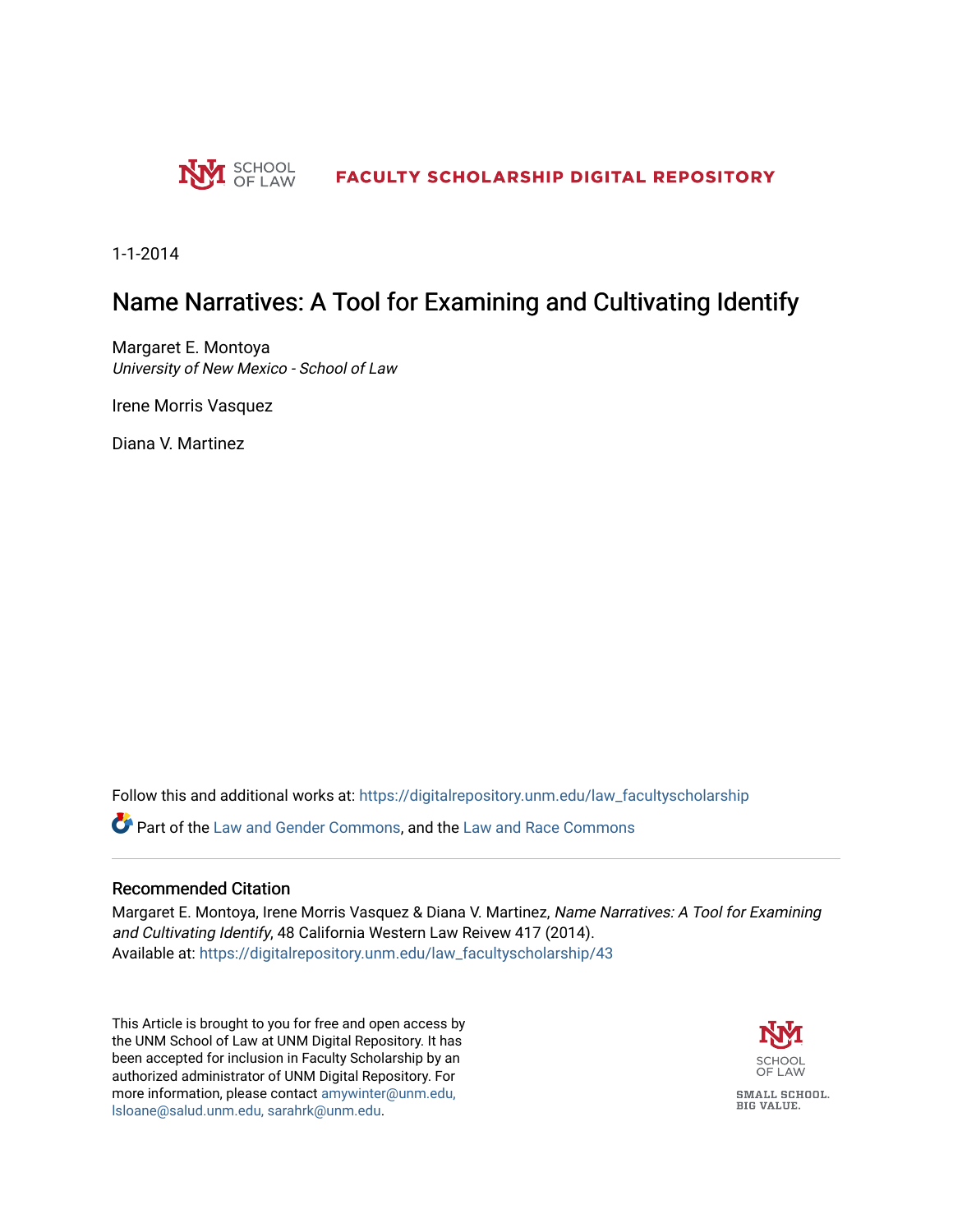

# **A**<br>Peer Reviewed

Title: NAME NARRATIVES: A TOOL FOR EXAMINING AND CULTIVATING IDENTITY

# Journal Issue:

[Chicana/o Latina/o Law Review, 32\(2\)](http://escholarship.org/uc/uclalaw_cllr?volume=32;issue=2)

# Author:

[Montoya, Margaret E.](http://escholarship.org/uc/search?creator=Montoya%2C%20Margaret%20E.) [Vasquez, Irene Morris](http://escholarship.org/uc/search?creator=Vasquez%2C%20Irene%20Morris) [Martínez, Diana V.](http://escholarship.org/uc/search?creator=Mart%C3%ADnez%2C%20Diana%20V.)

# Publication Date:

2014

Permalink: <http://escholarship.org/uc/item/4k526207>

# Acknowledgements:

© 2014 Margaret E. Montoya, Irene Morris Vasquez, Diana V. Martínez. All rights reserved.

# Author Bio:

Professor Emerita of Law, University of New Mexico ("UNM") School of Law; Visiting Professor, Department of Family and Community Medicine, UNM Health Sciences Center

Associate Professor, UNM American Studies Department and Director of the Chicana/o Studies Program

Program Lead Manager in the Health Sciences Center Office for Diversity, University of New Mexico

# Keywords:

Name Narrative, CLLR, Chicana/o-Latina/o Law Review, Latina, Latino, Chicano Studies, Chicano, Margaret Montoya, Irene Vasquez, Diana Martinez, equality, social justice, racial justice

#### Local Identifier:

uclalaw cllr 22719

#### Abstract:

From their inception, names are embedded with meaning and coded with identity, and over time, they become layered with nuance and memory. This was the first and last sentence in the reflection I wrote in 2013 to mark the twenty years that had passed since I wrote the article, *Máscaras,*



[eScholarship provides open access, scholarly publishing](http://escholarship.org) [services to the University of California and delivers a dynamic](http://escholarship.org) [research platform to scholars worldwide.](http://escholarship.org)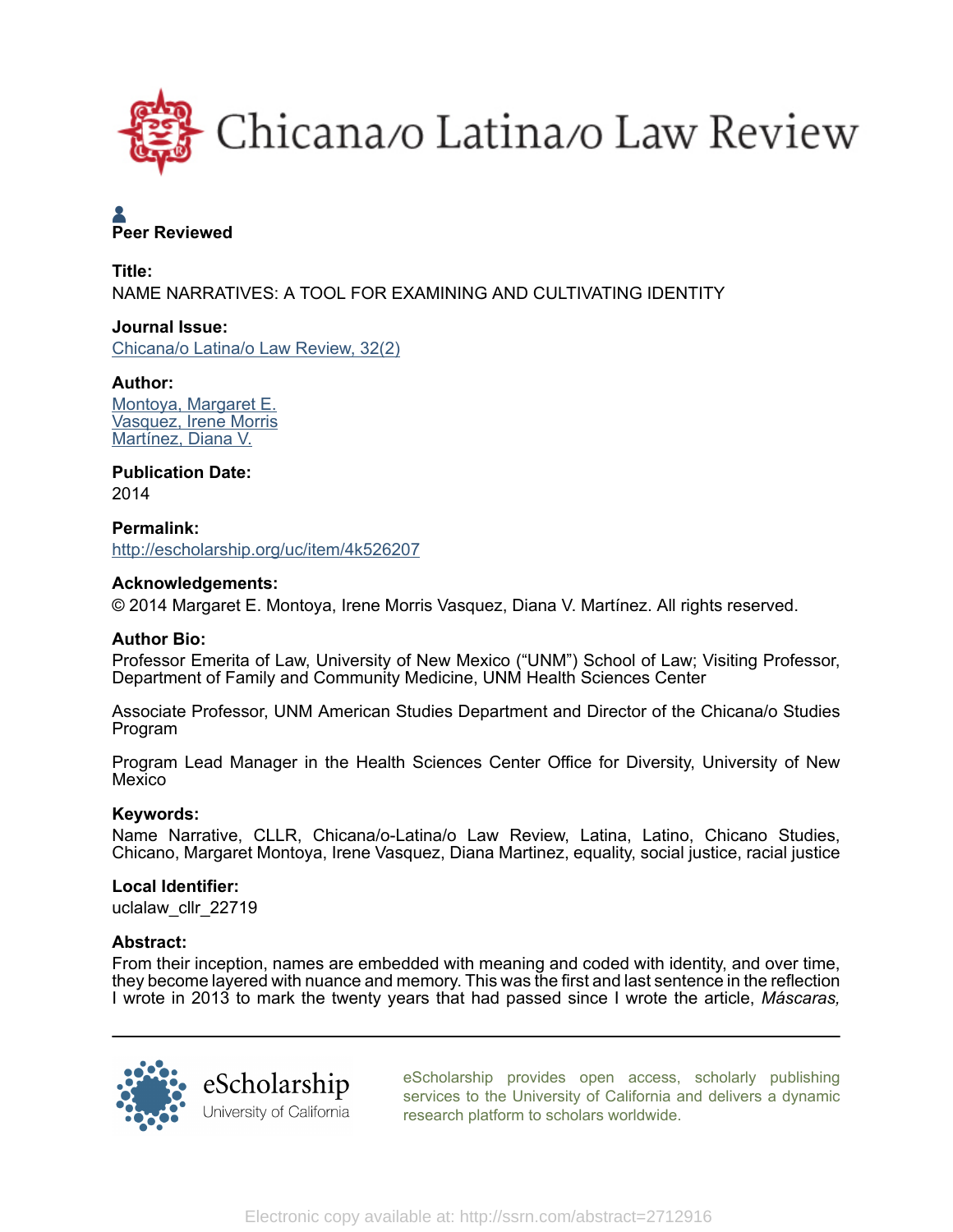*Trenzas y Greñas: Un/Masking the Self While Un/Braiding Latina Stories and Legal Discourse*, which was the focus of the symposium volume in which this essay now appears.

We, the collaborators in the ongoing Name Narrative projects that are described in this short article, are three Latinas and one Native woman: Irene found Name Narratives to be a salient pedagogical tool in her Introduction to Chicana/o Studies course in Fall 2013. Diana and her colleague, Jeannette Stahn, have used the Name Narrative tool with administrators, teachers and students. Diana and I are a mother-daughter pair who have worked side-by-side in different settings, more recently creating opportunities for storytelling about names and identities.

#### Copyright Information:

All rights reserved unless otherwise indicated. Contact the author or original publisher for any necessary permissions. eScholarship is not the copyright owner for deposited works. Learn more at [http://www.escholarship.org/help\\_copyright.html#reuse](http://www.escholarship.org/help_copyright.html#reuse)



[eScholarship provides open access, scholarly publishing](http://escholarship.org) [services to the University of California and delivers a dynamic](http://escholarship.org) [research platform to scholars worldwide.](http://escholarship.org)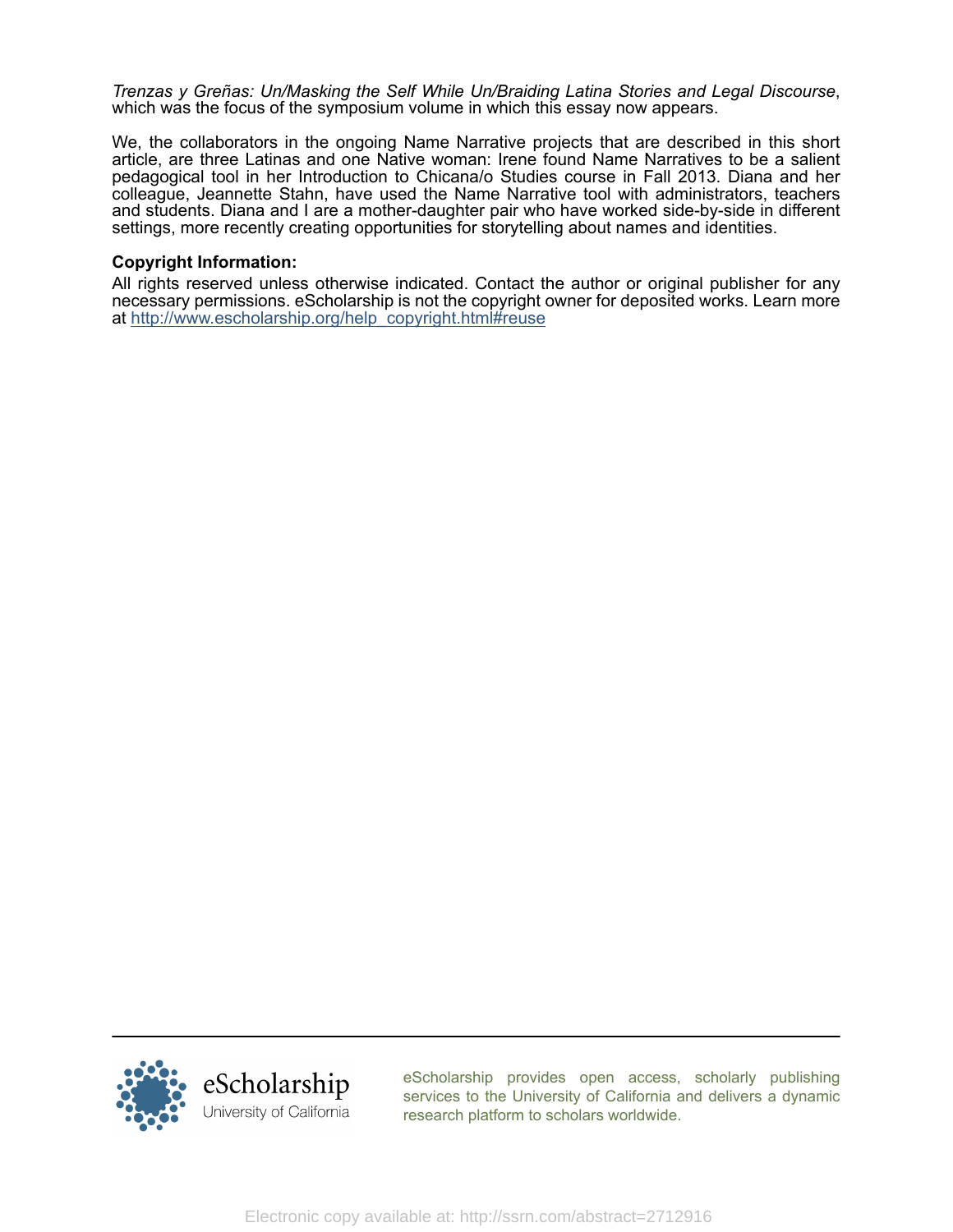# **NAME NARRATIVES: A TOOL FOR EXAMINING AND CULTIVATING IDENTITY**

# Margaret E. Montoya,\* Irene Morris Vasquez\*\* and DIANA V. MARTÍNEZ<sup>\*\*\*</sup>

*I realized my name Noé is the symbol of my parents' struggle to give my brothers and me a better life. My name is also an example of the struggle of many indigenous people who are still colonized by majoritarian stories that dictate them to assimilate to a different culture. Now I embrace my name because it represents these struggles.*<sup>1</sup>

*I tire quickly of people not simply accepting my name as they would were I named Jessica or Angela. At the same time, I also believe that my name has caused me to be much more critical of gender roles in our society and allowed me to grow up questioning our constructions and perceptions of gender. Had I been named something else, I'm not so sure I would be as invested in these aspects of society as I am. . . Though my legal name is Timothy I go by Timmie*. 2

Professor Emerita of Law, University of New Mexico ("UNM") School of Law and Visiting Professor, Department of Family and Community Medicine, UNM Health Sciences Center ("HSC"). Mil gracias to Laura Hernandez and Daniel Borca, Editors in Chief ("EICs") of the 2013 Chicana/o-Latina/o Law Review and, the organizers of the symposium that is memorialized in this volume; additional thanks to Daniel Borca and Arifa Raza, the 2014 EICs who edited the symposium volume. The gratitude I feel for the honor you have accorded me and my work is inexpressible. This Name Narrative™ project emerged from my ongoing work with UNM Law Professor Christine Zuni Cruz, specifically our joint work that we call *Narrative Braids*. My academic work has been immeasurably enriched by my collaboration with Christine.<br>\*\* Associate Professor, UNM American Studies Department and Director of the Chi-

cana/o Studies Program.

<sup>\*\*\*</sup> Margaret's older daughter and a Program Lead Manager in the HSC Office for Diversity, UNM. She designs, implements, and oversees educational pipeline programs from middle school through HSC doctoral programs.

<sup>1</sup> Noé López, *My Name is Noé López López*. A video of his Name Narrative can be found at this link http://www.youtube.com/watch?v=ziSM46jf5Eo. A longer written version of his Name Narrative can be found in Appendix A, No. 1.

<sup>© 2014</sup> Margaret E. Montoya, Irene Morris Vasquez, Diana V. Martínez . All rights reserved. <sup>2</sup> Timmie Escobedo, *What's in a Name?*. A video of her Name Narrative can be found at this link https://www.youtube.com/watch?v=kBuMfOjHa3w (Timmie's narrative begins at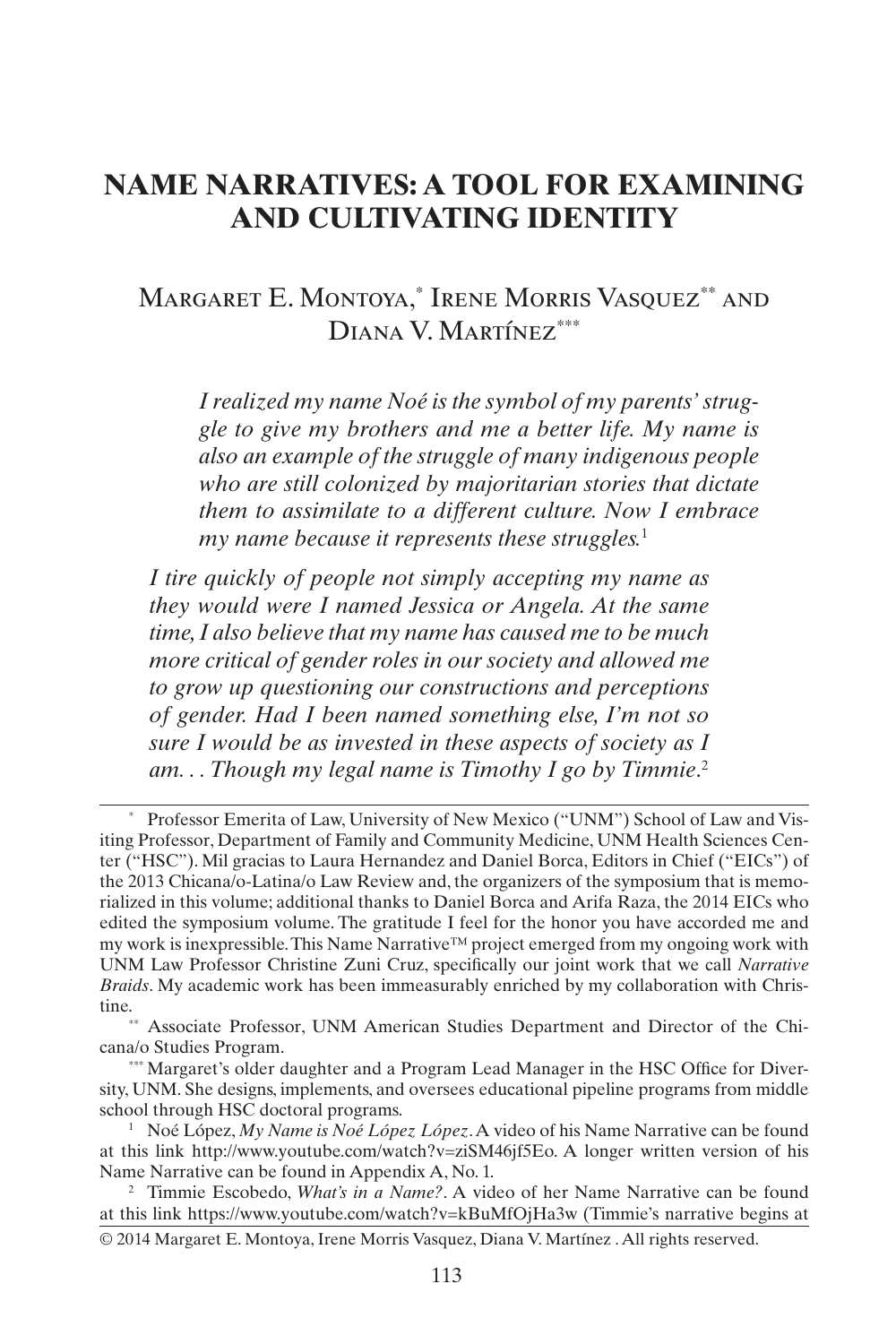*My son's name, Diondre Teal, was a collaboration between my husband and me. The creation of his name originated as a creative expression. After an in depth analysis of his name, it reveals different characteristics about how he identifies himself racially. I t also sets the tone for who he will become in a world where race is still a major factor in determining how successful a person will be.*<sup>3</sup>

*I remember explaining to a friend why I had both Morris and Vasquez as last names. She replied that Mexican women who married white men were like Malinche, wanting to be accepted by a white world. I remember the stinging pain I felt hearing this remark. I realize now that had I known more about my mom and dad's lives and the histories of their communities, I would have felt less conflicted and less hurt by the variety of comments and questions I heard about my name and my mixed racial and ethnic background throughout my life.*<sup>4</sup>

From their inception, names are embedded with meaning and coded with identity, and over time, they become layered with nuance and memory. This was the first and last sentence in the reflection<sup>5</sup> I wrote in 2013 to mark the twenty years that had passed since I wrote the article, *Máscaras, Trenzas y Greñas: Un/Masking the Self While Un/Braiding Latina Stories and Legal Discourse,6* which was the focus of the symposium volume in which this essay now appears.

We, the collaborators in the ongoing Name Narrative projects that are described in this short article, are three Latinas and one Native

<sup>2:17).</sup> The longer version of her Name Narrative can be found in Appendix A, No. 2.

<sup>3</sup> Irene Teal, *Diondre Teal*. A video of Irene's Name Narrative can be found at this link https://www.youtube.com/watch?v=kBuMfOjHa3w (Irene's narrative begins at 3:41). A longer written version of his Name Narrative can be found in Appendix A, No. 3.

<sup>4</sup> Irene Vasquez, the full version of Irene's Name Narrative can be found in Appendix A, No. 4.

<sup>5</sup> Margaret E. Montoya, *Máscaras y Trenzas: Reflexiones. Un Proyecto de Identidad y Análisis a Través de Veinte Años*, 36 Harv. J.L. & Gender 469 (2013) (hereinafter Montoya, *Reflexiones)*, concurrently published in 32 Chicana/o-Latina/o L.Rev. (Symposium Issue) 7 (2014).

<sup>6</sup> Margaret E. Montoya, *Máscaras, Trenzas y Greñas: Un/Masking the Self While Un/ Braiding Latina Stories and Legal Discourse,* 17 Harv. Women's L.J. 185 (1994) (concurrently published in 15 Chicano-Latino L. Rev. 1 (1994)).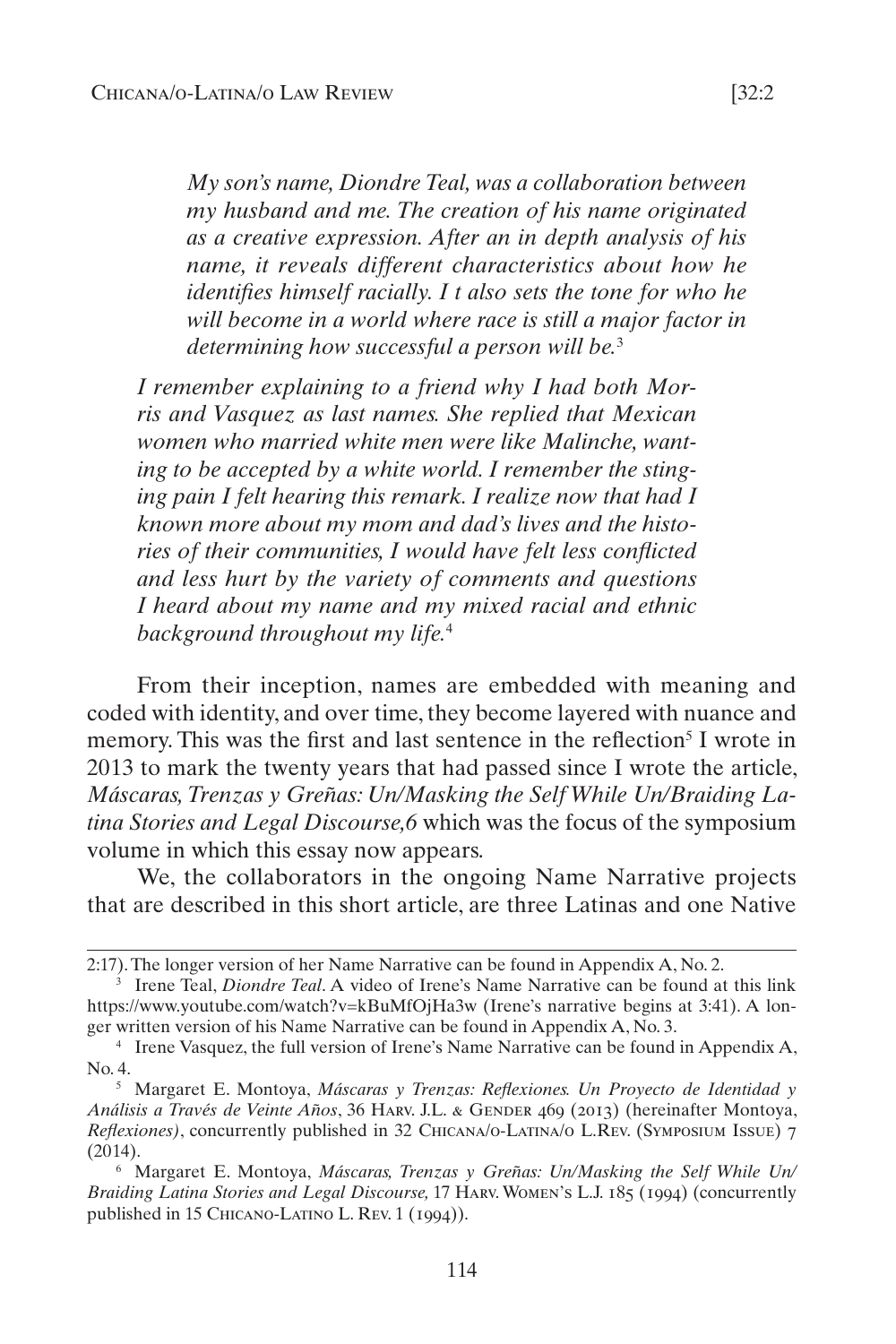woman: Irene found Name Narratives to be a salient pedagogical tool in her Introduction to Chicana/o Studies course in Fall 2013. Diana and her colleague, Jeannette Stahn, have used the Name Narrative tool with administrators, teachers and students.7 Diana and I are a mother-daughter pair8 who have worked side-by-side in different settings, more recently creating opportunities for storytelling about names and identities. The video of my Name Narrative with my two daughters, Alejandra and Diana (holding her daughter, my granddaughter Marisela) was first shown at the Chicana/o-Latina/o Law Review (hereinafter "CLLR") symposium on my *Máscaras* article on April 5, 2013. The video can be found at this link: http://vimeo.com/63294353.

We divide this article into three sections, Part I is a brief overview of recent commentaries in newspapers and public radio related to names, particularly as they pertain to identity and specifically to Latinas/os. Part II is a description of how Professor Irene Vasquez has used Name Narratives in the undergraduate classroom to help students deepen their understanding of their cultural heritage and augment their mental toolbox, a metaphor illustrating the concept of cognitive diversity.9 A video with selections from the Name Narratives from her students can be seen at this link https://www.youtube.com/watch?v=KAtaHm081Zk. Part III examines how Diana and Jeannette have used the Name Narrative tool in the educational pipeline programs for the health professions. Name stories introduce elements of Cultural and Linguistic Competence, a set of communication and interpersonal tools that are taught to health professionals to address racial and ethnic health disparities and thereby improve health outcomes.10

<sup>7</sup> Jeannette Stahn, B.A. (Diné). Jeannette is To'ahani (Near the Water clan) and born for Bilagaana (Anglo). She is from Gallup, New Mexico but has been living and working in Albuquerque, New Mexico for several years. Jeannette is a Program Lead Manager for the HSC Office for Diversity and designs, implements, and oversees the educational pipeline programs for the health professions. We thank Jeannette for embracing this work and contributing to the project.

<sup>8</sup> My younger daughter Alejandra has also been drawn into identity-conscious scholarship. *See* Montoya, *Reflexiones, supra* note 5, at fn. 82.

<sup>9</sup> For a longer discussion about cognitive diversity, *see id.* at fns. 42-50.

<sup>&</sup>lt;sup>10</sup> See What is Cultural Competency?, U.S. DEP'T HEALTH & HUMAN SERVICES OFFICE OF MINORITY HEALTH, http://minorityhealth.hhs.gov/templates/browse.aspx- ?lvl=2&lvlid=11 (last visited Mar. 19, 2014) ("Cultural competency is one the main ingredients in closing the disparities gap in health care. It's the way patients and doctors can come together and talk about health concerns without cultural differences hindering the conversation, but enhancing it.").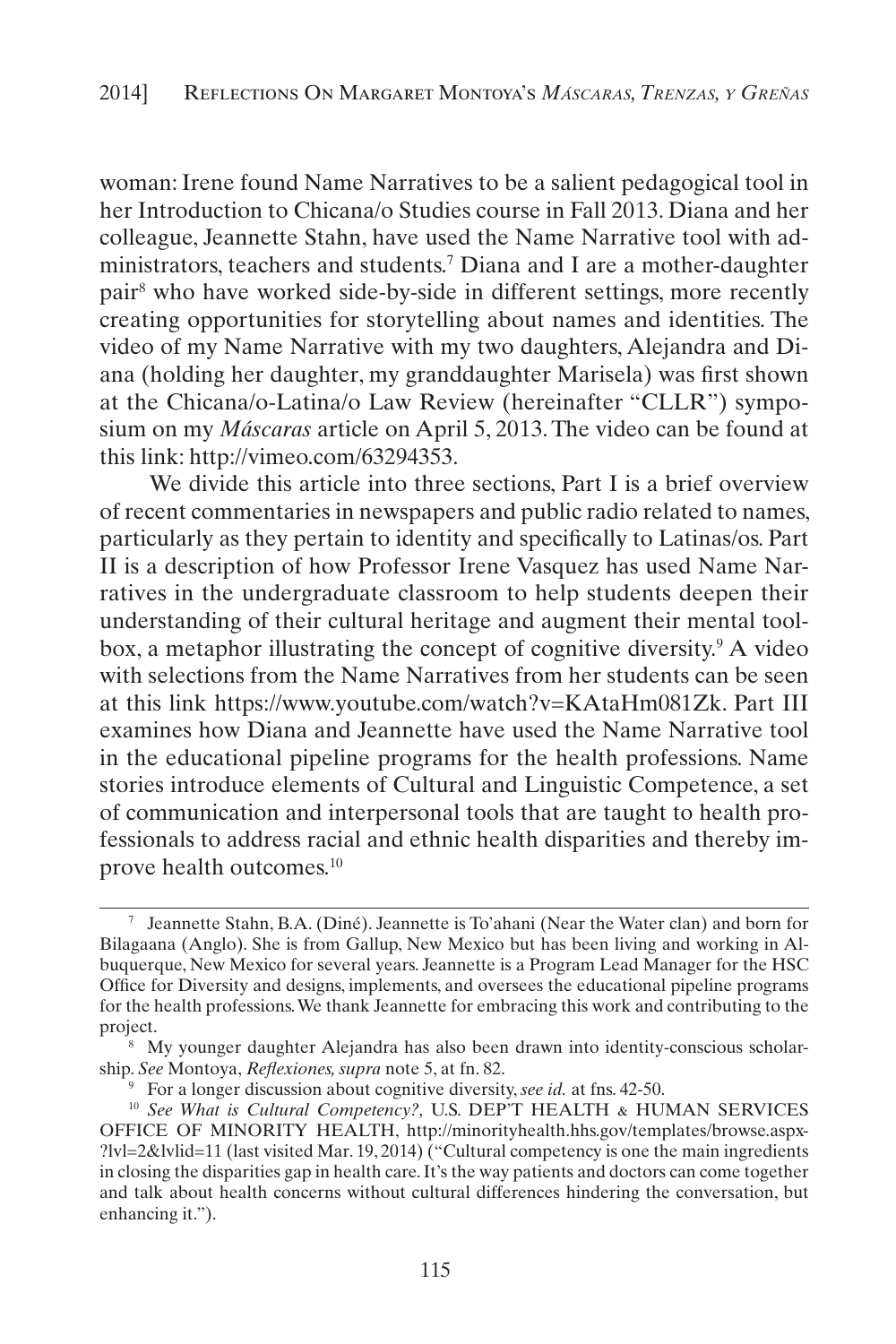# **Part I: Culturally Inflected Name Stories** Margaret E. Montoya

You have probably experienced the phenomenon where you learn a new word and then it seems to be everywhere.11 Since I wrote the *Reflexiones* article, which concluded with a discussion of Name Narratives,<sup>12</sup> media reports about naming practices have been everywhere, or so it seems. I have found several commentaries that inform explorations of names and their significance, especially within the collective experiences of Latinas/os.13

In October 2013, Ruben Navarrette Jr., a syndicated columnist with a decidedly conservative bent, fashioned his own abbreviated history about Hispanics and new trends in naming:

*So Hispanics anglicized their names – Maria became "Mary," etc. They stopped speaking Spanish. They moved into predom*inantly white neighborhoods where they were the only Hispan*ics on the block. All to be accepted in the mainstream [sic]. That is when you knew you had arrived, when people saw you as white.*<sup>14</sup>

Navarrette goes on to describe a study of children's names done by a baby-naming website that found that white parents are trying to give children names with an ethnic flavor.15 Some parents explained that they wanted their children to "fit in" and gain advantage with "future bosses [who] will be Hispanic."<sup>16</sup> Navarrette ends by decrying the cynicism of

<sup>14</sup> Ruben Navarrette Jr., *James is Diego to Forward-Thinking (or Cynical) Parents*, Albuquerque Journal (Oct. 22, 2013) http://www.abqjournal.com/285874/opinion/ james-is-diego-to-forwardthinking-or-cynical-parents.html (last visited Mar. 19, 2014).

<sup>16</sup> *Id.*

 $11$  This phenomenon of repeatedly encountering a formerly unfamiliar word or subject is called the Baader-Meinhof Phenomenon. *See* Alan Bellows, *The Baader-Meinhof Phenomenon*, Damn Interesting, http://www.damninteresting.com/the-baader-meinhof-phenomenon/ (last visited Mar. 19, 2014).

<sup>&</sup>lt;sup>12</sup> Montoya, *supra* note 5 at fns. 108-115. The video of my Name Narrative<sup>™</sup> with my two daughters Alejandra and Diana holding my granddaughter Marisela was first shown at the UCLA symposium on my Máscaras article on April 5, 2013. The video can be found at this link: Margaret Elizabeth Montoya, *Máscaras, Trenzas y Greñas. Name Narrative,™* Vimeo, (March 28, 2103), http://vimeo.com/63294353 (last visited Mar. 19, 2014).

<sup>13</sup> *See* Paul Gorski, *Exchanging Stories—Names*, Critical Multicultural Pavilion, http:// www.edchange.org/multicultural/activities/name.html (last visited Mar. 19, 2014) (a website with multicultural materials and exercises for teachers, including one helping teachers to engage students in an exploration of their names and their ethnic origins).

<sup>15</sup> *Id.*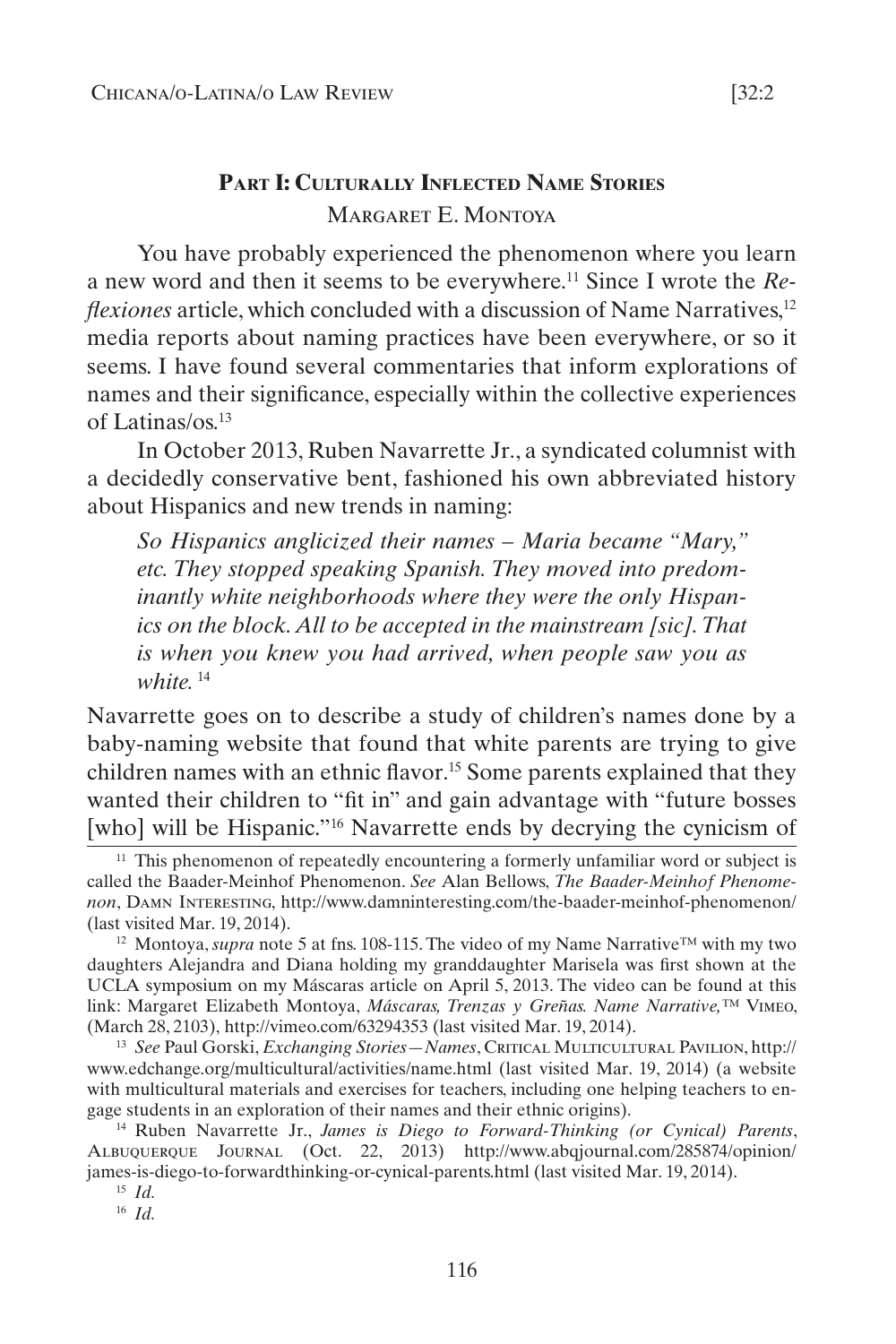some parents (presumably white) who give their children a Spanish name in order to gain an advantage in affirmative action programs.17 He opines that such programs, while the result of hard-fought civil rights battles, may now be "a sad indicator of a racial and ethnic spoils system" that perhaps should be scrapped.18

I disagree with much of what Navarrette has written, here and elsewhere. In the histories that I know, admittedly some Latinos changed their names in order to assimilate, but often names, including those of my father and his brothers and sisters, were changed by teachers or other bureaucrats without their consent or that of their parents. Some of us were given names, such as Margaret, because our parents had experienced the discrimination that came with speaking Spanish and having other markers of cultural and racial difference. Navarrette's description of, and his apparent gullibility about, giving a child a Spanish name in the hopes that s/he will be favored by some Latina/o boss in some faraway future is mildly delusional. Suffice to say, that reading his commentary, when I was marinating in this Name Narrative project, reinforced the linkages between names and the racial and cultural signaling that is both consciously and unconsciously attached to them. Examining naming practices has value in exposing the negotiations that parents go through in naming their babies as well as the negotiations that those babies go through as they grow up with names suited or ill-suited for lives spent in a highly racialized society that attaches significant meaning to names. 19

A name with significant cultural inflection is Jesus or Jesús, the Spanish variation. In December 2013, the NPR program *Latino USA*  hosted by María Hinijosa broadcast a Christmas program that included a segment about "what it's like to grow up with the holiest name."20 Several men with the name Jesús tell stories about this name that is acceptable in Spanish-speaking cultures and decidedly unacceptable in

<sup>20</sup> *See* Maria Hinijosa*, Latino USA: Do They Know It's Mex-mas?* (National Public Radio broadcast Dec. 20, 2013) http://latinousa.org/2013/12/20/1351-xmas/ (last visited Mar. 19, 2014) (the segment with the Jesús story begins at 15.05).

<sup>17</sup> *Id.*

<sup>18</sup> *Id.*

<sup>&</sup>lt;sup>19</sup> A prime example of the struggle to embrace one's own name and how that process is itself constitutive of personal identity can be found in Noé López López's video and his longer written Narrative. This Narrative describes how he eventually grew to embrace his name but it was not without tears and prolonged internal struggles. A video of his Name Narrative can be found at this link http://www.youtube.com/watch?v=ziSM46jf5Eo. Note that this narrative was a classroom assignment by Associate Professor Tara Yosso, Department of Chicana and Chicano Studies, University of California, Santa Barbara.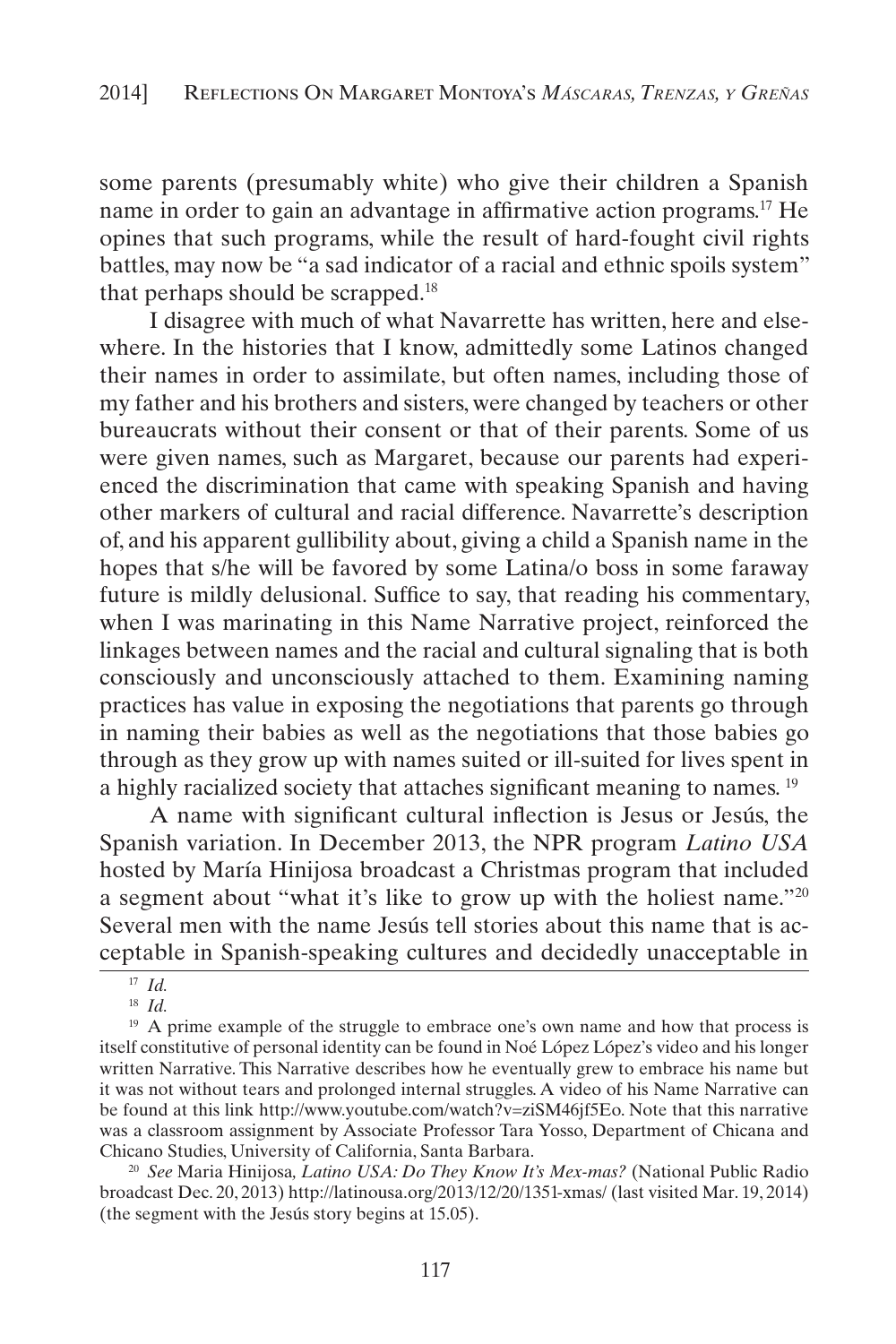English-speaking cultures that see the name Jesus as appropriate only for the Son of God (in Christian religions).21 This aversion to the name Jesus is the backdrop to one story about the severe scolding one Jesús receives when he suggests that an English–speaking man call him Jesus.22 The Jesuses admit that the name is weighty, and this accounts for one who admits he has grown to dislike the name in both languages. The segment closes with one Jesús saying that, until he participated in this interview, he did not know other Jesuses; until the *LatinoUSA* interview, he didn't have many "*tocayos*"—a Spanish term which refers to another person with the same name.23 The weekly program ends with each of the production staff members telling two to three sentence name narratives: you hear stories about people named by their siblings, named after famous people (Caroline Kennedy, Stevie Nicks), named after film and literary figures (Marlon Brando, Hunter S. Thompson), named from name books, named for Nancy Reagan (to honor President Reagan's amnesty program), named with a string of surnames, and this is to mention just a few of the charming narratives.24 Listen and be inspired. *Do They Know It's Mex-mas?* http://latinousa.org/2013/12/20/1351-xmas/ 25

On February 23, 2014, as I was writing this piece, the *New York Times* published an op/ed piece entitled "Your Ancestors, Your Fate" that concludes that social mobility is much slower than most of us believe and that one's status is strongly tied to one's ancestors (up to 50 or 60% of variation in status is determined by lineage, according to the author).26 This already controversial opinion piece was based on studies of surnames done in eight countries and looking at rare or distinctive surnames associated with elite families.<sup>27</sup> The article contains a graphic listing high, middle and low status surnames, the ethnic groups with which they are linked, and the number of doctors per  $1,000$  with the name.<sup>28</sup>

<sup>26</sup> Gregory Clark, *Your Ancestors, Your Fate, THE NEW YORK TIMES* (FEB. 23, 2014) http:// opinionator.blogs.nytimes.com/2014/02/21/your-fate-thank-your-ancestors/ (last accessed on Feb. 26, 2014) (according to the website, Clark is a professor of economics at the University of California at Davis and the author of *The Son Also Rises: Surnames and the History of Social Mobility)*.

<sup>21</sup> *Id.*

<sup>22</sup> *Id.*

<sup>23</sup> *Id.*

<sup>&</sup>lt;sup>24</sup> *Id.* (Segment begins at 49.50).

<sup>25</sup> The segment with the *Jesús* story begins at 15.05 and the segment with name stories begins at 49.50.

<sup>27</sup> *Id.*

<sup>28</sup> *Id.*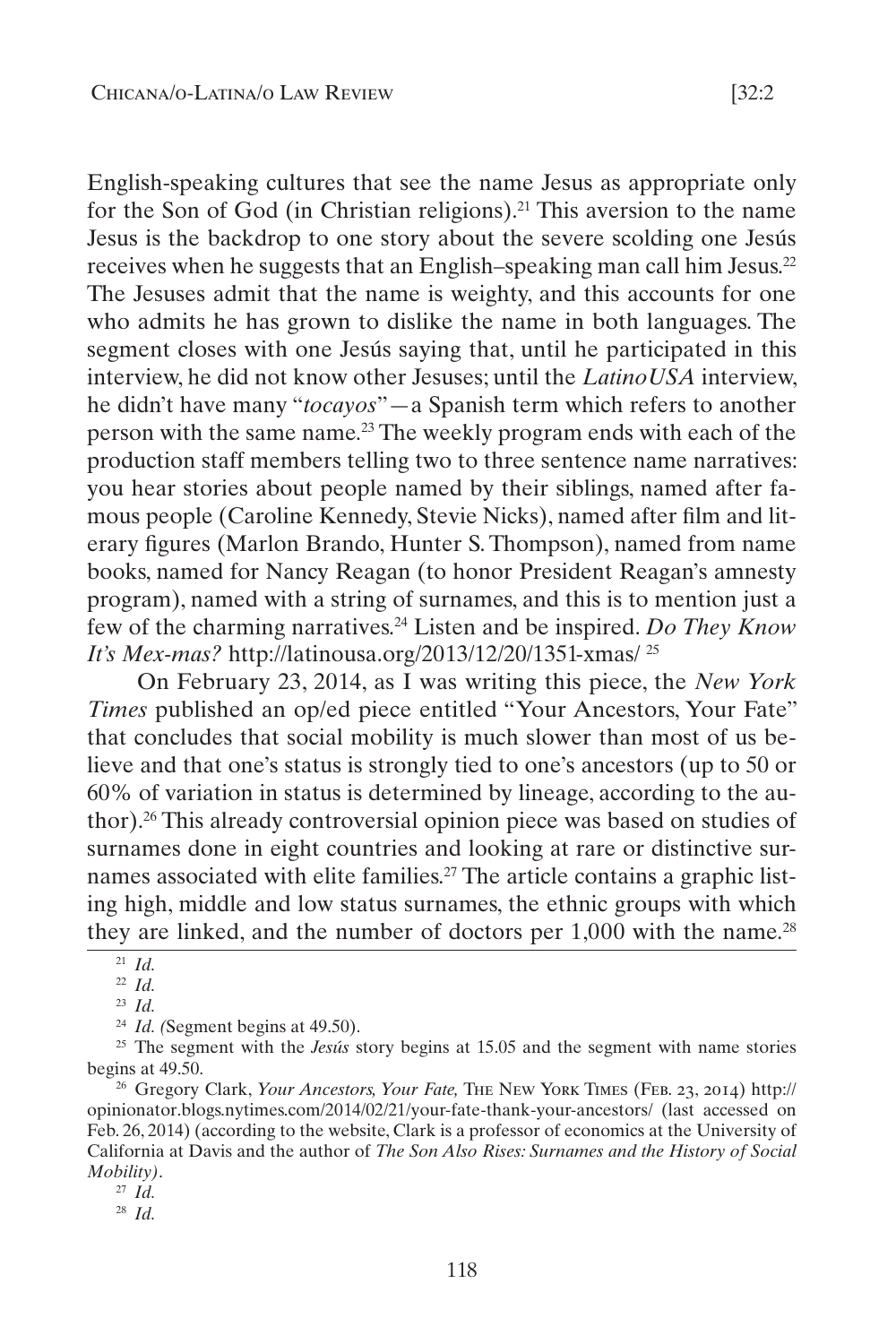There is only one Latino name and it falls into the Low-Status category with only 1.2 doctors per  $1000.^{29}$ 

This op/ed source is pertinent because of its recency, the importance of the *New York Times* as a modestly credible chronicle of trends and cultural evolution*,* and the recurrence of social mobility as a theme in my own Name Narrative as well as those we include in this article. Professor Clark uses measures of elite families that do not correspond to the measures of social mobility of the Latinas/os with whom we have interacted or whose Name Narratives we have collected. Specifically, Professor Clark has looked at such characteristics as the descendants of Ivy League alumni, the directories of physicians and registries of licensed attorneys.30 Our narratives are often stories about social mobility and social inequality. Our ancestors have never been members of the elite—they did not attend Ivy League institutions and their names were not among old lists of lawyers and doctors. Moreover, there is something deeply disquieting about attaching so much importance to surnames, a patriarchal artifact. To draw conclusions about social mobility or social competence from surnames devalues the role of mothers and grandmothers, especially since within U.S. culture women give up their surnames and take their husband's. Think about it, out of four great-grandfathers, only one passed on his name to me—my father's father's father.

Without question, the stories gathered here are too few in number to suggest any patterns. Moreover, any one narrative is representative of a larger collective experience to the extent that it resonates with the lived experiences of others (and we take as a given that memory is notoriously unreliable). I have created the phrase "inter-subjectively verifiable"31 to create a reference point for the veracity of a story, a sort of truth indicator that can be found in the stories of others who share certain lived experiences. For example, the "facts" of my childhood stories can be dis/proven by my sister and brother; the "facts" of what happened in the Harvard classrooms where I sat in the 1970s can be dis/proven by others who were there. One important value of Name Narratives is that they give voice to experiences that resonate in the lives of others, they

<sup>29</sup> *Id.*

<sup>30</sup> *Id.*

<sup>31</sup> Sumi Cho, *Revelations: Commemorating the Theoretical, Methodological, and Political Contributions of Professor Montoya's Máscaras*, 32 Chicana/o-Latina/o L. Rev. (Symposium  $|{\rm Issue}| = (2014).$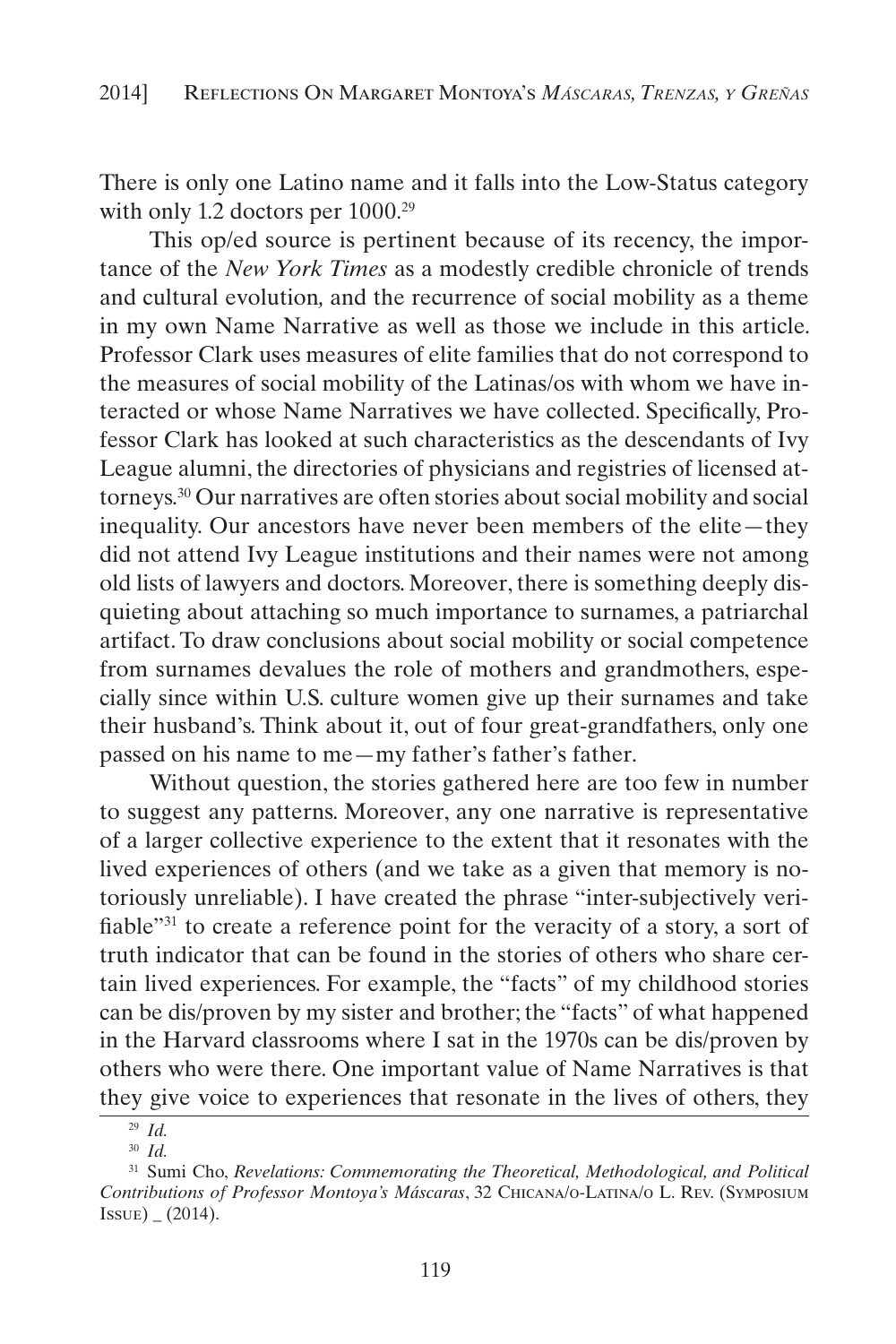give voice to recognizable stories, such as those about social mobility; such narratives are more often than not inter-subjectively verifiable.

# **Part II: Using Name Narratives in the Classroom** Irene Vasquez

As a Director of a Chicana and Chicano Studies program at a flagship university, I take seriously my commitment to student academic achievement. I have spent 15 years in Chicana and Chicano Studies classrooms at two and four-year colleges and universities, and I have observed and experienced the power of culturally relevant curricula. When Professor Margaret Montoya first presented me with the Name Narrative worksheet and essay prompt, I instantly understood the power of the tool and the process of excavating the stories of names. The Name Narrative exercise encourages students to engage in robust discussions and writing practices that disseminate knowledge in accessible and relevant ways. Students contribute and share their individual and collective forms of social and cultural capital to the classroom environment and, thus, reinforce and shape course content and disciplinary knowledge.

Having been trained as a social historian of Latin America, I have explored the impact of racialization, gender and sexuality hierarchies, and social class formation on Native American, African descent, and mixed race communities of the Americas. As an observer of human and civil rights movements, I have also studied the profound and empowering aspects of claiming rights, identity, and culture among ethnically and culturally diverse and gendered populations. For a good part of the colonial, independence and post-independence periods in Mexico and in the region known today as the Southwest, many people from "white" communities have understood the importance of self, identity, and community empowerment. I strive to encourage students of color to understand their histories, identities, and cultural expressions as individuals, members of families, and stakeholders in their larger society and in the world.

The Name Narrative assignment prompts students to consider the complex ways in which personal experience, as exemplified in carrying a name, is situated within social, political, and economic contexts. Students are asked to consider the reasons why they were given a name, the familial and cultural associations of the name, and the ways the name stamps their sense of identity and self in racialized and intersectional contexts.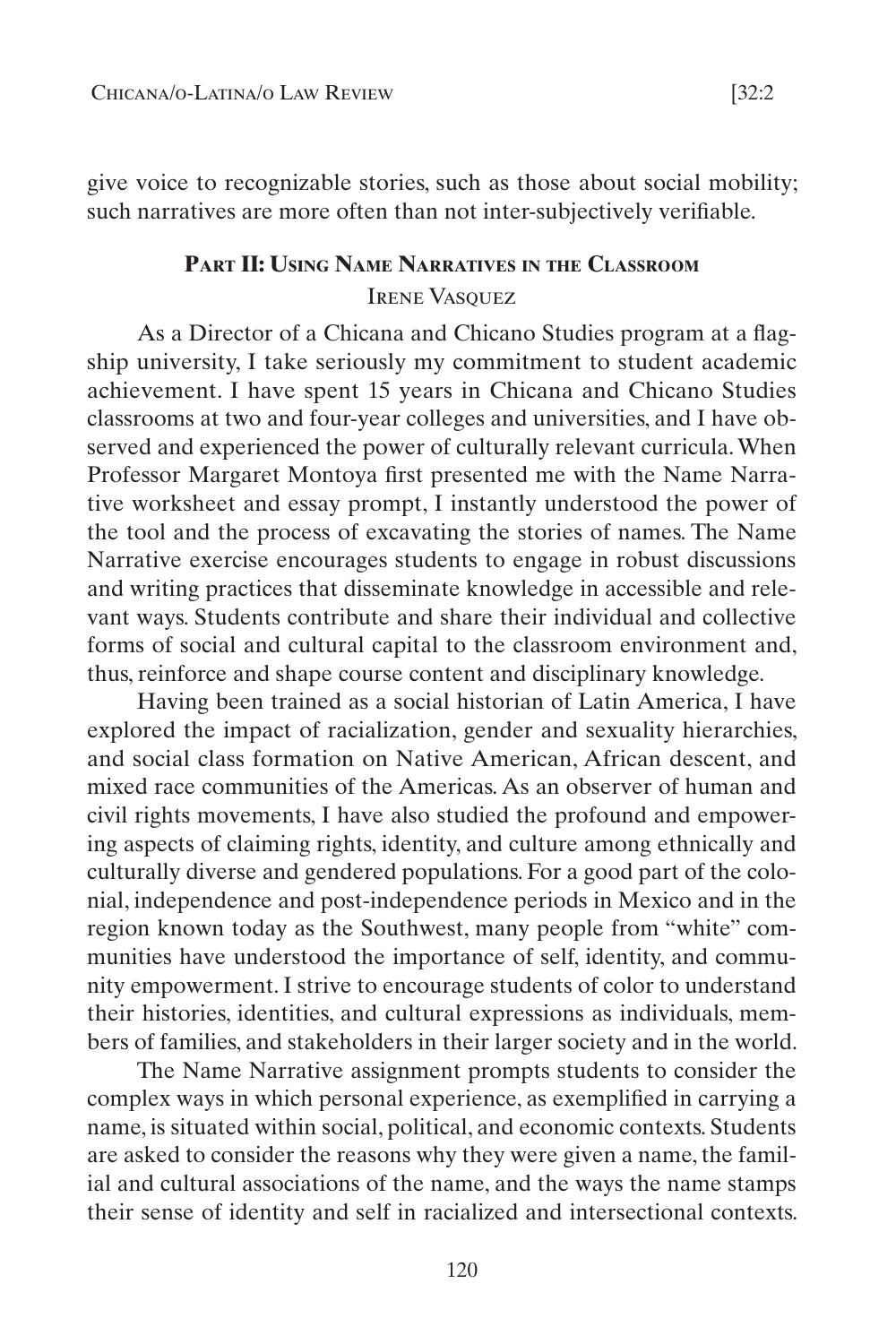Names are personal and densely contextualized within the layers of a family, its history and its cultural milieu.

I asked 80 students enrolled in an introductory Chicana and Chicano Studies class to explore the living histories of their names. They were given a prompt and a worksheet and a set of educational support materials. 32 Students were required to interview family members and use primary and secondary materials. The outcomes were phenomenal.

Most of the 80 students had never considered exploring or sharing the story of their names. Most reported that they learned information about their families they had never known. While the quality varied from essay to essay, a number of students felt inspired by the assignment and expressed that, as a result of the research, the assignment required they relate to their name and their family's history in new, meaningful, and empowering ways. Students learned first-hand that the dynamics of race, ethnicity, class, gender, and sexuality inform social and economic practices in the past and in the present. Most students learned that normative understandings of U.S. populations and cultural expressions downplay and disregard the diversity of individual experiences, histories, and cultures. Difference not sameness is appreciated when students learn about each other through the varied and multiple experiences of naming practices.

Social relations and the ways that they are reproduced through naming practices and other family/cultural activities represent a critical form of knowledge and practice of knowledge dissemination that should be utilized in the college classroom. When students explore their lives (names) in the college classroom environment, they draw connections between the importance of being a culturally well-rounded person, being successful in their educational pathway, and being successful in life generally. This circular process is one that reinforces the importance of their education and may serve to influence the retaining of students. When students explain to each other the stories of their names they learn about and experience the meaning of diversity. Sharing Name Narratives highlights this diversity within the context of an intimate and personal dialogue and represents a pedagogical approach where all voices and experiences are valued.

<sup>32</sup> *See* Appendix B.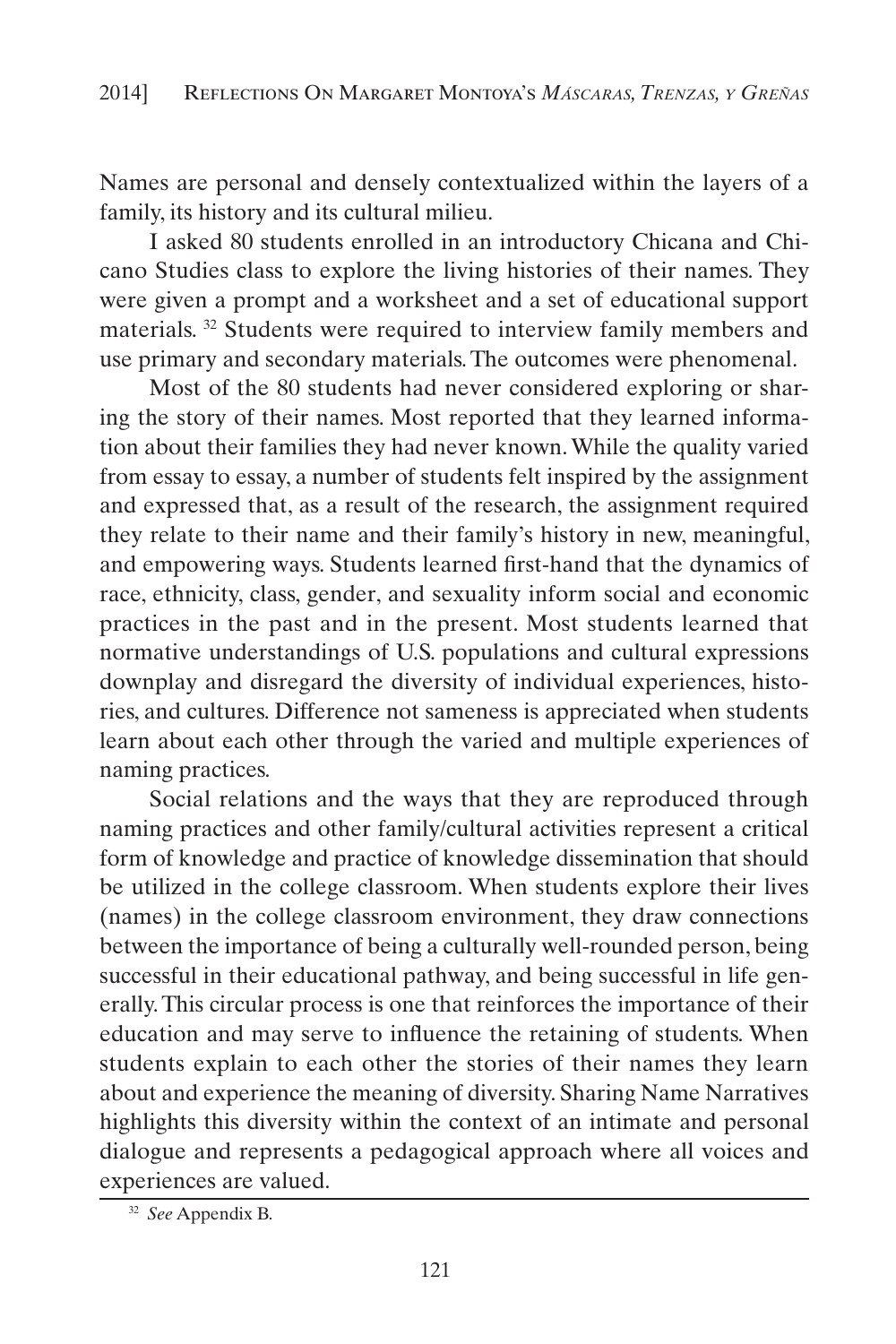# **Part III. Introduction to Cultural Humility: Strategies & Tools for Introspection and Reflection** Diana Martínez

The educational pipeline programs run by the UNM HSC Office for Diversity<sup>33</sup> have adapted the Name Narrative as a tool for introspection and reflection as part of the expanding Cultural Competency/Cultural Humility<sup>34</sup> curricula. In doing so, we are building upon the work of Randall B. Lindsey and his co-authors, leading scholars on cultural proficiency, who state that the first step in the journey toward cultural proficiency is introspection. 35 As we describe below, we have successfully implemented the use of the Name Narrative with varying groups of administrators, educators, and students around New Mexico. 36

Cultural competency/cultural humility is a life-long journey. No one can ever be sufficiently culturally competent in his/her own culture much less in other cultures. This life journey is not about becoming culturally competent, rather the crux is understanding that we can always be better learners, communicators, and responders, especially in diverse settings or with people who are different from us. Thus, like many journeys, cultural humility begins with a first step. As explained by Lindsey, et.al., the first step includes understanding the change that must take place is an inside-out process that moves back and forth from the individual and then to the institutional and finally to the systemic. We articulate this process to participants in the following way: 1) examine your own

<sup>33</sup> *See* HSC Office for Diversity, http://hsc.unm.edu/programs/diversity/programs.shtml, for a description of the HSC educational pipeline programs.

<sup>34</sup> A debate continues about the best term—Cultural Competency, Cultural Sensitivity, Cultural Proficiency, Cultural Humility—to use for these communication and interpersonal tools. We in Office for Diversity are moving toward Cultural Humility as the most appropriate term and objective, especially when working with younger students. *See Are You Practicing Cultural Humility? The Key to Success in Cultural Competence*, CALIFORNIA HEALTH ADVOcates (April 2007)*, http://www.cahealthadvocates.org/news/disparities/2007/are-you.html* (last visited Mar. 19, 2014).

<sup>35</sup> Randall B. Lindsey, Kikanza Nuri Robins & Raymond D. Terrell, Cultural Proficiency: A Manual for School Leaders (2nd ed. 2003).

<sup>36</sup> These are some of the UNM educational pipeline programs and other groups that have participated in the Name Narrative™ exercise: Dream Makers Health Careers Program at the following schools: Dugan Turango Middle School, Lordsburg, NM; Pinehill High School, Pine Hill, NM; Pojoaque Middle School, Pojoaque, NM; Robertson High School, Las Vegas, NM; Health Career Academy - Summer 2013 Participants; Undergraduate Health Sciences Enrichment Program Summer, 2013 Participants; MCAT+ Summer Program, 2013 Participants; UNM Management Academy Alumni Planning Group, Southwest Indian Law Clinic, UNM School of Law, 2014 Students and the Mental and Behavioral Health Academy, 2014 Students.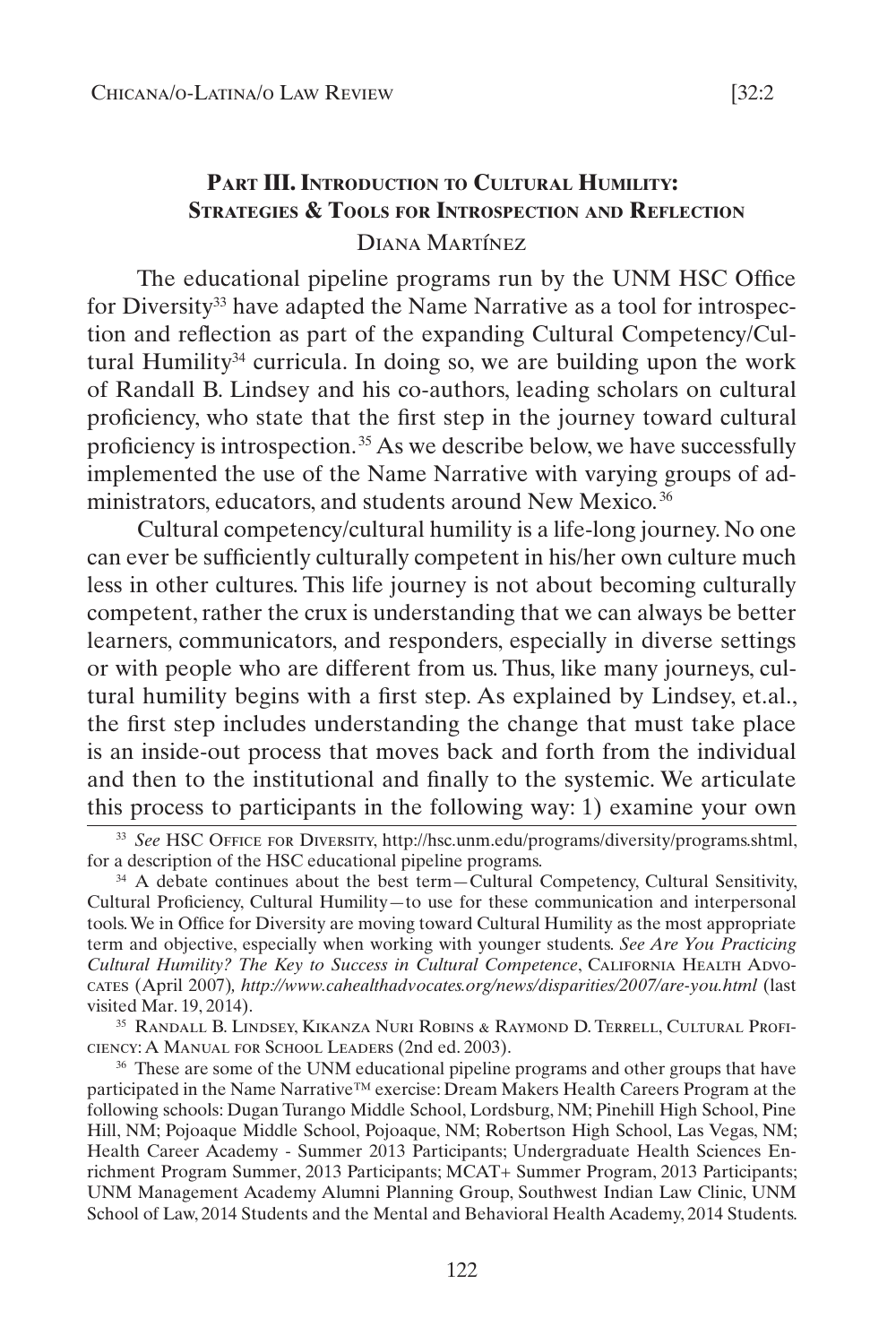values, assumptions, and behaviors; 2) work with your peers to examine institutional policies and procedures, and 3) be an integral part of the community you serve by learning with and from members of the community. This is not linear; it is, like storytelling, a recursive process; stories borrow from each other and return back to points already touched upon.

The journey toward cultural competency involves five tools or approaches: Introspection as a means to understand your own thoughts, feelings, and motives; reflection as a means to examine your actions and behaviors; examination as a means to study current institutional policies and practices; analysis as a means to understand the relationship of all parts of institutional processes, practices, and policies, and planning as a means to be intentional in providing for the differing social and academic needs and assets of differing demographic groups of people.<sup>37</sup>

The Name Narrative is one tool that uses the inside-out process, for teaching students, many of whom are highly assimilated, to explore their names and their linkages to their family's cultural and racial roots, thereby gaining facility in talking about race and culture and seeing their race and culture as assets rather than deficits. This assets-based approach communicates the idea that we are all experts in our own stories. We aim to show that Diversity38 is an asset for the individual and the group and hope to have them experience this as they listen to one another's stories and gain insights into the layered meanings in names. A key aspect of cultural humility is learning to listen to other's stories with respect and full attention; this is a critical skill for effective cross-cultural communication for health providers and the Name Narrative exercise incorporates this lesson. A caveat: It is always incumbent upon the facilitator to keep in mind that many times exploring identity can be difficult and a person might not want to share or may get emotional when doing so. We say this at the beginning, we never push someone when they are not comfortable, and allow participants to remain quiet if they choose to do so. Our experience is that even reluctant students will decide to join in once they have heard others. Moreover, some of the most engaging and profound narratives have come from students or participants who describe themselves as shy or not good at telling stories.

<sup>37</sup> Lindsey et al., *supra* note 35.

<sup>&</sup>lt;sup>38</sup> Diversity is capitalized to emphasize that it is a term of art used to refer to a set of politically controversial policies and practices used in higher education and some workplaces to increase the number of white women and people of color as well as members of other underrepresented groups.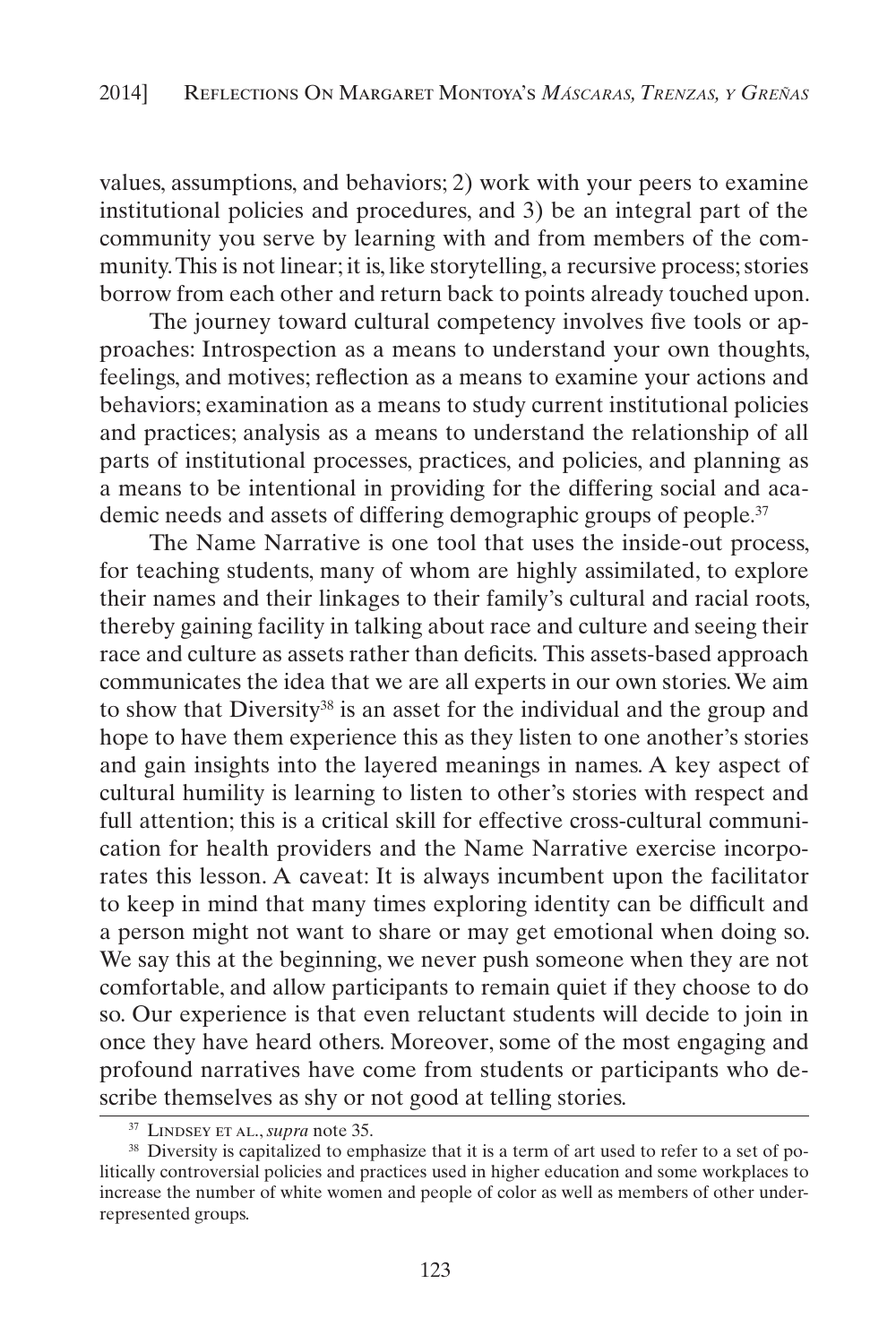The process we use depends on the age group of the participants. For all groups, we arrange the space so everyone is in a circle. For younger students, we have everyone create name tents using card stock folded in half so that the names can be placed on their desks and written with markers so their names can read by those across the circle. We ask students to write their name however they choose – they can use first and last names, first only, nicknames, etc. We ask them to be creative; middle school girls often embellish their names with hearts, exclamations points, and multiple colors.

As facilitators, one of us will read this excerpt from Sandra Cisneros' classic book, *The House on Mango Street:*

*In English my name means hope. In Spanish it means too many letters. It means sadness, it means waiting. . . . It was my greatgrandmother's name and now it is mine. . . . At school they say my name funny as if the syllables were made out of tin and hurt the roof of your mouth. . . I am always Esperanza. I would like to baptize myself under a new name, a name more like the real me, the one nobody sees. Esperanza as Lisandra or Maritza or Zeze the X. Yes. Something like Zeze the X will do*. 39

Then one of us, again in our role as facilitators, shares our Name Narrative to provide another example to the group. Then we ask the group to think about their names, to write a few notes, and then we go around the circle as the students share their stories, using such prompts as: Do you like your name? Does it fit you? Do you have a nickname? If you could change your name, would you? To what would you change it? Do you have a family name? Does your family have naming traditions, have you carried any on, or do you plan to do so?

With older students or adults we use a matrix that lists many identity clues or cues about meanings that are contained in our names.40 The questions in the matrix allow students to consider the many cultural and racial dimensions that are embedded in names. The stories often disclose information about identity, especially race, which would be almost impossible to examine without this story-based approach. Stories about our names allow us to explore issues of color, accents, assimilation, mixed race families, immigration and its dislocations and relocations, connections and disconnections with tribal roots or traditions. Thus, stories

<sup>39</sup> *See* Sandra Cisneros,The House on Mango Street 12-13 (1st ed. 1984).

<sup>40</sup> *See* Appendix C.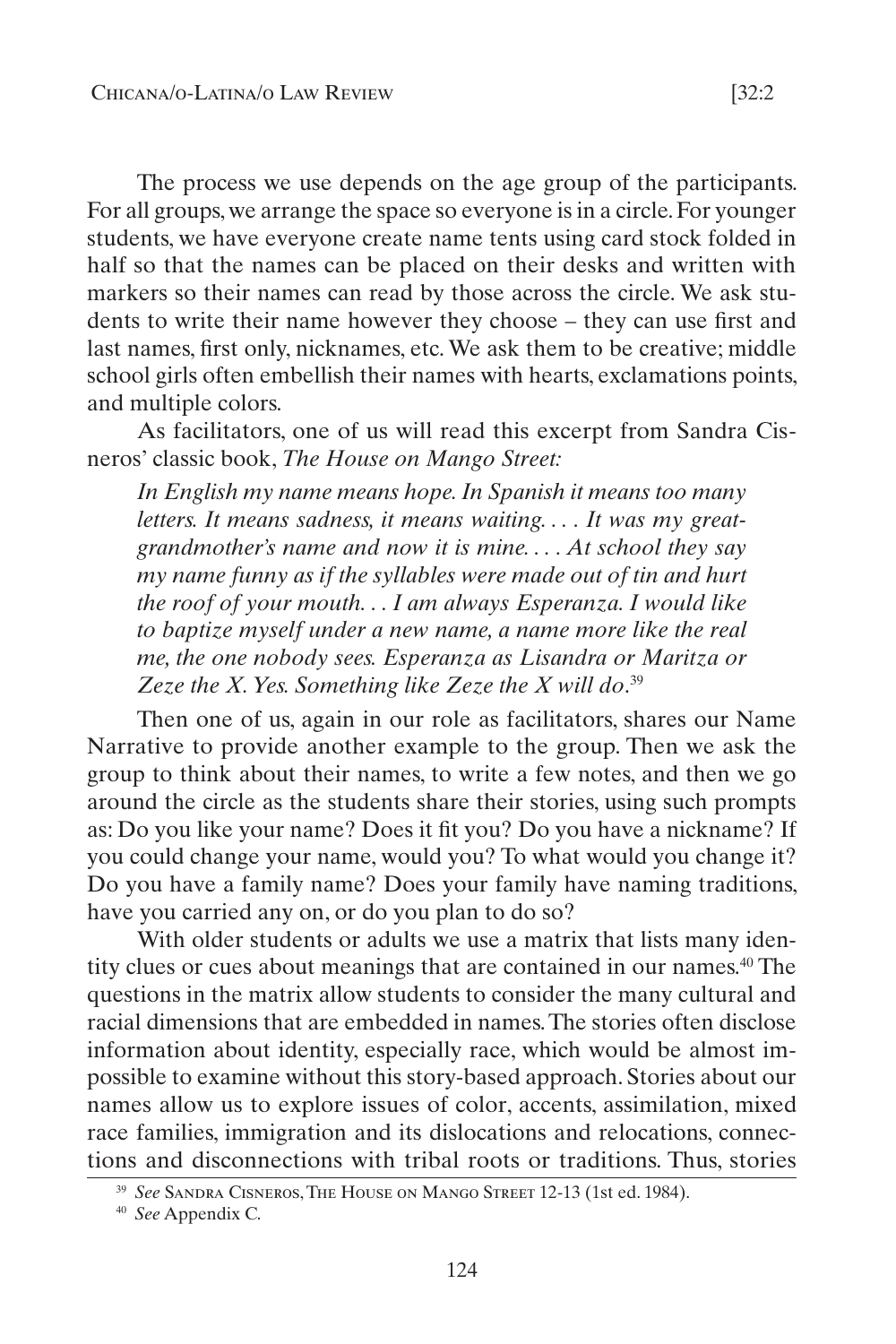about names allow us to engage identity at deep levels and to begin to debunk ethnic, gendered, and racial stereotypes. Such stories move us toward an understanding that our complex identities are aspects of our human capital, a priceless resource to be cultivated and given expression in our classrooms and workplaces.

Up to now the Name Narratives exercises we have devised primarily examine the individual and family aspects of identity. As we continue to work with Name Narratives, we are developing materials that will trace the forces of systemic and structural discrimination that are also embedded in our stories. One idea is to help students connect their Narratives with a mapping of overt discriminatory and intersectional practices and policies as well as with implicit micro-aggressions. This type of mapping could also capture the effects, such as silencing and self-devaluation, that are disclosed in Name Narratives. Those that are included illustrate this. For example, Timmie Escobedo's video and her essay adroitly explore the ways in which notions of femininity, these largely unexamined, and often biased, assumptions about female/Latina beauty, attach to names and can mute or sometimes silence our voices. Her Narrative is an impassioned rebuttal of such stereotypes. Irene Teal's video and her essay expound upon skin color within a mixed race family. Her Narrative alludes to the intersections between race, ethnicity, color, masculinity (for boys and men of color), and athleticism, and enacts the soothing caress of a mother's love expressed through her naming practices and her storytelling. Gil Gurule's narrative in the video connects his name with his affinity for the land. He recognizes that his ancestors joined the armed forces and defended the land and its various flags even though they had been conquered and subordinated. Noé López López's video, and his longer written Narrative, explores categories that we take for granted. His life and story are a testament that not all Mexicans speak Spanish as their native tongue; some retain and cultivate the Native languages, Native identities, and Native cultures that have survived despite the prejudices and racisms that propelled the colonizing and Christianizing projects of the Conquistadores that persist today on both sides of national borders.

#### **Conclusion**

We conclude by retelling a story about Cultural Competency within the legal profession. Carolina Martin Ramos, a former student now practicing immigration law in Albuquerque, was invited to attend a class one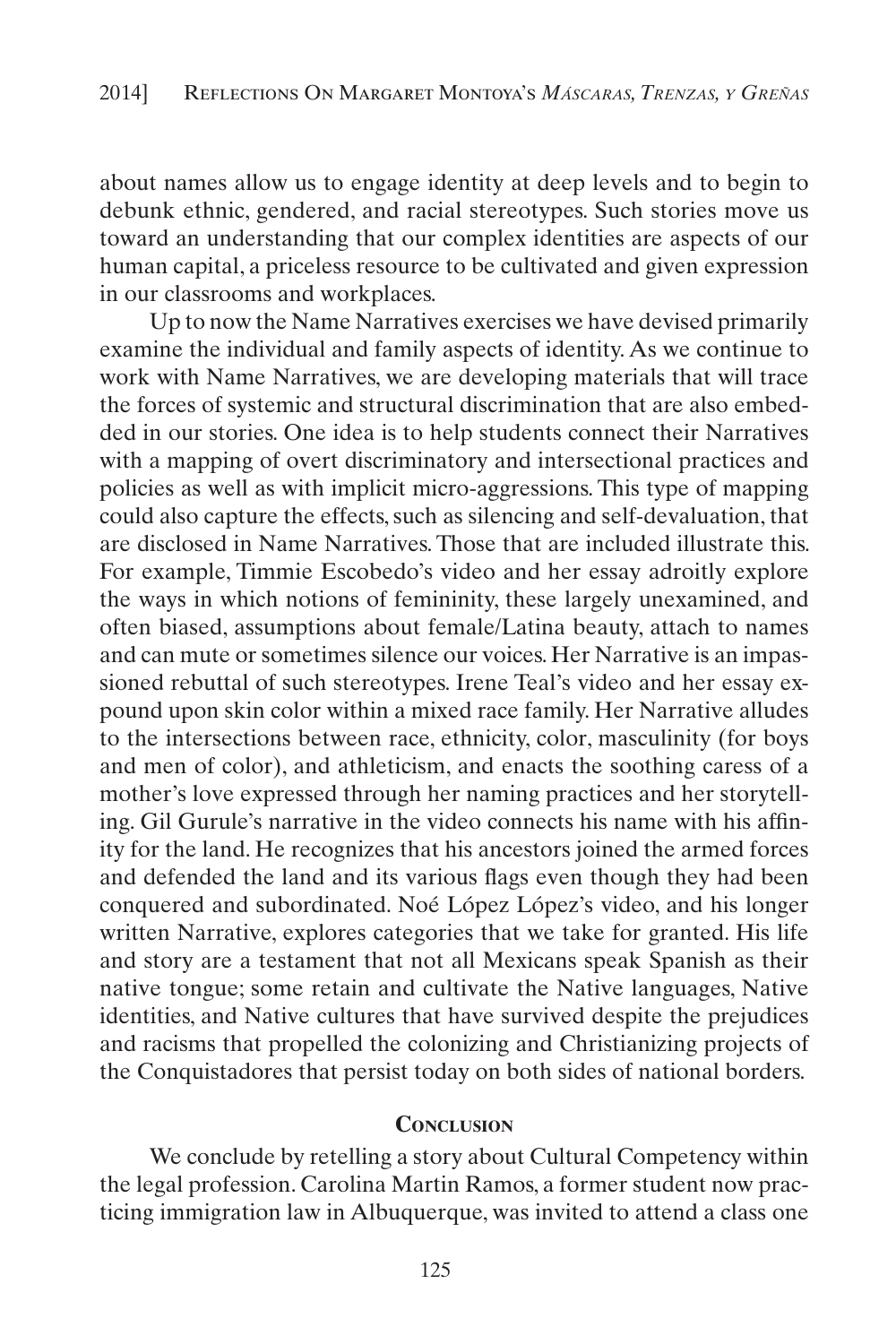of us (Margaret) was teaching called "Thinking Like A Lawyer." Carolina ended the class with this story:

*Carolina was approached by one of her clients, a Mexican immigrant, with a request to help her husband who was incarcerated for allegedly sexually abusing a child in California and he was being extradited. The California governor's office had signed the necessary papers and the extradition was imminent. Carolina began making inquiries and advocating for his release. As the date for his removal approached, she secured an appointment with the Assistant District Attorney who was overseeing the extradition. He was an older white man with some twenty or so years of experience. As Carolina prevailed on him to recheck the Mexican man's identity, the attorney, losing patience, thrust the file towards Carolina saying loudly and emphatically, "Look, they have the same name Guadalupe and the same birthday December 12, 19xx." Carolina instantly exclaimed "and so do hundreds of other Mexican men. December 12th is the feast day of Nuestra Señora de Guadalupe and men and women born on that day are given the name of the saint of that day. Mexicans born on December 12th are, of course, named Guadalupe." The attorney's eyes revealed his surprise; he ended the interview, saying he wouldn't be opposed to lowering the bond. Later that day, the District Attorney's assistant called Carolina to tell her that indeed her client was not the wanted fugitive from California and to offer to assist in speaking with ICE so that this would not negatively affect his request for an immigration bond. Fingerprints and a photo of the man in custody did not match those of the fugitive.*

Carolina explained to the class that knowing the Spanish language is not sufficient for Cultural Competency (nor Cultural Humility). Cultural knowledge is often gained through lived experience. Her story is a Name Narrative; it's also a story about legal skills and competencies. Gracias, Carolina.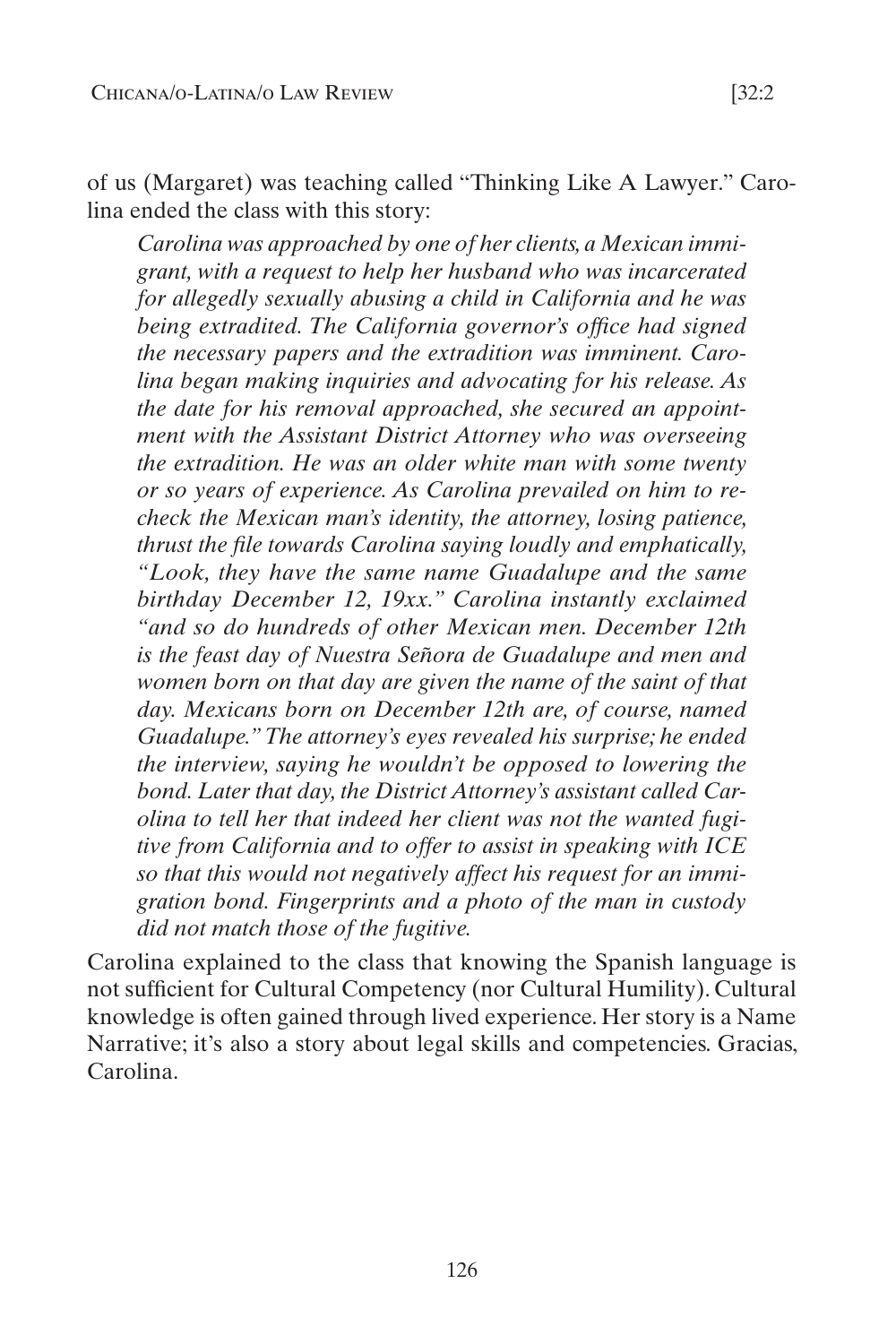# **APPENDIX A. Selected Name Narratives™**

No. 1. Noé López López No. 2. Timmie Escobedo. No. 3. Irene Teal.

No. 4. Dr. Irene Vasquez

#### **Name Narrative™ No. 1**

My Name is Noé López

*I don't yearn for this narrative to be the generalization of the indigenous migrant experience nor do I want pity. I wish my experience would influence people to understand the products of colonialism and understand that love to the self is an act of resistance.*

My name is Noé López and I am an indigenous Mixtec from Oaxaca, Mexico. For many, my name does not reflect my indigenous identity. My name is not a stereotypical name for a native person such as "Warrior of the Clouds or "Son of the Rain." In English my name is Noah and it is originally from the Hebrew language. It is important in the book of Genesis as the story of Noah's Ark. My last name, López, is derived from the Latin word Lupus meaning wolf. Noé Lopez represents a religion and a language that are definitely not native to the Americas. My name reflects the colonization of the Mixtec people. No one in my family has an indigenous name but Noé was the simplest name my parents gave to one of their children. My brothers' names are: Salvador, Arcenio, Everardo, Adalberto, and Romaldo. My name is just three simple letters: Noé. I asked my parents who gave me that name and both of them don't remember or they just don't want to tell me. You see, when I was a kid I hated my name. Despite being proud of my last name, as a child my name represented my weakness. When I immigrated to the United States, I realized my name represents my identity and the struggle of five hundreds years of colonization my people have endured.

I was proud of my last names. My town was divided into families: Morales, Martínez, López, Gómez. It is like "This is no Slum!" by Tara Yosso and David Garcia in which the Chavez Ravine was divided into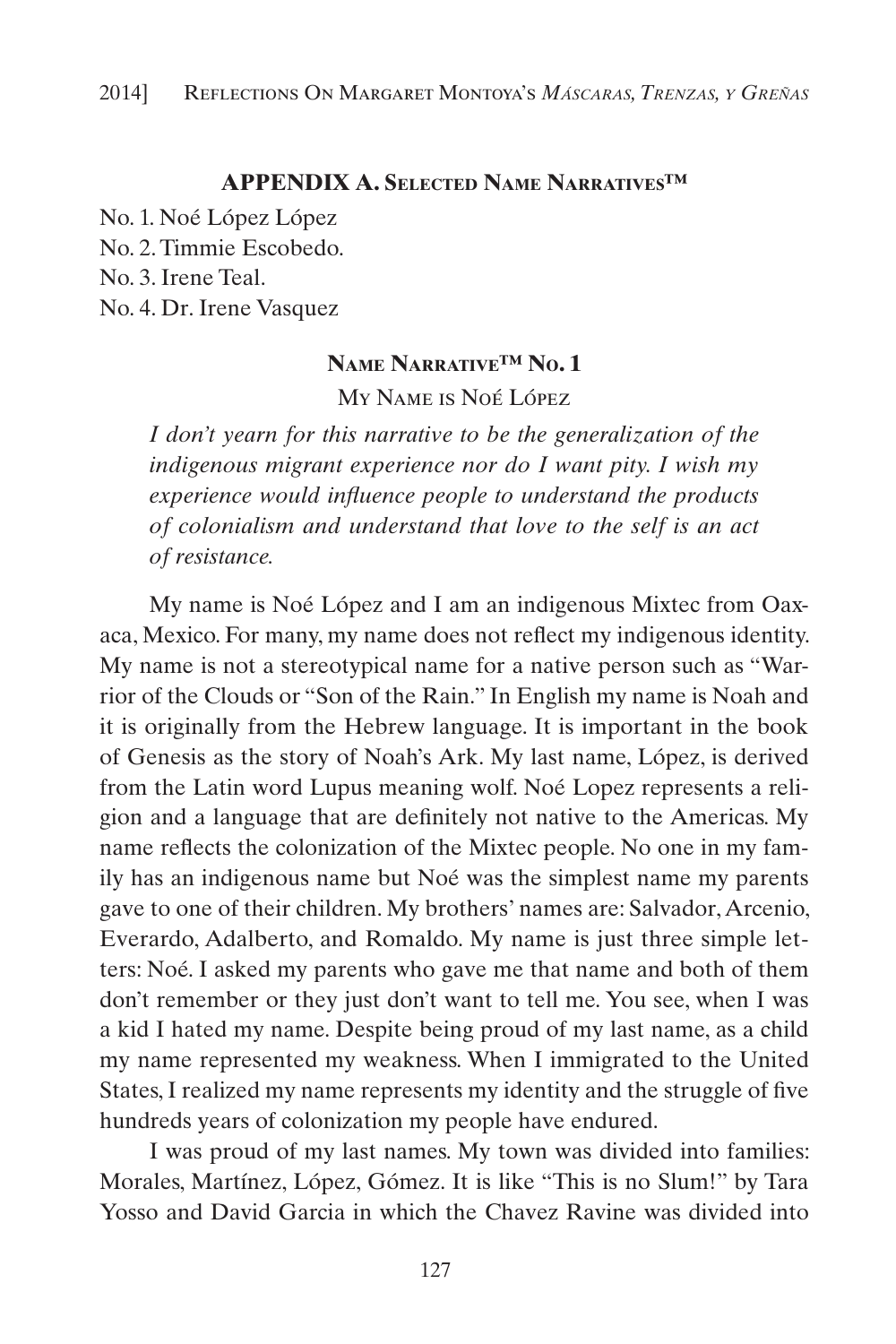families who together contributed to the community.41 There were two different Lopez families in the town but they had different familial capitals (cultural knowledge and values nurtured in the family). One of them is my dad's family and the other was my mom's family. My father's family was really conservative. I remember my paternal grandfather's expectations for his grandchildren were to get a degree, get married, and have kids. He still wants me to be governor of Oaxaca some day or maybe work with politicians. My father's family had a reputation of being focused in school and going to the big cities to study. A family's reputation in a small community is really important in shaping familial capital because it defines family's values. That is why my maternal grandmother tells me in mixtec "you are the grandson of your grandfather Nico" (Nico is the nickname of my paternal grandfather: Nicanor) because according to her, my future is to study like my paternal grandfather's family.

On the other hand, my maternal family has the reputation of being happy, outgoing, singing, dancing, and drinking. My maternal grandfather was known for having a guitar and singing to people. I never met him because he died years before I was born but his reputation is still alive. One day I recited a poem in school and one old man came to me and in Spanish he told me "you had to be the grandson of Delfino Lopez Ramirez! Chingaos!" I was proud of it because that meant I was still following my grandfather's legacy of being artistic. Now, when I say that my last name is Lopez I am not representing any European legacy but is a conjunction of the legacy of my two families: one who looks for an upward mobility (the idea to have a better economic and social standing) and one who still holds to our culture and artistic expression.

I remember I used to cry to my mother because of my name. I used to blame my name for my weakness. In school, my name did not sound strong enough. The other kids had names like Ruben, Rodolfo, and Alberto. I did not have muscles, I was short, I didn't know how to play basketball; I was weak just like my name. I was bullied by my classmates because they knew I felt weak. It was then that I developed a strong resistant capital (skills acquired by oppositional behavior). I resisted my classmates by challenging them with schoolwork. I also did some extra reading to challenge my teachers. I remember one of my teachers hated

128

<sup>41</sup> Tara Yosso & David Garcia, *This is No Slum!: A Critical Race Theory Analysis of Community Cultural Wealth in Culture Clash's "Chavez Ravine",* 32 Aztlan: A Journal of Chicano STUDIES (2007).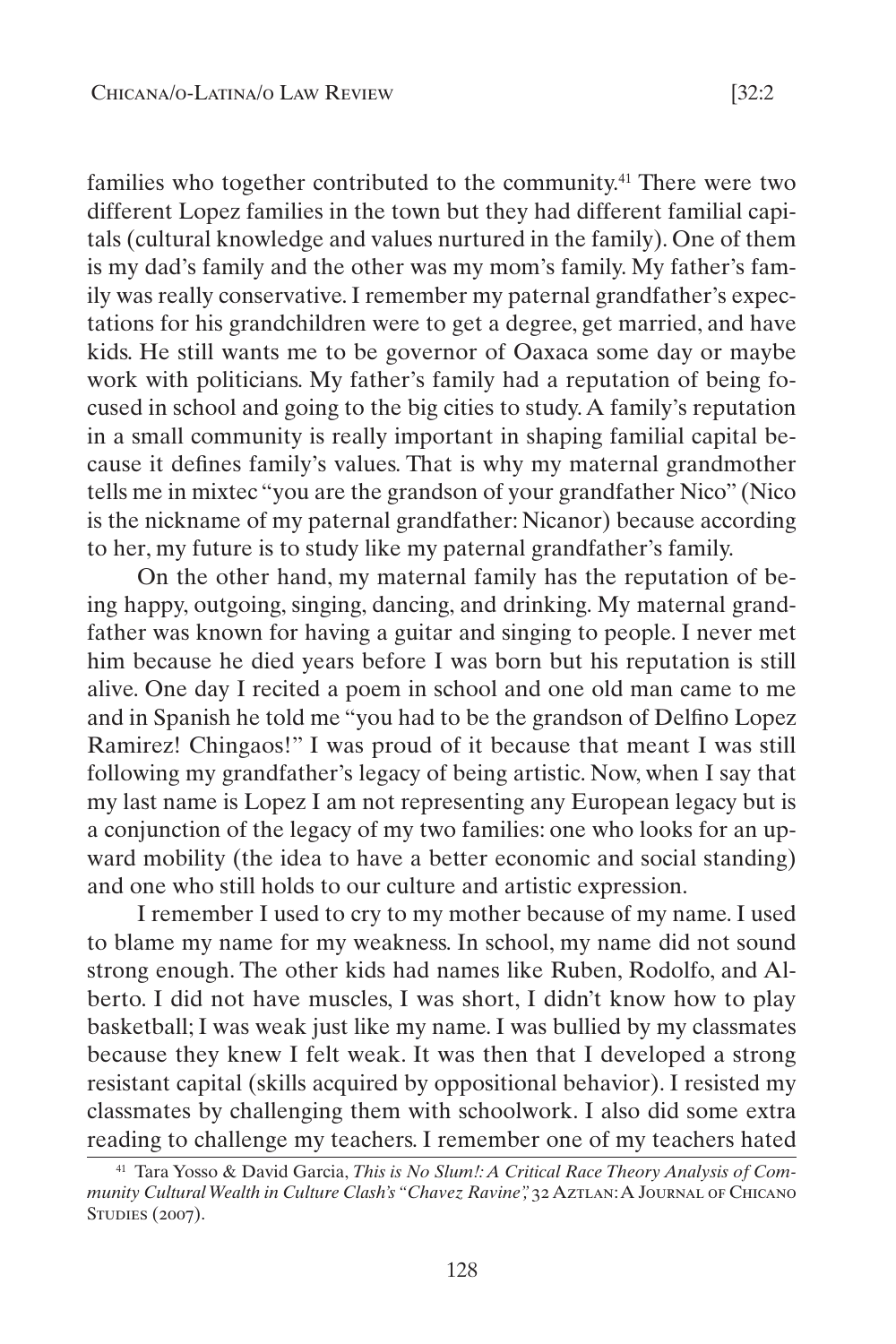me for that. Also, my name reflected me not following my family's expectations. I grew up hearing my mom say to my brothers and me "tienen que aprender ser cabron," in English, "you all need to learn how to be tough." My mom said that because she knew this is a difficult world to grow up in. It was her way to prepare us for the future. Sometimes I felt weak when she said that because my name was not strong enough as she expected me to be. It was a childish thought but it was always in my mind when I saw my brothers doing difficult tasks such as taking care of the bulls, the goats, and the cornfields. All I did was school and I felt weak there. My mother was a strong woman and her aspiration for us was to survive this difficult world. Our family capital was based on being able to survive with dignity in this world. It was the most important lesson my mother has thought me in my entire life.

The meaning of my name changed when my mom told me we were coming to the United States. The United States was a whole new world, not only economically but culturally. I stayed in Oxnard, California and this community changed my life drastically. In school, my teachers and classmates did not know how to pronounce my name. Some used to pronounce it like "No-e" others said "Noel" and others just said "No." Since I came from Mexico, everyone imposed to me the idea of me being just "another Mexican kid" who comes to the United States from a poor town to learn English and get a better life. My situation was the same but I knew I was different. In Oxnard, many Mexicans have the stereotype of Oaxacans as being short, brown, and shy. Some people call indigenous people "oaxaquitas." This is a diminutive word to make indigenous-looking people feel inferior. I remember one of my classmates told me I was too smart to be from Oaxaca. Many of my classmates said I wasn't shy or quiet. Because of this racism toward indigenous people I began doing research on my indigenous identity. It was until then that I realized my family's native language was not Spanish but Mixtec. I realized the Mixtec people have been living in southern Mexico for thousands of years. I realized I was indigenous but I asked myself: despite racism toward indigenous people was I still Mexican? Is my name a Mexican name?

My name is a symbol of colonialism. According to Rodolfo Acuña in "Occupied America: A History of Chicanos,"42 one of the definitions of colonialism is the implementation of an alien culture and government imposed by people who invaded a foreign land. The Mexican

<sup>42</sup> Rodolfo F. Acuña, Occupied America: A History of Chicanos (7th Ed. 2010).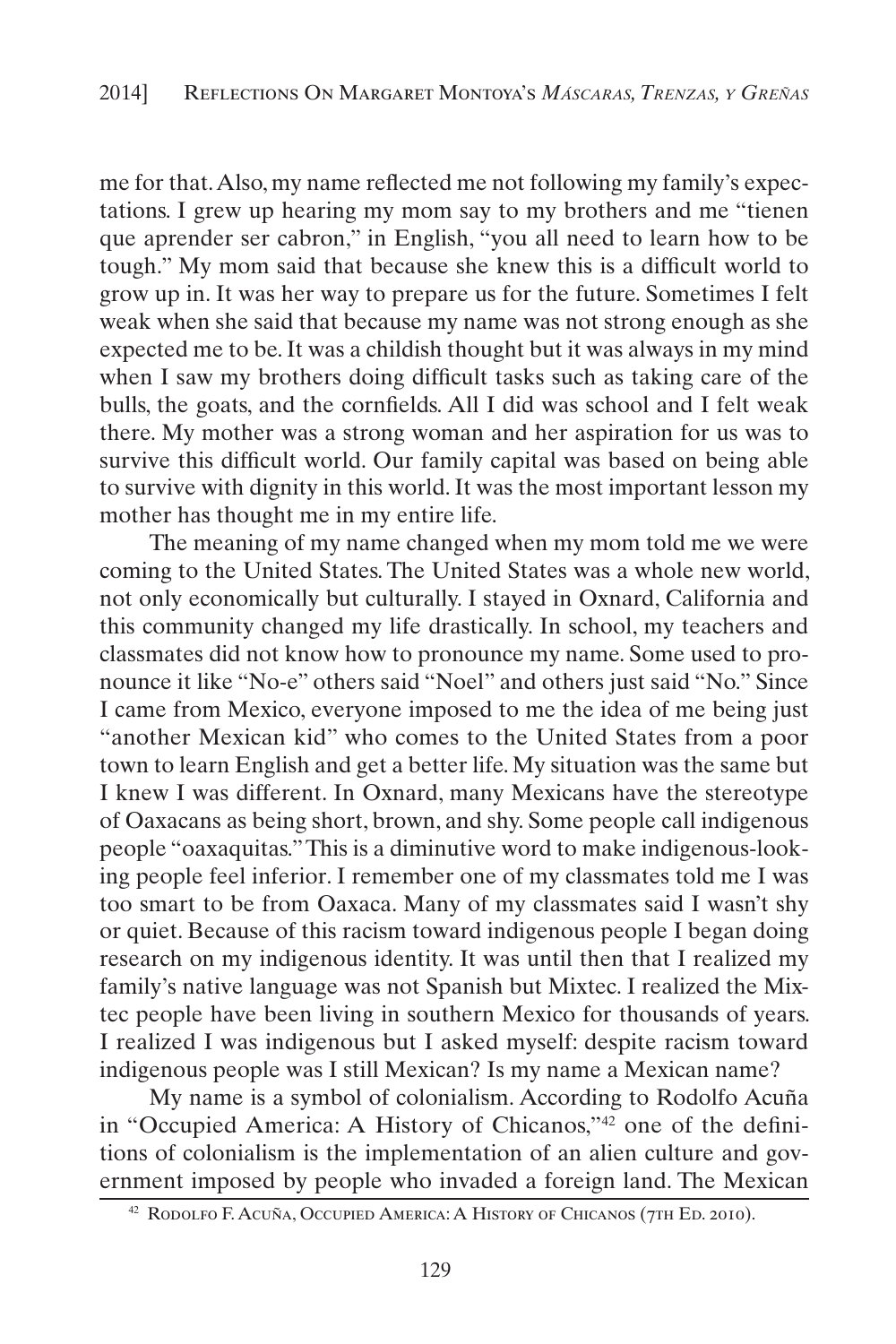government imposes Mexican nationalism into indigenous nations which causes indigenous people to lose their culture. As I grew up in Oaxaca, I was taught to sing the Mexican anthem and salute the Mexican flag. The Mixtec language was not taught in my school but Spanish is still the dominant language in the books. The Mexican government is based on foreign ideals of government that does not follow the ideals of the government of indigenous nations. Mexicans impose a culture based on nationalism which is based on ideals that all Mexicans are mestizo- this means having indigenous and Spanish blood. However, Mexican nationalism follows the ideals of Spanish conquerors by implementing the Spanish language in indigenous schools and making indigenous people salute a flag that does not represent all indigenous nations. Most indigenous people know nothing about their own stories because they believe on majoritarian stories (stories told by privileged individuals) based on colonialism. Mexican majoritarian stories are based on the ideas that Mexicans are based on one race, culture, politics, etc. It is causing indigenous people to lose their language and culture. My name reflects my parents' expectation to fit majoritarian stories which hinder the idea that in order to fit into Mexican society one has to have a name that is not related to our indigenous roots.

I tried to change my name. I wanted an indigenous name like Cuahtli which means eagle in Nahualt or Tonatiuh which is the name of the sun. I asked my mom to give me a Mixtec name but she started laughing. This relates to the poem "Stupid America"43 by Abelardo Delgado in which the speaker blames American nationalism for his situation. I blamed Mexican nationality for indigenous people been subjects to racism and losing our identity. All I wanted to do was to decolonize myself. I wanted to be nothing more than an indigenous Mixtec. However, I remember one day when I was at a MEChA (Movimiento estudiantil Chicano de Aztlan) conference and I started to meet Chican@s.44 I was excited because many of them are proud of their indigenous roots. Some Chican@s at the conference had their long hair and were proud of who they were. I met a friend who called himself Guerrero Del Sol (Warrior of the Sun). He said he changed his name to honor his indigenous

<sup>43</sup> Abelardo "Lalo" Delgado, *Stupid America* (1969), http://www.xispas.com/poetry/delgado.htm (last visited Mar. 19, 2014).

<sup>44</sup> The term "Chican@" with the commercial at symbol as a suffix denotes an effort to avoid organizing around gender specific terms. An alternative gender-inclusive spelling has been "Chicana/o."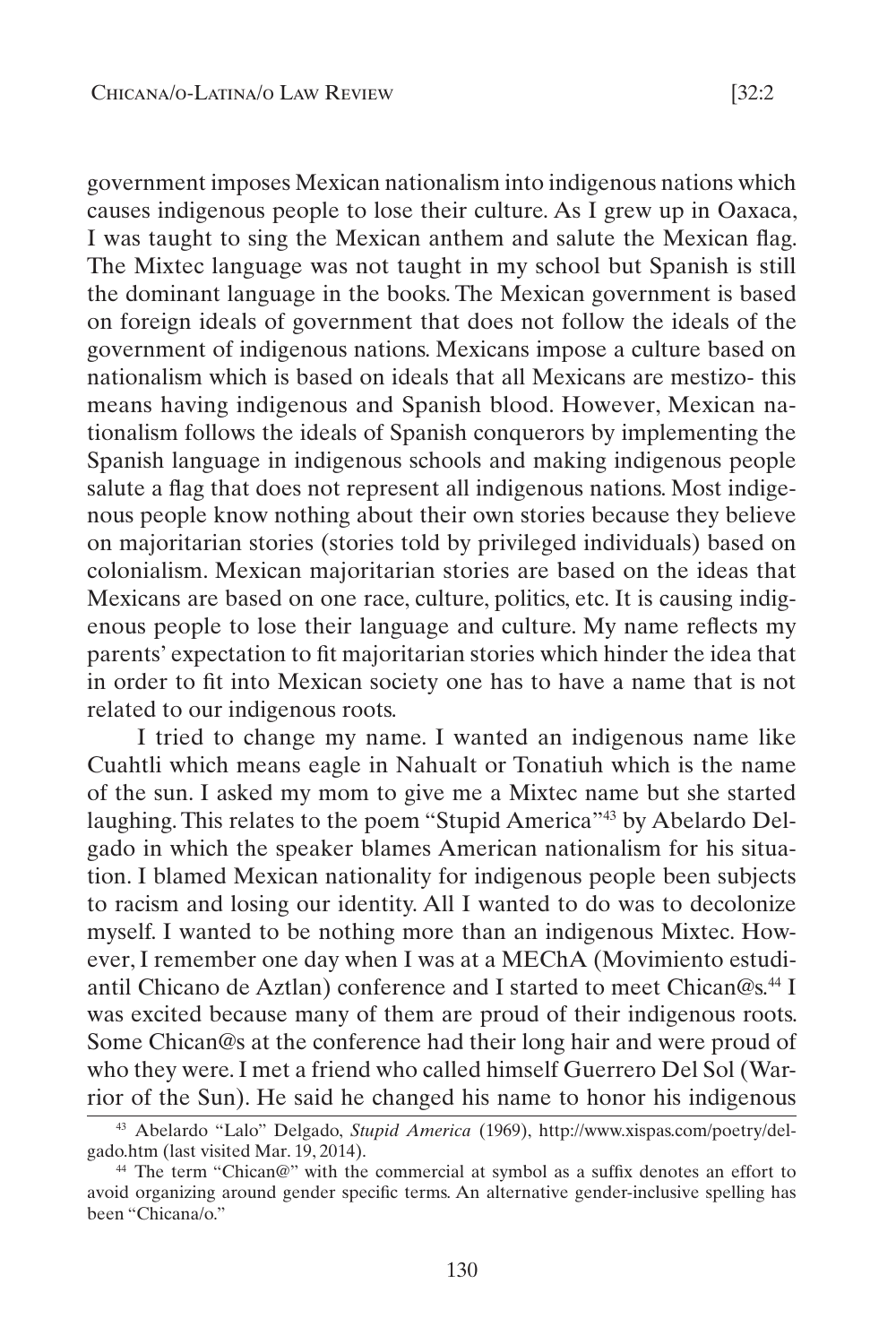ancestors. When I started to make friends with Chican@s, I realized their identity as brown people was really important. Many of them accepted their Mestizaje. However, they referred to indigenous people as their "ancestors," "roots," and their "past." Their present to them was being Chican@ and being part of a struggle to claim their identity. I realized my indigenous blood is not only of my "ancestors," my "roots" or my "past." I am indigenous and I am living in the present. It was then that I realized that Noé Lopez was a name imposed to an indigenous person who grew up in the Mixtec region of Oaxaca, Mexico and he then migrated to the United States. My parents choose Noé as my name because they thought it will bring me a better future in society. I am an example of how colonization still affects the present.

I realized my name is the symbol of my parents' struggle to give my brothers and me a better life. My name is also an example of the struggle of many indigenous people who are still colonized by majoritarian stories that dictate them to assimilate to a different culture. Now I embrace my name because it represents these struggles. I am like the poem "I am Joaquin"45 in which the speaker defines his Chicano identity. Although, my name is Noé Lopez and I am a modern day indigenous person who has been colonized for more than five hundred years. I'm still fighting to decolonize myself and my people. I know for sure that my children will have indigenous names because they will be free by then. But for now, in any public presentation I make I begin with the phrase: "My name is Noé Lopez and I'm an indigenous Mixtec from Oaxaca, Mexico." It is like saying: "I am still alive."

#### **Name Narrative™ No. 2**

#### Timmie Escobedo

"What's in a name? A rose by any other name would smell as sweet."46 As endearing as young Juliet is, her understanding of the importance of names leaves much to be desired. I often wrestled with this line because it hit home with me, as I have often wondered how my life would have been different had I been named Nina or Michelle, or any other typically female name. Ideally the world we live in would consider

<sup>45</sup> Rodolfo Corky Gonzales, *I am Joaquin,* http://www.latinamericanstudies.org/latinos/ joaquin.htm (last visited Mar. 19, 2014).

<sup>&</sup>lt;sup>46</sup> This quotation is an iteration of a popular line in William Shakespeare's *Romeo and Juliet*. In this particular scene Juliet argues that the names of things do not matter, it only maters what they are in and of themselves.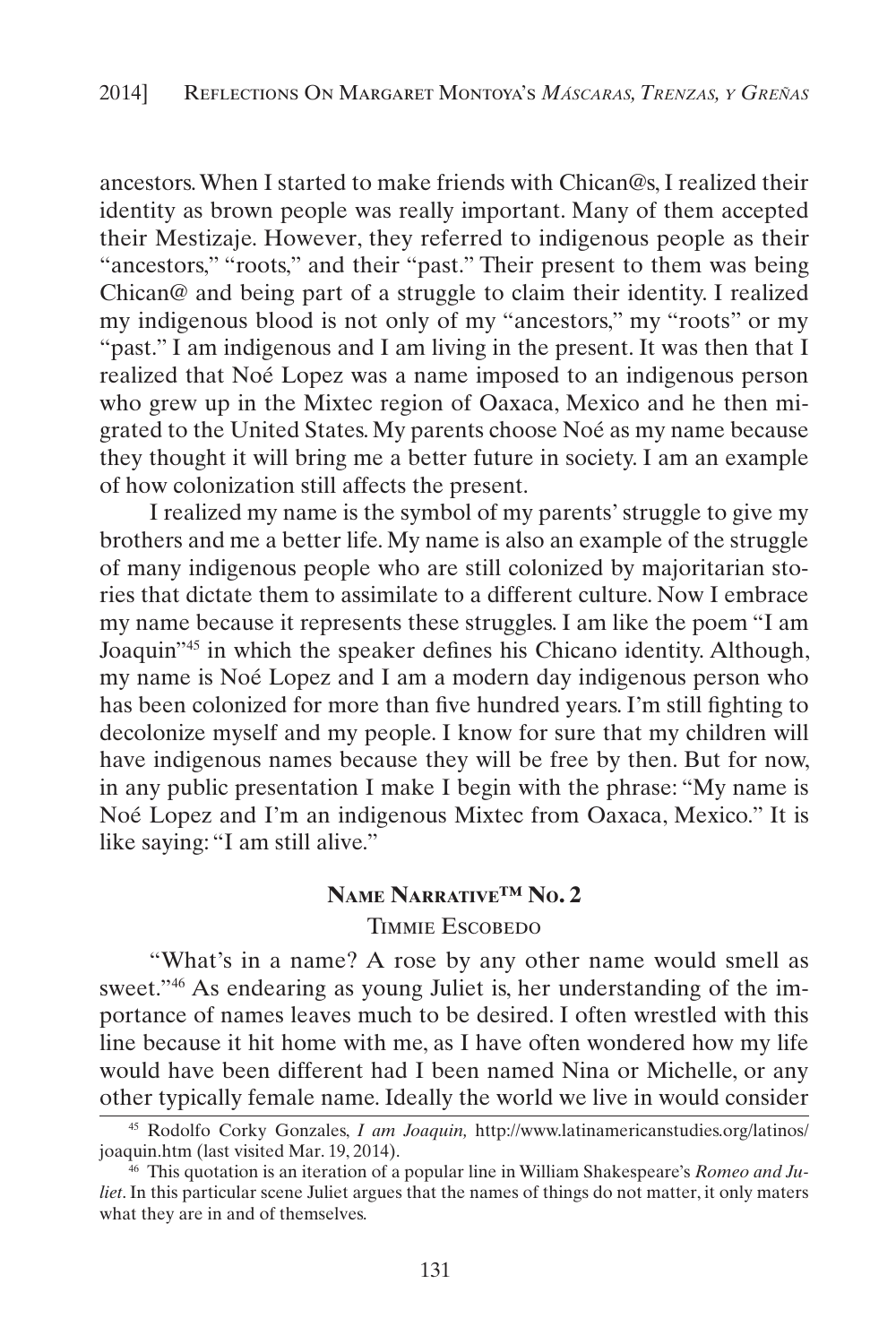the being rather than the name attached to them, but as it is our lives are affected by the names we are given and the perception of them.

My birth certificate records my name as Timothy Michelle Escobedo. My mother named me Timothy after my father, and Michelle after my aunt (her sister). Escobedo is my father's last name, which my mother took on when she married him, and is mine by convention. The Oxford English Dictionary gives the etymology of Timothy as a Catholic name, meaning honoring God.47 Michelle is the feminine form of Michael, which is the name of a saint. While both my parents were born and raised in Catholic homes they both stopped practicing before I was born, as such I don't believe my parents considered the origins of my name when deciding. According to Ancestry.com the last name Escobedo either comes from the Spanish word "escoba" or broom, or comes from a small place of the same name in the Spanish province of Santander.<sup>48</sup>

The story behind my name is more interesting than the denotative history of it. My Residence Center, and I called to confirm that the problem was fixed and was told that it was, but on move-in day I was still assigned to a room with a boy. Even writing about it some months later brings back feelings of frustration.

The root of my frustration with my name comes mostly from perceptions of male and female, and my place in that. I was never a very outwardly feminine girl growing up, and even now. This goes along with long standing issues I have with femininity, where I was never really comfortable expressing it because I never felt pretty enough. But, I do identify completely as a woman, and every time someone questions my name it feels like a slap in the face. I know I am a woman, I feel like a woman, it is something that I always have been, but sometimes I don't feel like I look enough like a conventional woman and my name is a reminder of that. Other girls given traditionally girl names do not have to reassure people they are who they are, people do not question their identity.

Here is where I feel my name has shaped me the most. Due to my sensitivity about my name I think I have become a bit withdrawn from people because I hate dealing with the introduction; I tire quickly of people not simply accepting my name as they would were I named Jessica or Angela. At the same time, I also believe that my name has caused

<sup>47</sup> Timothy, n—Definition, OED Online, http://www.oed.com/view/Entry/202166?redirectedFrom=timothy (last visited Oct. 20, 2013).

<sup>48</sup> Escobedo Family History, Ancestry.com, http://www.ancestry.com/ name-origin?surname=escobedo (last visited Oct. 20, 2013)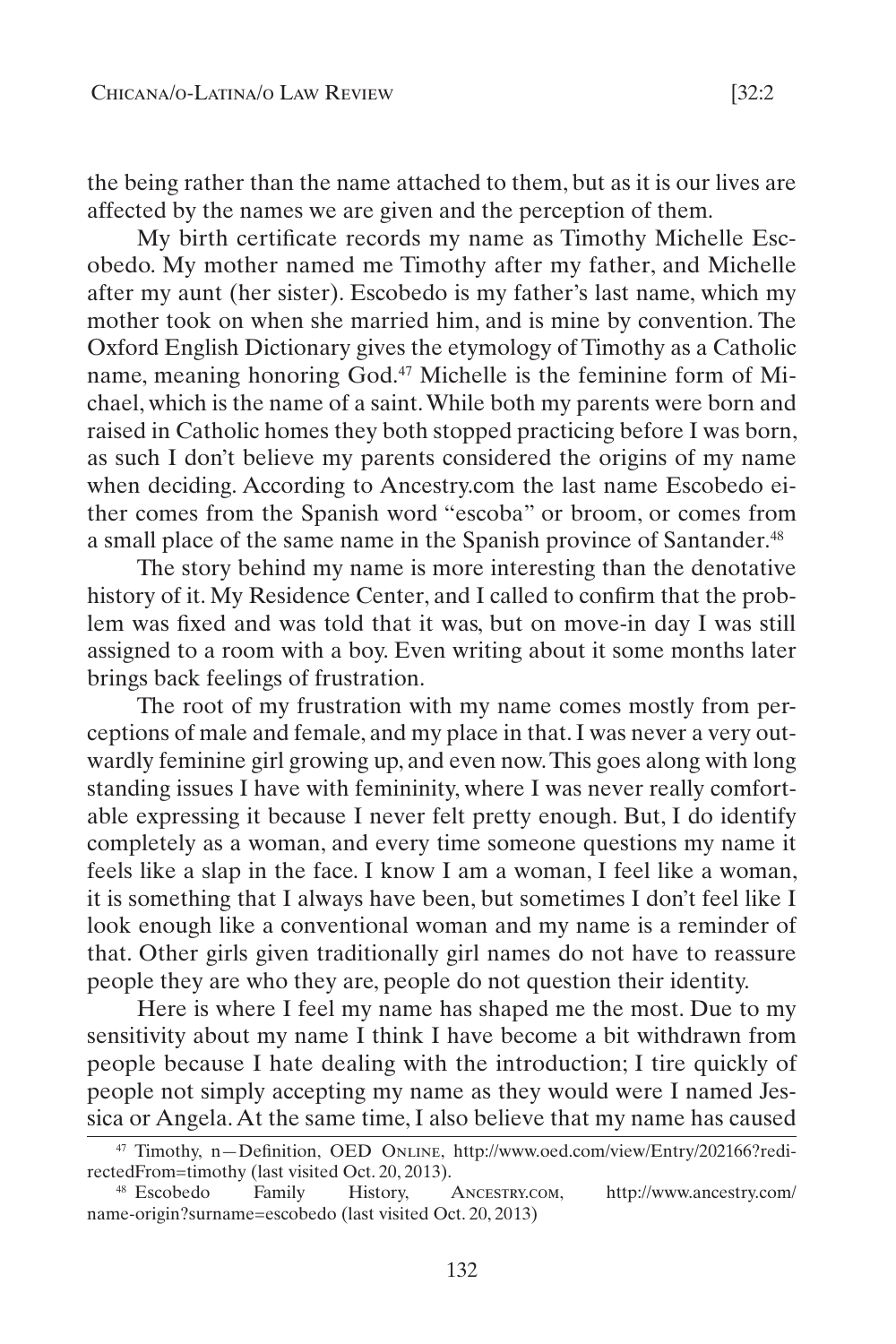me to be much more critical of gender roles in our society and allowed me to grow up questioning our constructions and perceptions of gender. Had I been named something else, I'm not so sure I would be as invested in these aspects of society as I am.

Though my legal name is Timothy, I go by Timmie. Mostly it is out of habit, I've always been called Timmie. The only times I was called by Timothy were when I was in trouble, as is the case with many people who use nicknames. Personally I feel like Timmie is more feminine than just Timothy and, as such, it is what I prefer to be called. My mother once told me that in addition to honoring her sister she figured if I wanted a more feminine name I could go by my middle name, Michelle. I never cared for the name too much, though I could never tell my mother that. My aunt Michelle was mentally challenged, and when I was young it was very difficult for me to understand and, looking back on it now, her name meant to me things that scared me because I didn't have the capacity to understand. It is something I feel guilty about, and still remains a bit of a mystery because it is difficult for my mother to talk about.

At this point I've grown to where I am comfortable with my name most days. I sometimes think about changing it, but I always run into the problem that nothing else quite fits right. Additionally, I feel like my name has heavily influenced who I am today and it is not something I can just throw away. I know names have the potential to give people an edge, yet I cannot think of a time when I was privileged by having a typically male name. However, I do know that people often tell me they were expecting a boy when they see my name so I do see how a document that does not reveal my gender could give me an edge with someone who prefers males. Additionally, though I have not to my knowledge experienced this, after meeting me in person people may assume that I am a transgender woman, which could be detrimental in the case that the person I'm meeting is discriminatory against trans\* individuals.

My issues with my first name consist mostly of gender perception, while my issues with my last name all have to do with my ethnic background. Let me begin by saying I love my last name. As a multiracial person I love that my name reflects, as I see it, the two halves of my heritage: Timothy is white and Escobedo is Mexican. I feel like my last name gives me some concrete evidence that I am of Mexican descent. Because I don't exhibit phenotypical traits that suggest Mexican heritage I have often felt a disconnect between Mexican American culture and myself.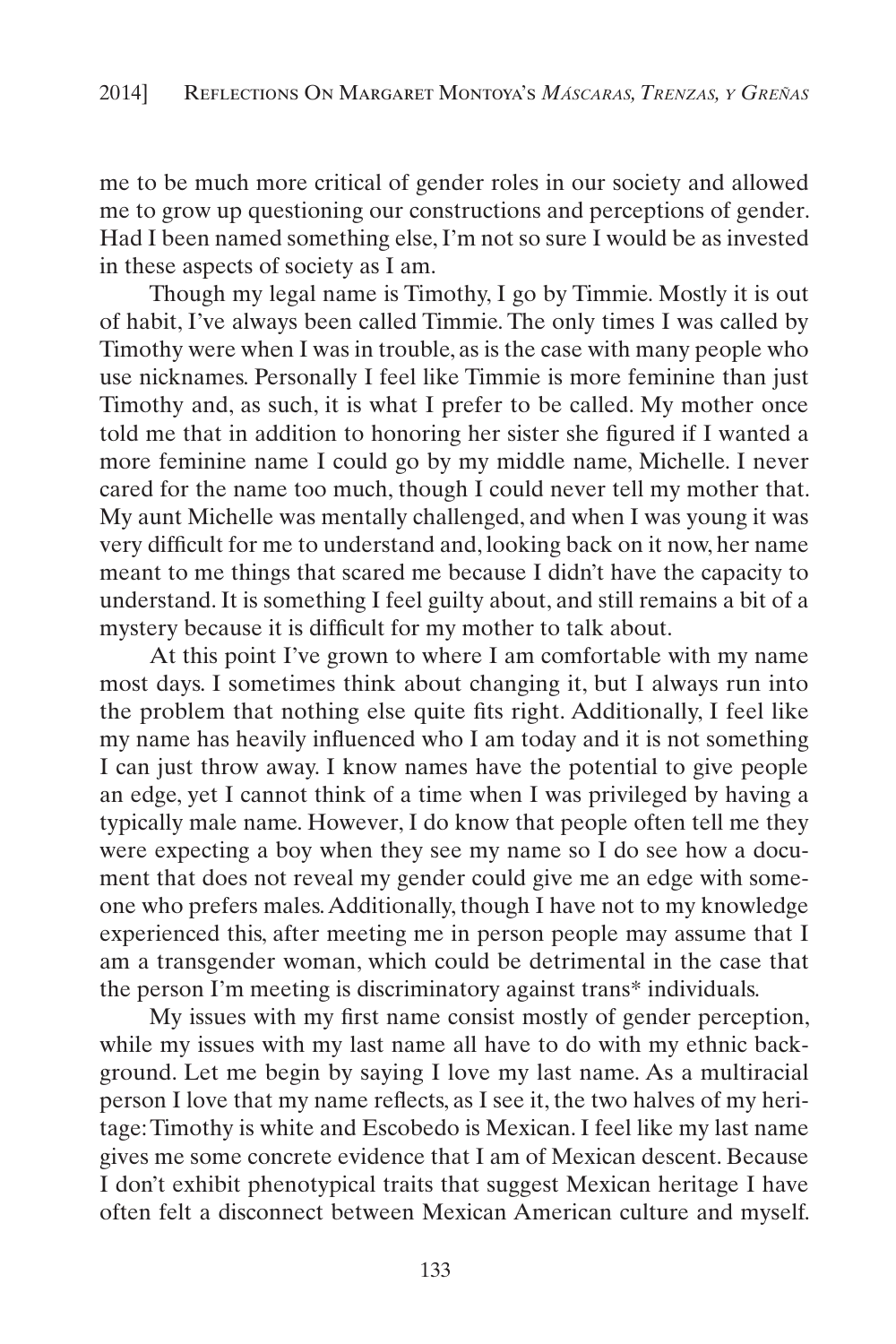Since I look just white I wonder if that is enough to overpower the fact that my last name is obviously, at least to me, a Spanish name. Though I do identify as Mexican American I often fear that I will offend someone when participating in cultural events because I do not look Mexican and grew up in a predominantly white area. Because of this I sometimes wish that my first name was also a Spanish name, but seeing as my father does not speak Spanish that was unlikely to happen.

I think one of the most important things I've realized in this class is the conscious decision in a name. While watching Margaret Montoya's Name Narrative™ video, I became aware of the choice on how you pronounce your name.<sup>49</sup> For the vast majority of my life I pronounced my last name as "Es-co-bee-dough," in English rather than in Spanish. I think this was just out of habit, as I often heard my mother answering the phone as "Doctor Escobedo" in English, of course. However, when Professor Montoya explains how she chooses to pronounce Montoya with its Spanish pronunciation it made me realize the importance of pronunciation in a name.<sup>50</sup> The conscious decision to pronounce the name with its Spanish inflection gives an undeniable link to the culture. As such, I have decided that I would like to say my last name with its Spanish inflection as well, to help create that link to my heritage.

In a similar vein, I am sensitive to how my last name is pronounced. I usually will let it slide when people refer to me as Tim or Timothy, but when people mispronounce, at least to my ears, my last name I find it very grating. Perhaps it is because, as previously mentioned, I view my last name as a tenuous link to my Mexican heritage, and when mispronounced or Anglicized that link is broken. Usually people will say "Es- -co-bay-dough" rather than "Es-co-bee-dough," and while it does not seem like a big deal to me it is like nails on a chalkboard. I think Sandra Cisneros described it the best in The House on Mango Street when Esperanza says, "[T]hey say my name funny as if the syllables were made out of tin and hurt the roof of your mouth."51 The sound of the mispronunciation practically becomes cringe worthy. Since I have discovered this, I now make it a point when I meet people to check if they have a preferred pronunciation because I would hate to distort anyone else's name out of ignorance or accident.

134

<sup>49</sup> Margaret E. Montoya, *Name Narrative*™ Vimeo.com (Apr. 3, 2013), http://vimeo. com/63294353 (last visited Mar. 19. 2014).

<sup>50</sup> *Id.*

<sup>&</sup>lt;sup>51</sup> Sandra Cisneros, *My Name*, *in* The House on MANGO STREET 11 (2nd ed. 1991).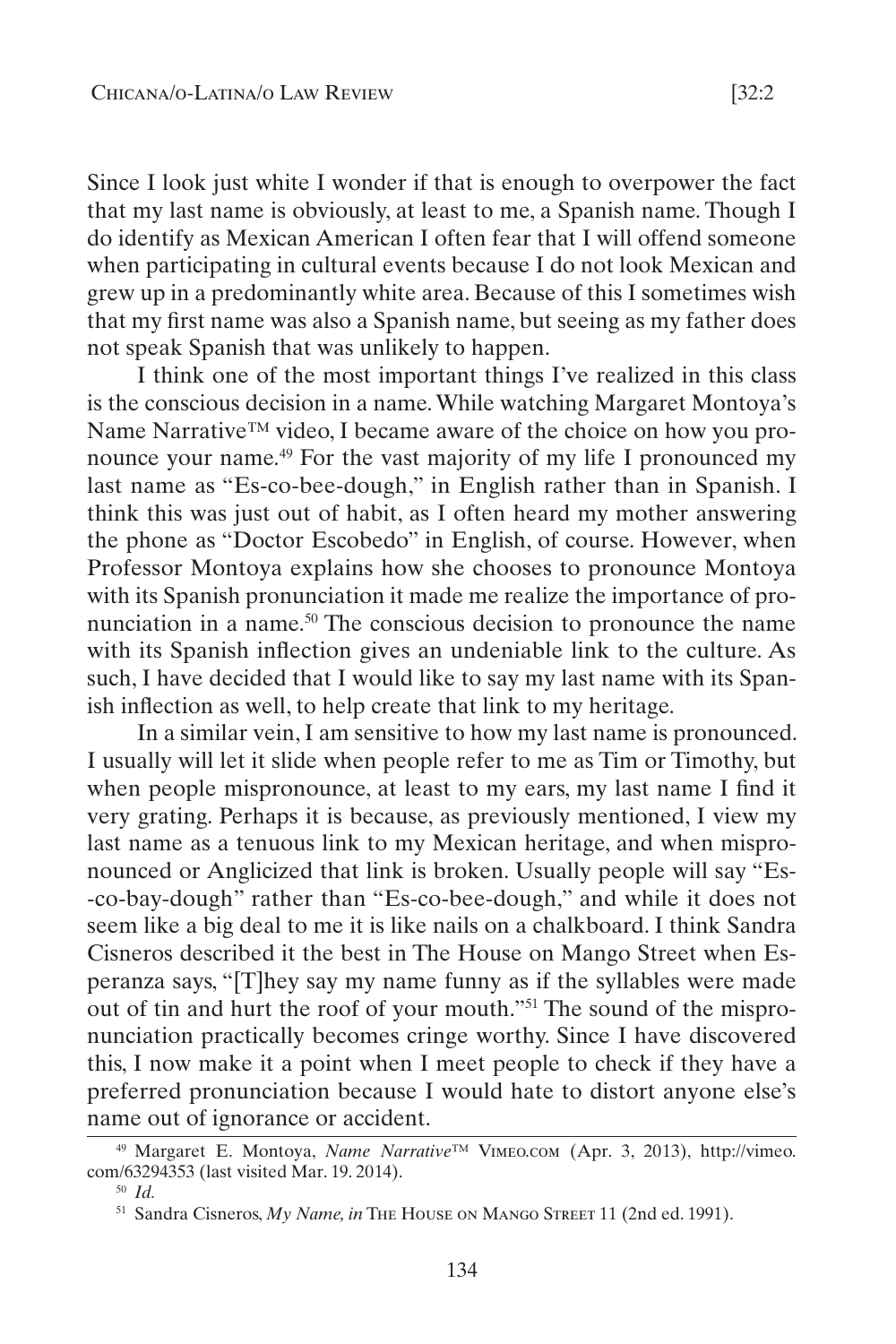All in all, my name is what it is. It fits me for the most part, and the parts that do not fit I am accustoming to. Though things might have been easier with another name, my name is essential to my identity, and I don't ever plan to change it. This was probably the deepest look I have taken at my name, and I'm grateful. I have found this to be very helpful in the development and understanding of my identity, which is still unfolding.

#### **Name Narrative™ No. 3**

IRENE TEAL DIONDRE TEAL

A Name Narrative offers an opportunity to explore how a name can imply or disguise a social circumstance such as race, ethnicity, class, gender, ancestry, or geography. There may be various reasons why a family chooses a specific name to represent that child for the rest of his or her life. It may be simply a creative expression or it may have a historical significance within the family.

My son's name, Diondre Teal, resulted from a collaboration between my husband and I. The novelty of his name originated from a creative expression inspired from our love for him. The name we gave him set the tone for who he will become in a world where race is still a major factor in influencing a person's success.

The first time we learned that we were pregnant with our second child, Diondre, we were rather surprised being that our first born was only a few months old. The doctor also confirmed that we were already into our second trimester. I can recall feeling overwhelmed that day and I prayed that the baby was healthy. We found out that we were having another boy. This was completely unexpected being that I was the second born of four girls. "Another boy," I said to myself. "It must be my generation to have all the boys like my late grandmother, Eliza Rael did." I knew that the doctor could not have made a mistake either. Thanks to modern technology, we had the privilege of using one of the first ultra sound machines with 3-D capabilities. He was a boy and thankfully he was healthy and developmentally perfect.

We had chosen the name of our first born beforehand. It could have been because he was our first and we were more eager to give him an identity immediately. I suppose that we wanted a different experience the second time around. We wanted to wait until the moment we laid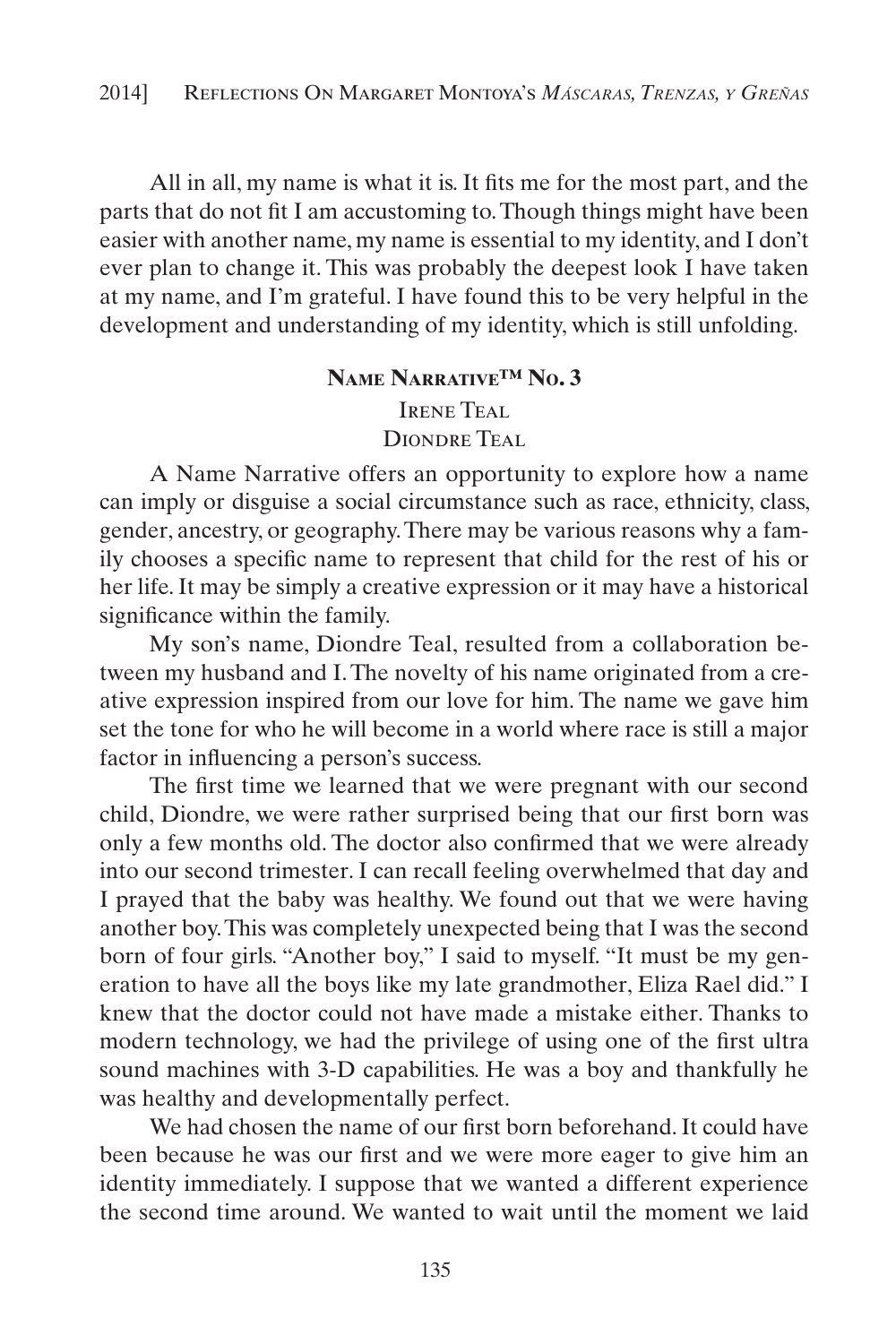eyes on him to give him a name. We were hoping that based on what his appearance was, we would know what name would be suitable.

During my pregnancy, I could sense that this one was very different from my first. He was rather active in utero. At times his movements made me so ill, I was bed ridden. He was also determined to enter this world prematurely. I had preterm labor issues on several occasions. I was hospitalized to prevent this pregnancy from taking place sooner than the due date. We had seen him more than a few times by ultrasound due to my high-risk pregnancy. At that time, we were more concerned that he was developing properly. I was also diagnosed with gestational diabetes and had to take even more precautions to ensure the safety of our child.

On September 14, 2001, Diondre came into this world by a cesarean section. He was born larger than the average baby boy but was in good health overall. We saw him for the first time in the delivery room. The moment we were waiting for did not happen as naturally as we hoped. In fact, it did not happen at all. Before us was this beautiful baby boy as perfect as can be but the name did not suddenly appear in our minds or our thoughts. Two days later and we still did not have the name. He became known as Baby Teal. The patience of the hospital staff began to wear away. By this time we were hard-pressed by the hospital staff to come up with a name. They said that they needed the name so that it can be recorded with the department of vital statistics. My husband and I struggled to find a name. We knew we did not want a name that was monotonous, prosaic, or even a trendy name. Time wasn't on our side so we eventually resorted to a baby name book in search for some ideas. As we flipped through the pages, we saw the name DeAndre and were immediately drawn to that name. The connection is mostly due to the fact that the name is derived from the name Andre and my husband was an avid fan of the hip-hop, gangster rap creator and producer, Dr. Dre. Dr. Dre's birth name is Andre Young. My connection to the name was the pronunciation of it. Dion-dre is a combination of two names essentially, Dion and Dre. Since I am a football fanatic, the name could represent something special from both my husband and myself equally. Deion Sanders was a famous cornerback for the National Football League. He played for both the San Francisco 49ers and the Dallas Cowboys. He won the Super Bowl championships with both teams. Because of his diverse athleticism, he also played professional baseball for several franchises. In 2011, he was inducted into the Football Hall of Fame, a prestigious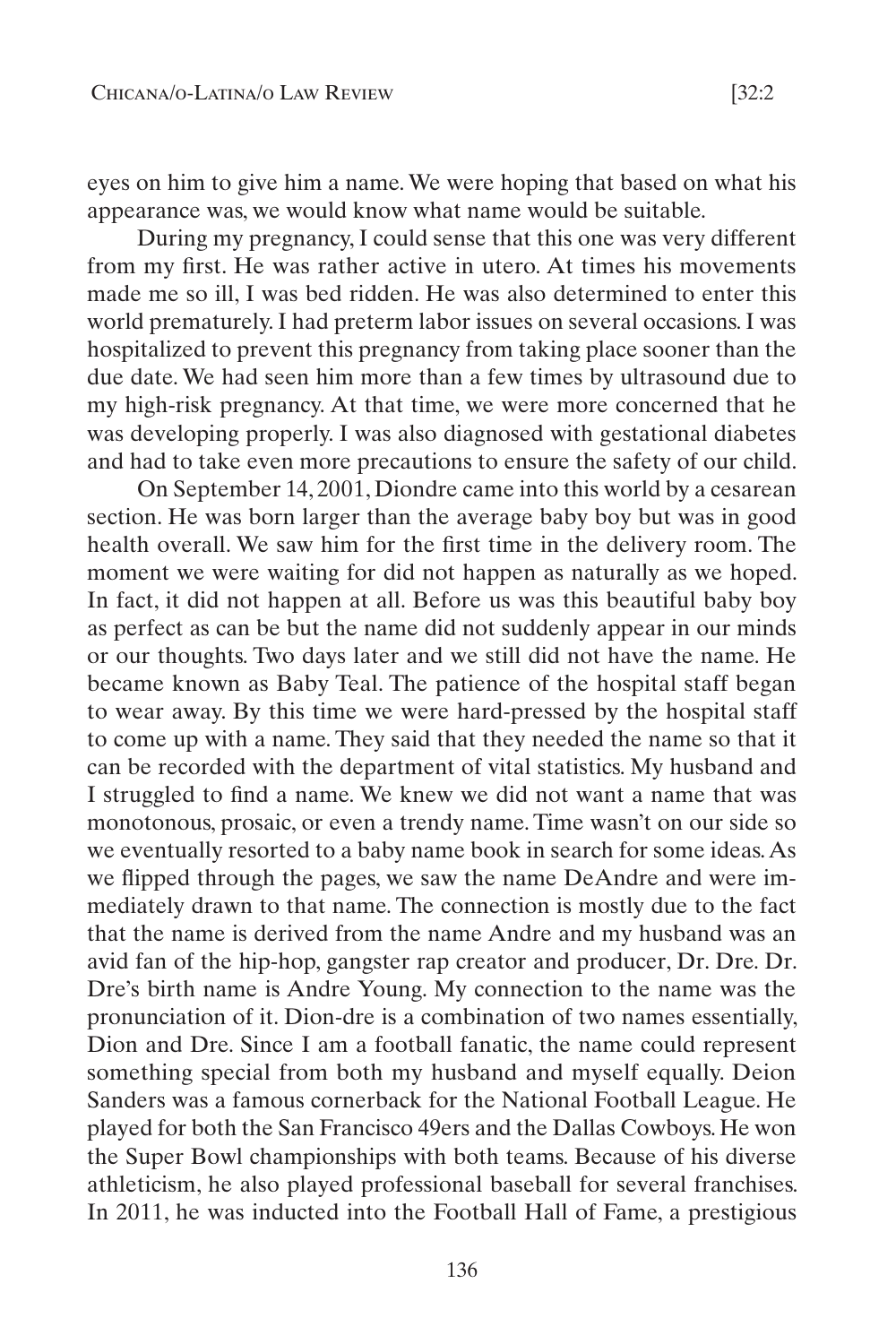honor for any football athlete. The combination of both names resulted in his name Diondre Teal.

Denotatively, the name Dion according to wikiname.com is of French origin, Latin for dios meaning of Zeus. Andre has several denotative meanings and places of origination range from French to Portuguese to Scottish based on the website, behindthename.com. Newer websites whose focus is the meaning of names and their suggested origin will show Deandre as an African-American name. However, there is no information on its origin so it is primarily a name of modern times. The history of the surname Teal bears a strong family history. The name Teal, also spelled Teale or Teel, is of English origin and it is defined as a "nickname for a person considered to resemble the water bird in some way."52 Another reference shows that the origin of Teal is of English descent "(mainly Yorkshire) from the Middle English tele nickname for somebody that is considered to resemble a duck."53 However, the name that is denoted in a book of surnames doesn't constitute or represent what the name means to a family.

Children are very curious by nature and sometimes may ask the most peculiar questions. As unusual as a question may seem to be, it sometimes deserves a more in-depth answer than the one we are willing to give. My son has often asked the question about how we got his name. Of course, we give him the story about how it was derived from two special people that are significant contemporary figures and whom his father and I admire. The response is very short and sweet and seems to satisfy his curiosity for now. His name, however, is much more than the answer that we give him.

Diondre Teal is biracial. His father is African-American and I am of Latina descent. His older brother seemed to have inherited most of my side of the family's physical traits. He is very light in complexion in comparison to Diondre. His other two siblings that were born after him are also of a lighter hue. However, they are a little browner in contrast to our first son. As far as I can remember, our first son is always referred to as being white, Diondre as being black, and our other two as being brown. I have always tried to make sure that each of my children is treated equally as a mother should. My son, Diondre, has always felt dissimilar. I do not believe that he understands what his feelings truly signify. Since he was

<sup>52</sup> Patrick Hanks & Flavia Hodges, A Dictionary of Surnames 446 (1989).

<sup>&</sup>lt;sup>53</sup> DICTIONARY OF AMERICAN FAMILY NAMES 527 (Patrick Hanks ed., 2003).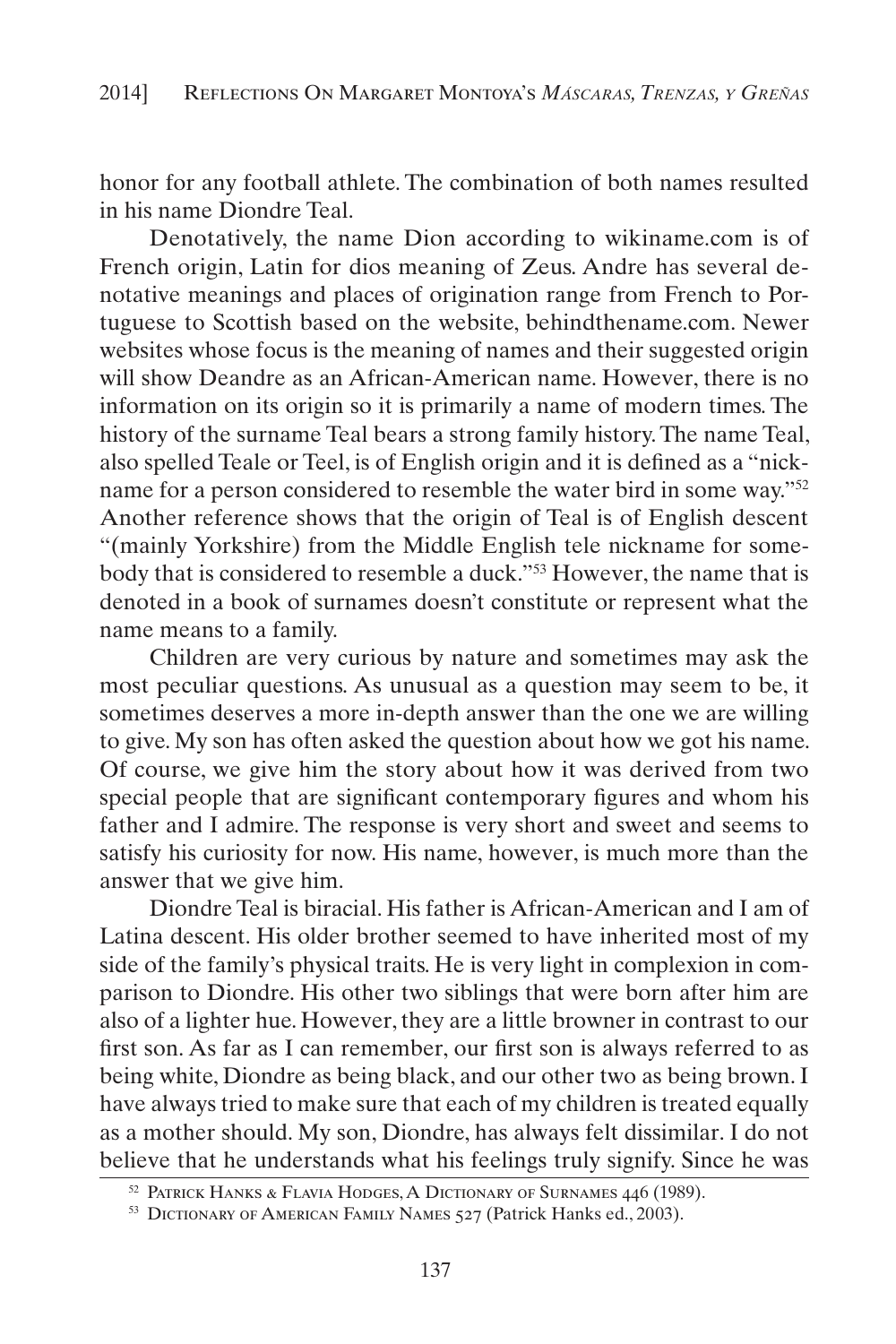about two years old, he has had to endure the unfortunate diagnosis of asthma and severe skin complications called eczema. The doctors assured us that this was just a phase and that he would probably be rid of the burden by the time he was four years old. His fourth birthday came and went and to this day he still struggles with both. This year we found out that he is just about allergic to everything under God's green Earth. He will undergo shot therapy this year to hopefully cure him of his allergies. He has also struggled with the fact that he is noticeably bigger than children his age. His pediatrician always gave us get well child progress notes comparing him to children his age by size and without failure; he was always off the charts. He sensed that this was just another abnormality and blamed the color of his skin.

There are emotions Diondre experiences that he feels he has but doesn't quite have the knowledge to understand the bigger picture. His perception of life at this point seems to portray color as a representation of inferiority and negative by association. He identifies himself as black whereas his siblings consider themselves the color they see, which is brown. Diego Vigil writes a lot about color and race.<sup>54</sup> It is very interesting to me that my children would differentiate themselves by color and what seems to be even be race. Somehow they do not make the connection that they come from the same pool of genes and are equally half of me and half of their father. In the Introduction to Chicana and Chicano Studies class, we discussed the definitions of race and ethnicity. Before my children were exposed to a larger society, they instinctively made distinctions but they have never used any hurtful or derogatory words towards their brother fortunately.

Diondre's name is modern and associated with African-American males. When we chose the name, we may have subconsciously targeted the name because his physical appearance was more African-American than Hispanic. Would a name descriptive of an African-American or of a Hispanic-American offer him better opportunities in life? And by choosing a name with African-American influence, did we predispose him to a life of struggle? In *From Indians to Chicanos*, Vigil writes, "The Latin American elite flourished during this period, while the situation for the working class, mostly the dark-skinned population, worsened."55

<sup>54</sup> Diego Vigil, From Indians to Chicanos: The Dynamics of mexican-American Culture (2011).

<sup>55</sup> *Id.* at 151.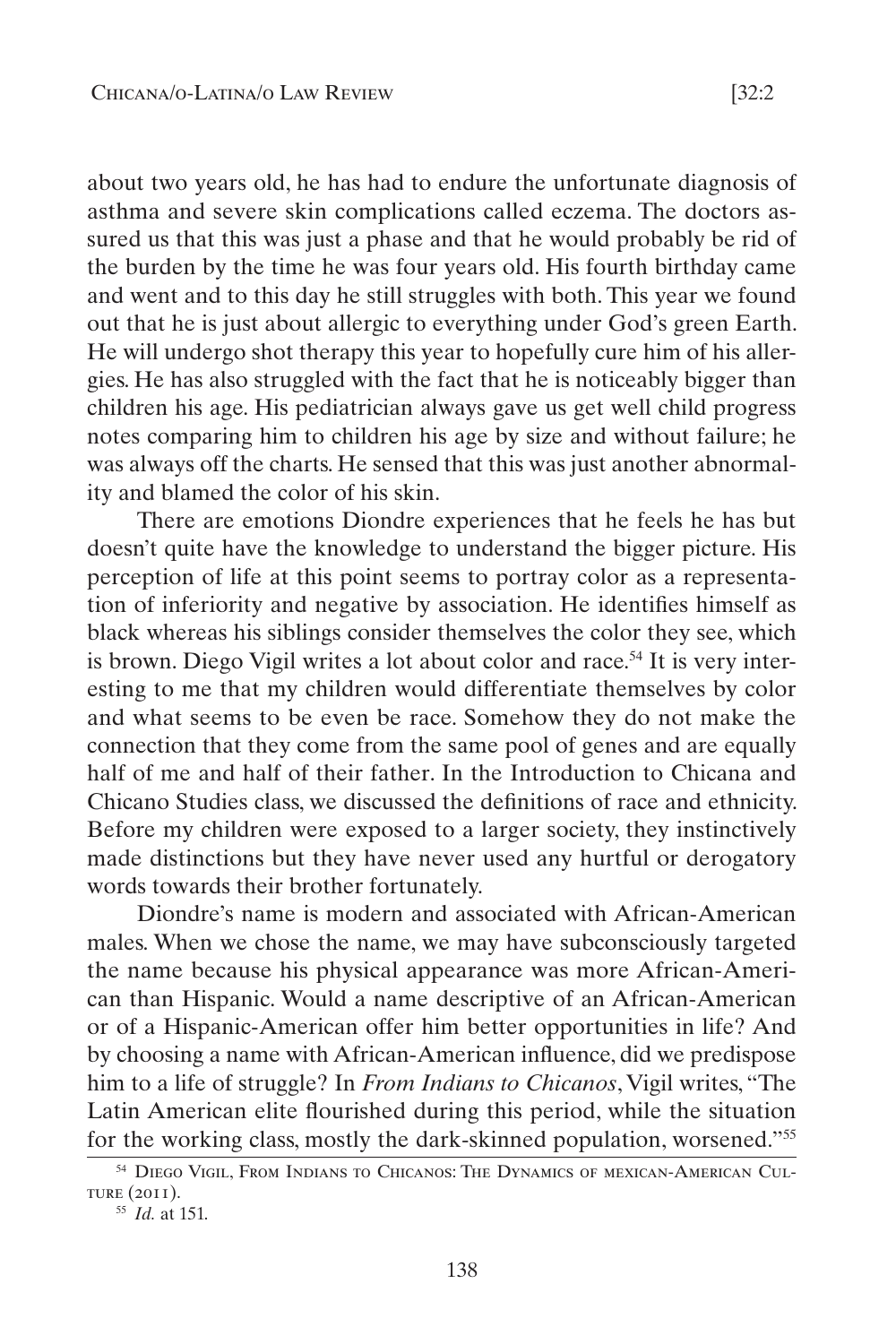The experience of the Native Indian after colonization is described in this excerpt from the book but it also reflects what even a twelve year old black child may come across in today's society. The darker the person the more inferior they are in any social classification.

Racial discrimination is a virus that plagues today's society even decades after emancipation. On a lighter note, did we bless him with a name that is an open gateway to endless possibilities and opportunities? Although there is no direct meaning for his name in the history of first names, did we provide him with a name that he can be defined by? I knew that he may struggle with his identity at one time. He made association with his health issues (allergies and asthma) and physicality with the color of his skin. He wondered why his other siblings did not have the same problems that he had. But as time passed, he doesn't seem to encompass any negative thoughts or feelings about being of African-American descent. He respects that he is more like his father and that being different is something that makes him unique.

Since Diondre has abandoned the notion that his struggles and his darker pigmentation hinder him as an individual, he has become stronger and more determined. At the age of nine years old, he found his passion in life. He wanted to play football and since his father also played the sport as a child and throughout high school, we were able to register him for YAFL (Young American Football League).

The first time he laced up his cleats, put on the protective pants and shoulder pads, and finally the helmet, he felt a sense of completeness. He finally found the missing piece to the puzzle. He no longer felt like an outcast. He dominated his position the first time he set foot on the football field. Even though he had to work past the allergies to grass, he was strong-minded to do what he needed to do to master the sport. He was a natural; it was as though he played the sport before. His name partially represents one of the best football plays in the history of the NFL. Although his team had a losing season, his abilities on the field stood out. Spectators saw his incredible talent and potential to do great things on the field. High school coaches were constantly approaching him hoping that he will be of age to play at the next level. He was often perplexed because he was only ten years old and he knew it but the coaches saw an older, talented football star.

Diondre loves when the crowd chants and cheers his name. He experiences nothing short of feeling superior, which is a new emotion that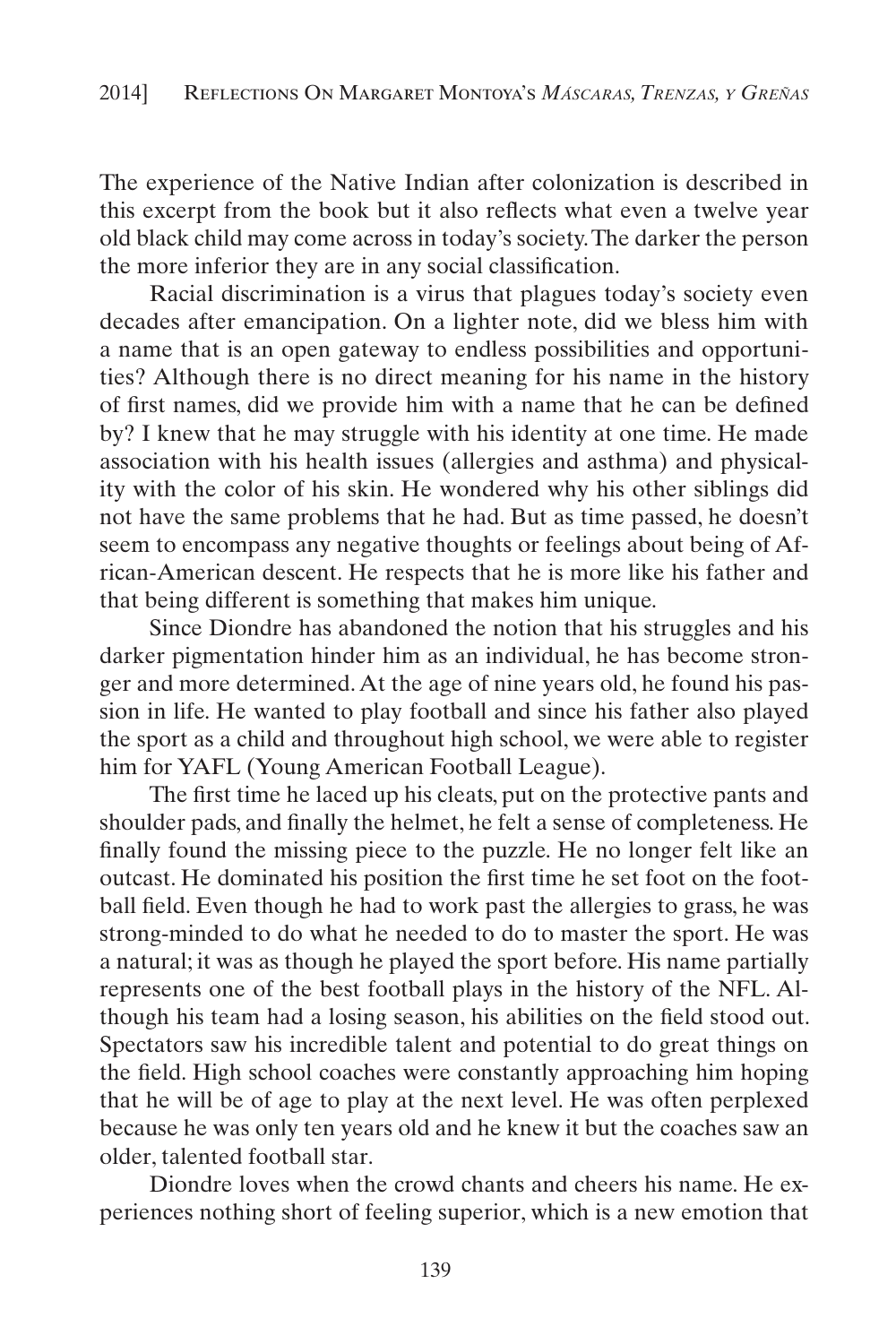he never felt before. His physique was no longer an issue and his color did not make him feel second-rate. This is his fourth season of playing football and with everything he has experienced in his short life, he has worked very hard to get to where he is today. He knows that his abilities on the football field can be advantageous to him academically as well. He knows that there are scholarships available for athletes that wish to pursue a professional career. His African-American race seems to represent the majority in almost any sport. According to The Institute for Diversity and Ethics in Sports, "during the NFL's 2011 season, the percentage of African-American players remained at 67%."56 Diondre understands that academics are a priority and it is a requirement for success in whatever life endeavor he chooses.

Aside from the difficulty my mother still has when pronouncing his name, Diondre Teal is destined to become a great and powerful individual. Academically, his fifth grade teacher told me that he would not make it in sixth grade. He saw failure in Diondre and I sometimes question if his color had anything to do with it. I questioned his teacher and asked if he thought we should hold him back a year. His teacher replied, "No, Diondre knows everything. He passed all standardized tests but he lacks resilience and stamina. This child is not motivated to get the job done in class. In middle school, he will not have an educator that would be willing to baby sit and hold him by the hand." It was beside myself to hear this from a professional that is supposed to encourage students. I can recall a few years earlier, another teacher at the same school told me that because Diondre is such a large kid for his age, everybody thinks that he should be mentally more mature but in reality, he is where he needs to be.

Diondre is a sixth grader at Cleveland Middle School. So far he has positively exceeded the expectations of his former fifth grade teacher. His interim report card reflects above average grades. His passion in school is Social Studies, in which he currently holds an A+. Adversity is an unfortunate situation that we may always be faced with regardless of how insignificant an incident might appear to be. Our ability to overcome any situation as negative as it may be is what progress is all about.

<sup>56</sup> Richard E. Lapchick et al., The Institute for Diversity and Ethics in Sport, Think Beyond the Competition: 2011 Racial and Gender Report Card*,* 10 (2011), *available at*  http://tidesport.org/RGRC/2011/2011\_RGRC\_FINAL2.pdf (last visited Mar. 19, 2014).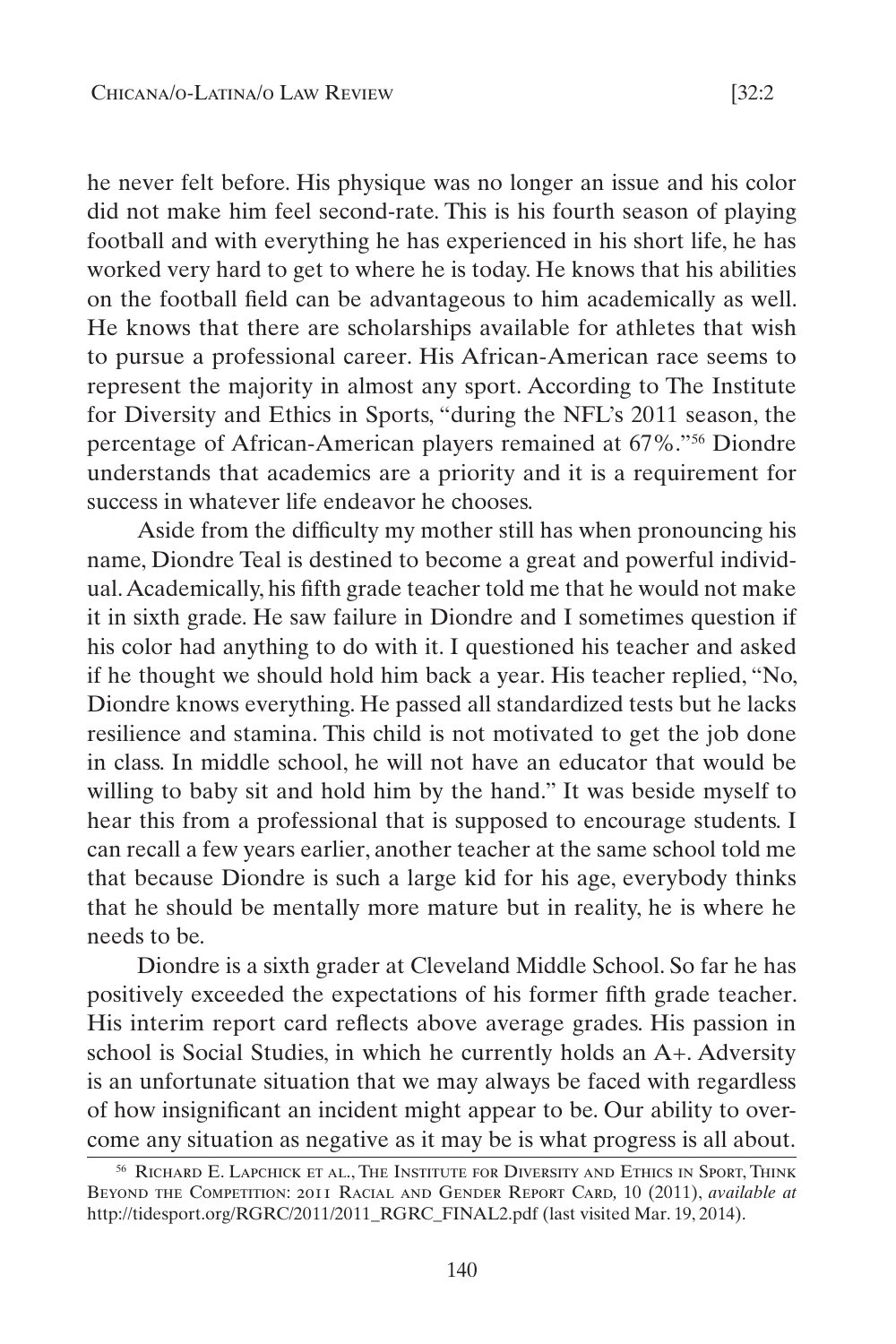As I researched Ancestry.com for information on the Genealogy of our surname Teal, I was able to find information on an individual by the name of James Teel.<sup>57</sup> His lineage was traced from what would be Diondre's great, great, great-grandfather, Chester V. Teal. His occupation is listed as a servant and he was born in Virginia on May 18, 1822. From what I can gather, the information in the Census Record is that he may have been a servant for the family, Herchelroth. Mr. James Teel eventually found his way to Pennsylvania where the rest of the Teal family still resides today. Diondre's great, great-grandfather served proudly in the United States navy and fought in WWII. He was laid to rest on February 23, 1993 at the Indiantown Gap National Cemetery. Since the birth of social media, we are slowly becoming acquainted with that side of the family, which Diondre identifies with the most.

Today when you ask Diondre what his name means, he grins as though it's just a name that was derived from two parents with an infatuation with two celebrities. His name will be what identifies him in society. He may encounter negative as well as positive experiences based solely on his name. A recent search on Google for the name Diondre or De-Andre (more commonly spelled), returned results on several individuals whose commonality reflected the fact that they are all athletically talented and who are making a name for themselves in the sports world.<sup>58</sup>

In my personal experience, my oldest and youngest sisters were portrayed as porcelain dolls because of their fair skin and almost blonde hair. The two middle children, my sister and me, were the trigueñita often referred to as the "indianitas." In fact, my sister was nicknamed "Blackey" by one of our uncles. In the past, it may have been considered acceptable to discriminate on the basis of race but as we mature with experience, we understand that negative connotations in regards to color and race can destroy a family. Is the elimination of racial privilege possible? Is the legacy of racial stratification or placing precedence on one color over another like what Native people and African descent people experienced so durable that it cannot be overcome? Maybe not. But through the various movements aimed at eradicating racial discrimination at all levels, it may be possible to bring to an end the negative impacts of racism. The ethnic dynamics are currently shifting from where whites are currently the majority; they are slowing becoming the minority. According to the

<sup>57</sup> Ancestry.com

<sup>58</sup> GOOGLE.COM Search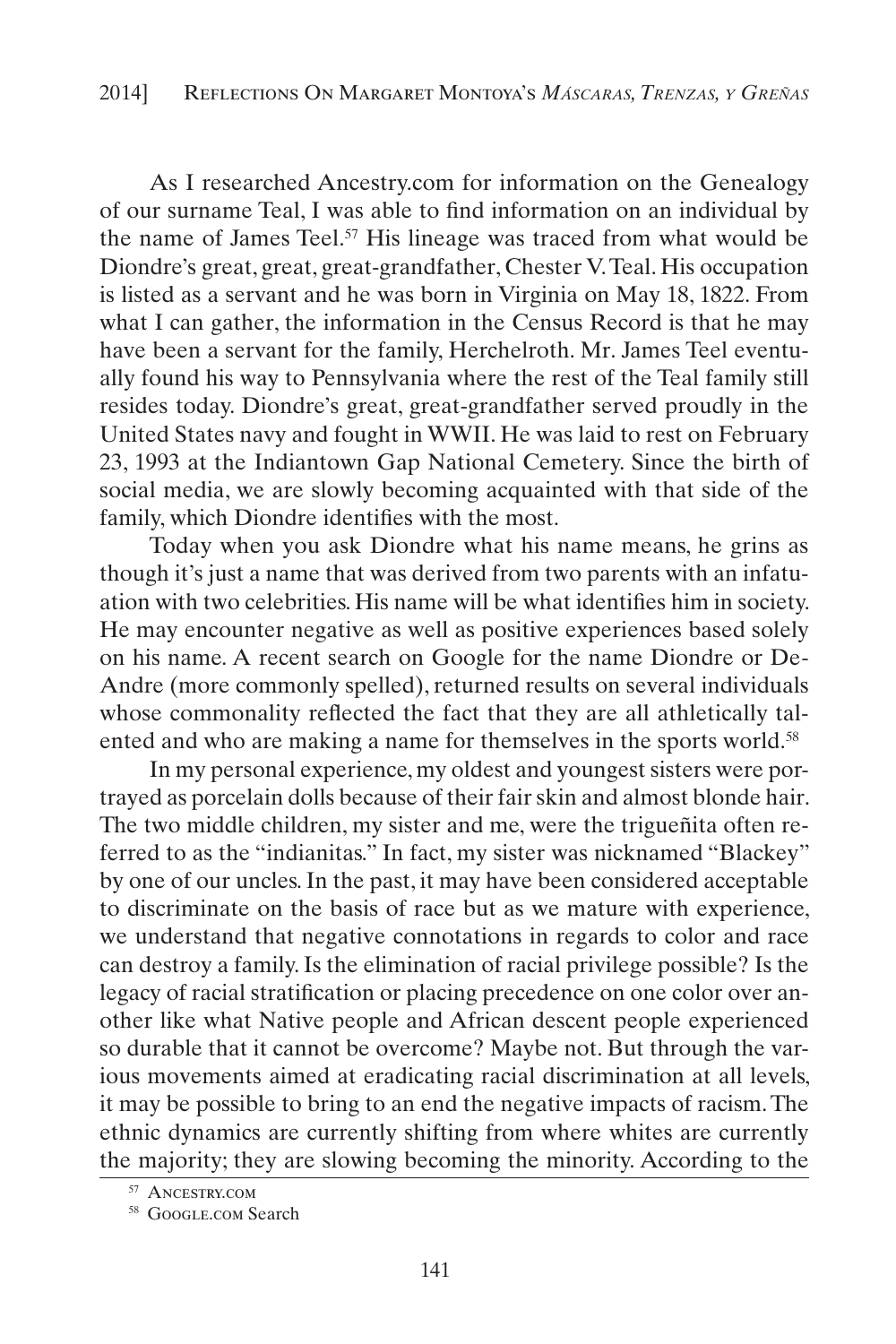Census Bureau, by 2043, Latinos will become the majority with Asians following.59 Yet we must work as a society to destroy what race and color has done to the humankind if we are to move forward as one people.

I am confident that the stronger a family's foundation, the strong the offspring will be. Home is where an individual's seeds are planted and with enough love and care, the roots are indestructible and resilient. Racial discrimination or any part of it should not exist in any household. So often, it is evident and breaks down the family structure, which should be the strongest. Even the slightest hint of racial prejudice has an immense impact on that individual. The worth that one color has over another in a family is terrifying.

#### **Name Narrative™ No. 4**

IRENE MORRIS VASOUEZ

On August 31, 1969, I was born Irene Elizabeth Morris to Evon C. Morris and Agripina Vasquez Morris. My parents met and married in Deming, New Mexico. My father is Anglo American born and raised in Dayton, Ohio. My mother is Apache Mexican and was born in Coahuila, Mexico. Eventually, they moved to Santa Fe, New Mexico and then to Rosemead, California. I was fifth in a line of seven children, the fourth female child in a mixed race family.Throughout my life, I have been asked by a variety of people if I was of Greek, Italian, Iranian, and Spanish background.

The first time I remember being aware of my name and its' meaning was in the 4th grade. A friend of mine who knew my sisters asked me, "Why do you and your sisters all have old lady names?" At the time, the question struck me like a pinprick. I went home and asked my dad why they named me Irene. Growing up my mother's relatives called me Irene (with a Spanish pronunciation) and my dad's relatives called me Irene. He told me he thought it was a nice name and that he and my mom selected names for their children that they thought could be pronounced in English and Spanish.

As we have grown up, my siblings and I all have chosen to use the different names available to us throughout our lives. Partly, this was the result of my dad encouraging us to use both his name and my mother's

<sup>&</sup>lt;sup>59</sup> Hope Yen, *Census: Whites No Longer a Majority in US by 2043*, NBCLATINO.COM (Dec. 12, 2012) http://nbclatino.com/2012/12/12/census-whites-no-longer-a-majority-in-us-by-2043/ (last visited Mar. 6, 2014).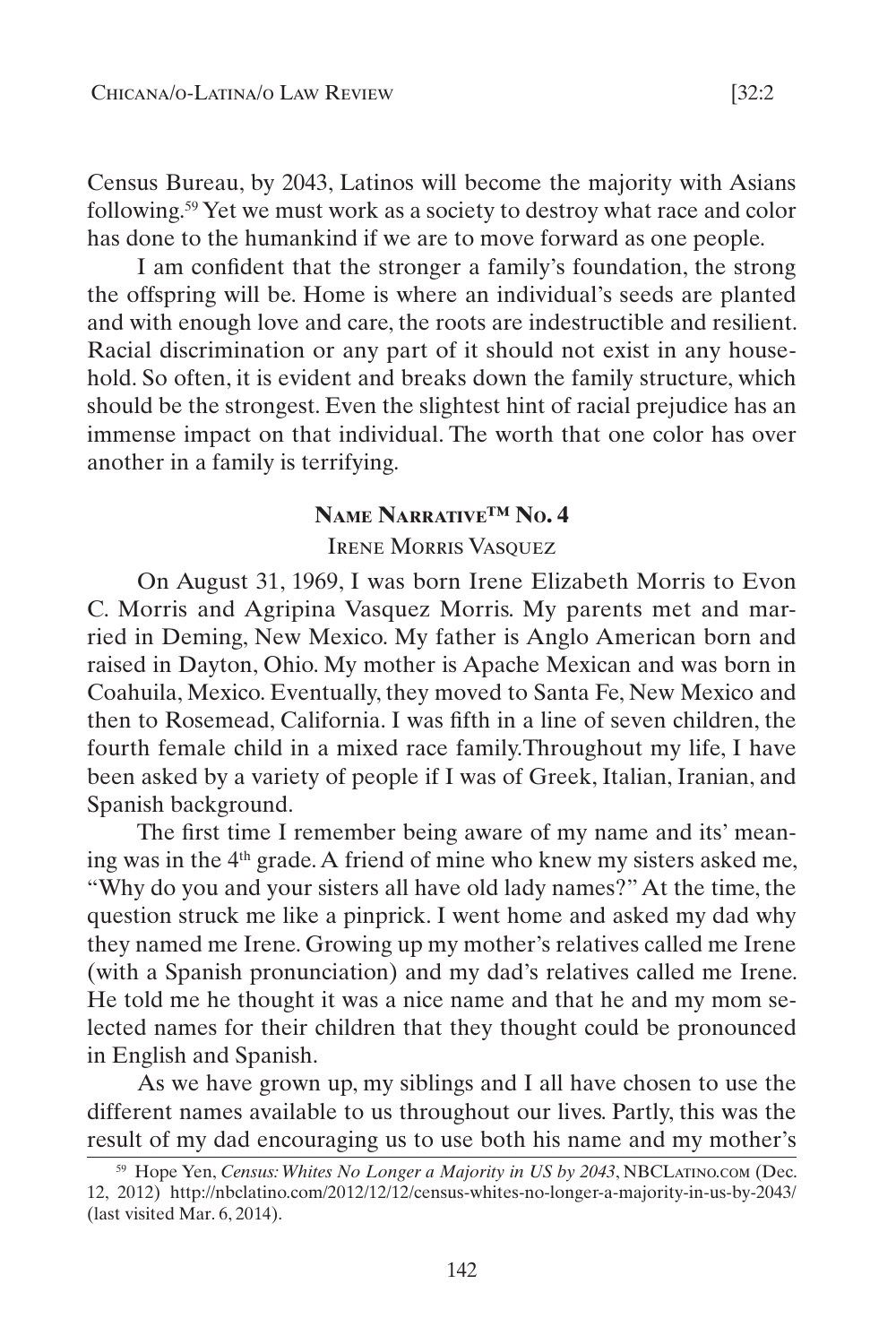last name. He believed that by using the two names, Morris and Vasquez, we had more opportunities available to use. When our neighbors referred to us as "wetbacks" or "beaners," he retorted that we were special because as mixed race children we were raised in a bicultural context and a bilingual household. This gave us the opportunity to navigate in several worlds.

My mother spoke Spanish and my dad spoke English. My father learned to speak fluently in Spanish. He had an affinity for the Spanish language because as a child his mother studied Spanish and encouraged him to learn the language too. As children, my dad would encourage us to get involved in social, cultural, and educational activities and frequently put the last name Morris De Vasquez on applications and paperwork. Legally, we were born with only one last name, Morris. His proclivity to borrow and use both names influenced my siblings and I. My brother and one sister use only Morris. One sister opted for her husband's name. One sister uses both Morris and Vasquez and three of us use Vasquez.

When we applied for college, my father encouraged us to use both names. This was during the time of Affirmative Action and he thought we would benefit from being identified as mixed race. In college, the awareness I gained being Chicana influenced me to eventually drop the name Morris. This came at some disappointment to my father. However, I always felt closer to my mother's family because our lives more closely matched theirs than my father's family. My dad's siblings were upper-middle class. They ate particular foods and ate in particular settings and interacted in particular ways. My mother's family lived mostly in Juarez, Mexico. This side of the family seemed closer to the way we were raised. They were warm and generous. Although poor, my grandmother Paula Vasquez always filled our tummies with warm beans and fresh made tortillas. The chile and calabazas she made always suited our palates as young kids. I have fond memories of her scraping her coins together and buying Mexican coke for her little "pochas." Her voice and embrace were warm and comforting.

When I entered UCLA as an undergraduate I became involved in activities through the Educational Opportunity Program. I felt comfortable with the culturally oriented activities and social justice opportunities. I got involved in the grape boycott that continued into the 80s. I became involved in MEChA and took as many Chicana and Chicano Studies courses as I could. I felt fully satisfied as an intellectual and social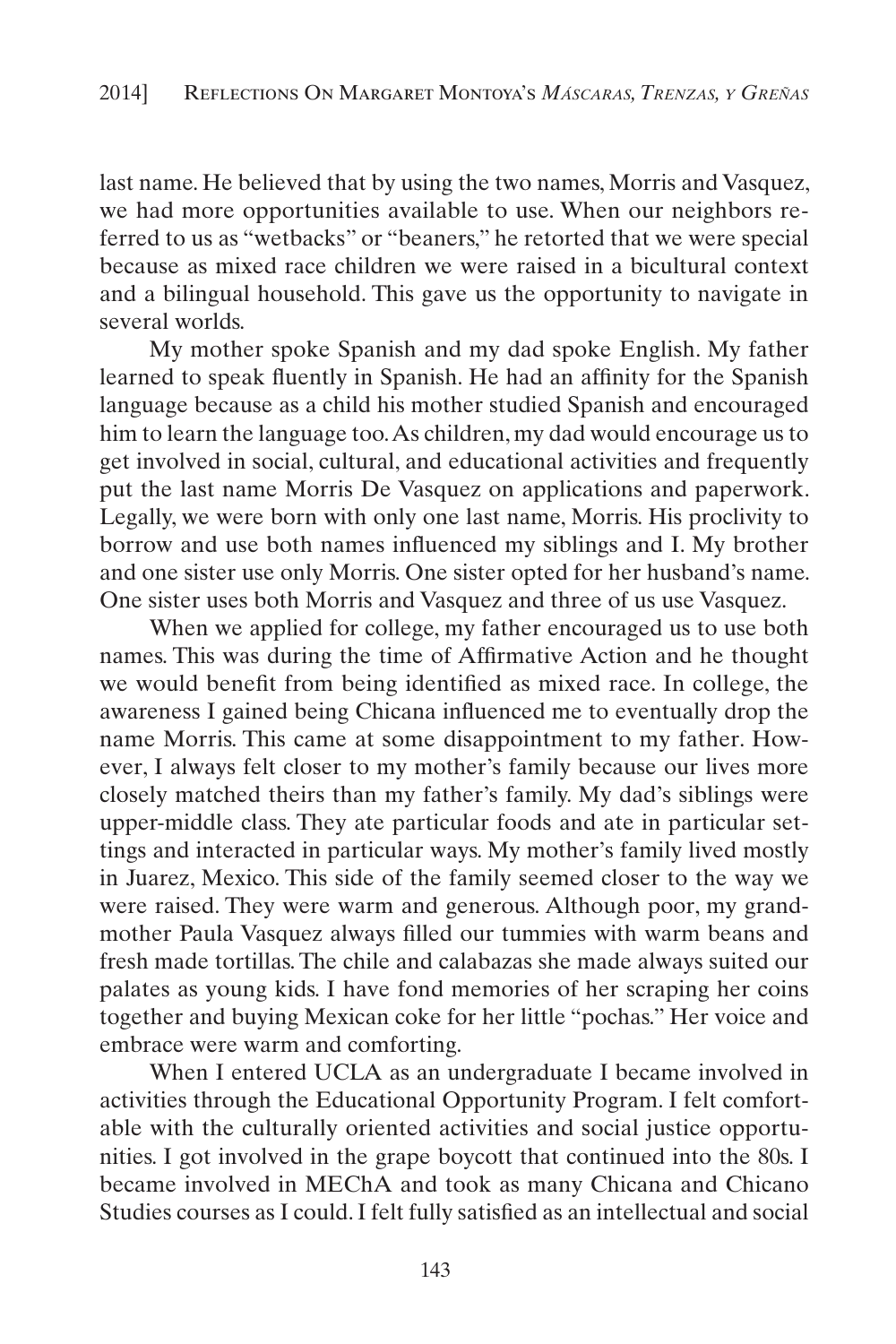being with the culturally relevant education I received through Chicana and Chicano Studies at UCLA. In my last year of college, I became immersed in activities around advocating for the Departmentalization of Chicana and Chicano Studies.

I increasingly grew distant from the name Morris, not knowing its origin and meaning. I remember explaining to a friend why I had both Morris and Vasquez as last names. She replied that Mexican women who married white men were like Malinche, wanting to be accepted by a white world. I remember the stinging pain I felt hearing this remark. I realize now that had I known more about my mom and dad's lives and the histories of their communities, I would have felt less conflicted and less hurt by the variety of comments and questions I heard about my name and my mixed racial and ethnic background throughout my life. Now, when white colleagues ask me what part of Mexico my accent comes from, I enjoy getting a chance to respond to this racialized question. But as a young person who lacked a culturally relevant education, I used to feel defensive. Now, as a college instructor, I work in strategic ways to encourage students to explore their lives, their family histories, and their families' historical background.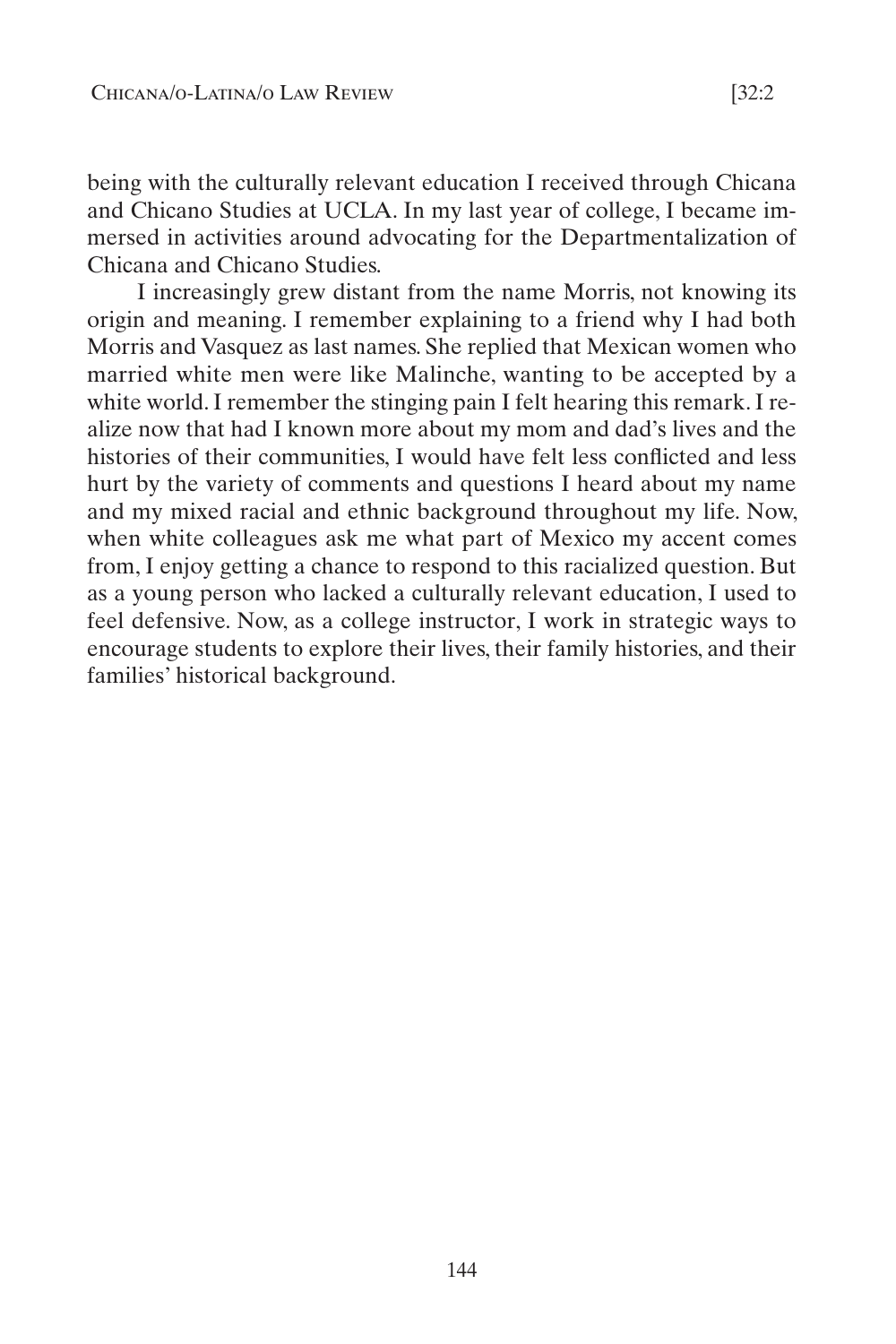# **Appendix B. Prepared by Prof. Irene Vasquez in consultation with Professor Tara Yosso**

# **Name Narrative™ Assignment A Social Composite of Identity, Place, and Culture**

#### *Directions*

Students will complete a 5- to 7-page Name Narrative™ critically reflecting on the social, historical, and cultural significance of their name. This assignment entails explaining the origin of a name and the experience of carrying a name. Students are asked to consider the impact that a name has had on their personal, social and cultural development.

Each student will begin the research for the Name Narrative™ by selecting a name that will be analyzed using the Name Narrative™ worksheet and through a Name Narrative™ essay. Next, students will identify the sources available to analyze the name that include primary documents, such as notarial or archival records and interviewees, and secondary sources. Students will review all sources and develop specific lines of inquiry.

#### **Step 1 – Identify <sup>a</sup> subject or subject population**

Students identify a name or names to write about as the major subject(s) of the research paper. Students look up the denotative (meaning or literal meaning) of the name. Dictionaries can provide the meaning of names. One example is the Oxford English Dictionary at http://www. oed.com/.

#### **Step 2 – Complete the Name Narrative™ worksheet**

Each student will complete the Name Narrative™ worksheet and identify primary or secondary sources that illustrate the significance of the name. Students should also identify the secondary sources that support their summary and analysis for the Name Narrative™ assignment.

<sup>\*</sup> Tara Yosso, Associate Professor of Chicana and Chicano Studies at UC Santa Barbara, (developed a prompt that inspired this Name Narrative assignment).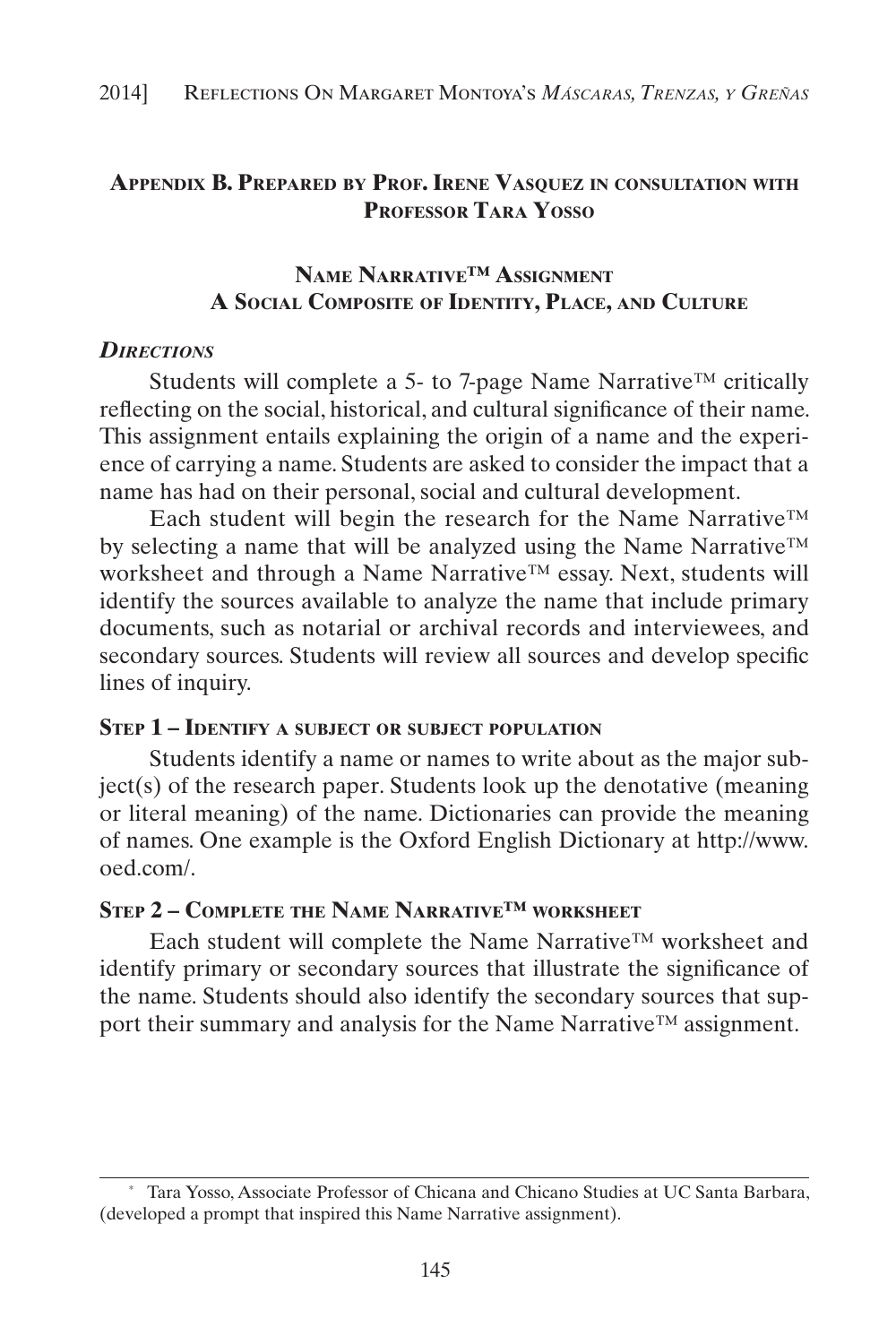# **Step 3 – Utilize Research Methods to Develop Major Lines of Inquiry**

Students will be required to use at least two research methodologies from the list below:

- Use the ancestry.com website to access primary documents or request them of the subject or subject's family
- Use the census database to describe the community in which the subject lives
- Conduct and analyze an oral interview
- Examine and analyze family photographs
- Examine and analyze city directories

#### **When using census records keep the following in mind:**

Take notes on some of these categories. What are the residential patterns, gender or age composition, ethnic or racial diversity, family structure, income, home ownership, labor force status, occupation, place of work, educational attainment, poverty, place of birth, citizenship status, languages spoken, marital status, military service, disability, of the community under study? Speculate on why you see these patterns. In speculating about the data, refer to course materials. You are required to cite two different sources of statistical information. Consider using the following:

Available Sources to Consult:

United States Census Bureau – American Community Survey http://www.census.gov/acs/www/

#### **If conducting an oral interview, keep the following in mind:**

Each student will conduct an oral interview. The goal is to understand an individual experience by drawing on primary and secondary sources, course materials, theories and concepts in explaining human behavior and interpretations.

Students must develop an interview questionnaire. The interview can involve a relative, an acquaintance or a stranger. The person should be an adult, 18 years or older. Please follow ethical standards of *informed consent.* Request permission to record the interview and explain that the interview will be confidential and no identifying information will be given in the final project.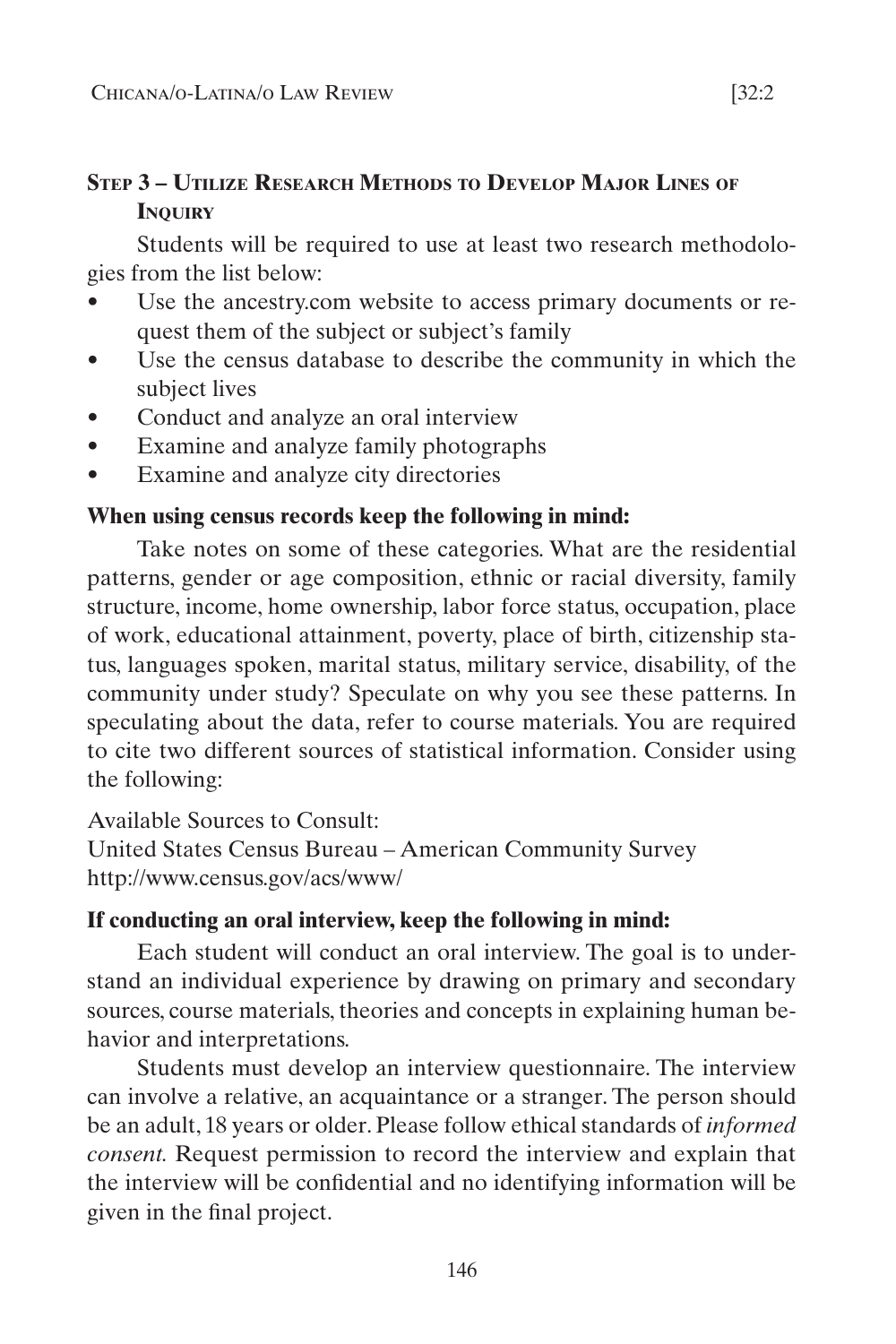Once the interview is complete, each student will type up the comments they use in their essay in a written transcript. Transcribe all the information from the interview including all digressions. Digressions can offer rich ethnographic clues. Leave in grammatical errors and verbal and physical cues (smiles, laughs, etc.) Make sure and take notes on the interview process such as where and when the interview took place as well as short description of the respondent's mood. Do not wait until the last minute to type the transcript. Every 15 minutes takes approximately one hour to type.

# **Possible interview questions include:**

- 1. *Why was the name selected? What was the decision making process?*
- 2. *Where other names considered? If yes, why were they ruled out?*
- 3. *What does the name mean to the person who gave it?*
- 4. *Was the naming act following custom, tradition or practice in the family? If yes, explain. If no, explain why there was a break in custom?*
- 5. *Describe some family customs practices in the household in regards to naming.*

Please see the handout provided by the Indian Pueblo Cultural Center for additional questions and suggestions.

# **If using primary sources or secondary sources, keep the following in mind:**

Provide an objective interpretation of the document or image. By using one of the worksheets below you can analyze the document objectively.

Think about how does the document or image supports your Name Narrative™ analysis and include your reasoning in your essay.

# **Use the worksheets listed below to inform your analysis of the document or photo.**

When using a document complete the worksheet located on the National Archives website titled "Written Document Analysis Worksheet," located at http://www.archives.gov/education/lessons/worksheets/written\_document\_analysis\_worksheet.pdf or on the Learn site.

When using photographs complete the worksheet located on the National Archives website titled "Written Document Analysis Worksheet," located at http://www.archives.gov/education/lessons/worksheets/ photo\_analysis\_worksheet.pdf or on the Learn Site.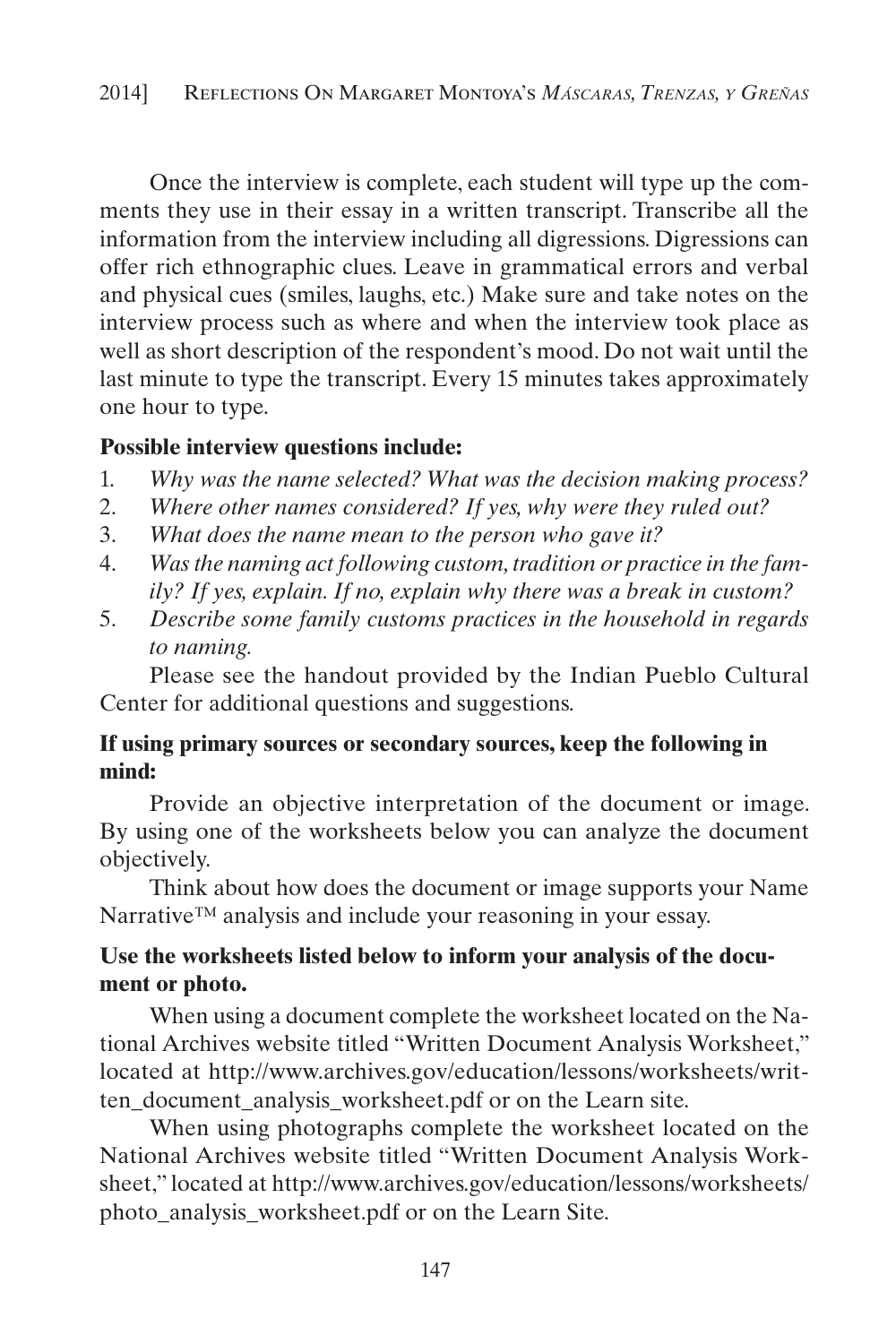#### **Step 4: Compilation and Analysis - The Name Narrative™ Essay**

The primary purpose of the essay is to explain how the name connotes or masks social aspects of life including race/ethnicity and at least one of the following: class, gender, religion, ancestry, culture, geography, etc.

Keep in mind the following questions as you prepare your outline and thesis statement.

- 1. Students should start with the denotative meaning of the selected name(s).
- 2. Students should explain the origin and selection of the name.
- 3. Students can describe different reactions people have had to the name(s) and think about whether the name (s) offers access or lack of access to places and spaces.
- 4. Students should explain the meaning of the name(s), how they feel about the name(s) and/or how do they relate to their name.
- 5. Students should explore how the name(s) shaped self-identity or understanding of self.
- 6. Students should explore how their names connect them to people.
- 7. Students should describe any changes to the name(s) and the impact of the change.
- 8. Students should explain how the name(s) have affected friendships, experiences, and personal interactions.
- 9. If selecting their own name, students should explain if they ever wanted to choose a different name and why? If so, please explain how issues of race/ethnicity, class, gender, sexuality or religion impacted this desire to change the name.
- 10. Students should describe any nicknames associated with the name, how were nicknames chosen, and how do nicknames affect self-identity.
- 11. Students should consider whether the name(s) denote aspects of power or subordination.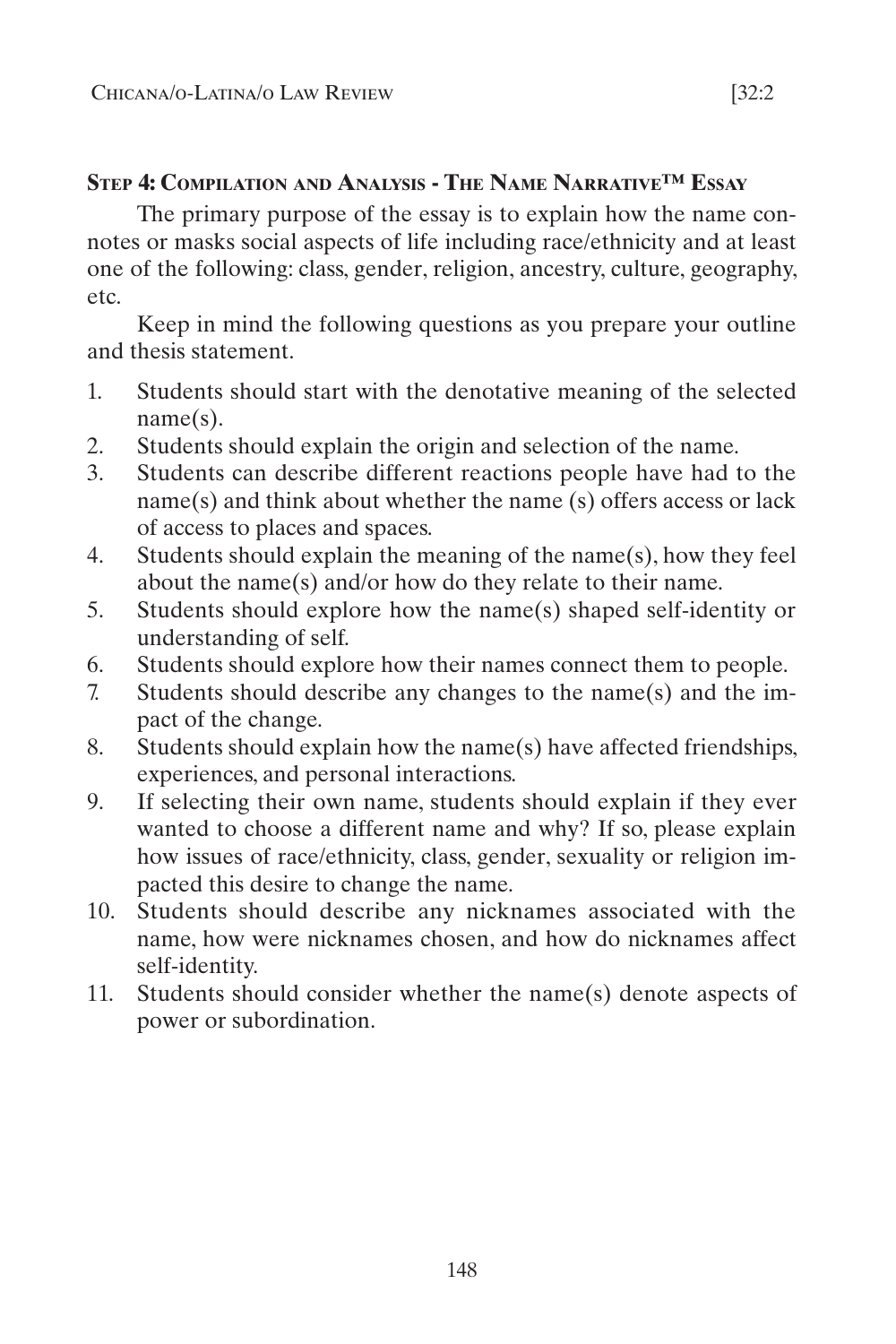# **Appendix C. The Name Narrative™ and Cultural Profile.**

(Adapted from tools created by UNM Law School Professors Margaret Montoya and Christine Zuni-Cruz, adapted for the APS Cultural Proficiency Teachers Training and further elaborated by Professor Irene Vasquez for her Chicana/Chicano Studies course.)

| <b>Clues / Cues</b> | <b>My Name</b>                                                                                 | <b>Identity/ Group</b><br><b>Membership</b>                                                                                                                                                         | <b>List citation to</b><br>course materials<br>used to support the<br>Name Narrative <sup>TM</sup> .                 |
|---------------------|------------------------------------------------------------------------------------------------|-----------------------------------------------------------------------------------------------------------------------------------------------------------------------------------------------------|----------------------------------------------------------------------------------------------------------------------|
| Gender              | Does your name give<br>away your gender?                                                       | Are you commonly<br>identified as<br>belonging to<br>particular gender<br>identification? What<br>gender do you<br>identify with? Are<br>they the same? How<br>is this reinforced in<br>the family? | Find an example<br>from the course that<br>is similar to your<br>own in regards to<br>your gender identity.          |
| Ethnicity           | Can this be<br>determined from<br>your name?                                                   | Do you see yourself<br>as part of an<br>identified ethnic<br>group? Why or why<br>not?                                                                                                              | Find an example<br>from the course that<br>is similar to your<br>own in regards to<br>your ethnic identity.          |
| Race                | Does your name<br>provide a clue<br>to your racial<br>background? Why or<br>Why not?           | Do you see yourself<br>as part of an<br>identified racial<br>group? Why or why<br>not?                                                                                                              | Find an example<br>from the course that<br>is similar to your<br>own in regards to<br>your racial identity.          |
| Languages           | Does the language<br>you speak identify<br>you are being from<br>a particular social<br>group? | Does the language<br>you speak identify<br>you as being from a<br>particular ethnic or<br>cultural group?                                                                                           | Find an example<br>from the course<br>that is similar to<br>your own in regards<br>to your linguistic<br>background. |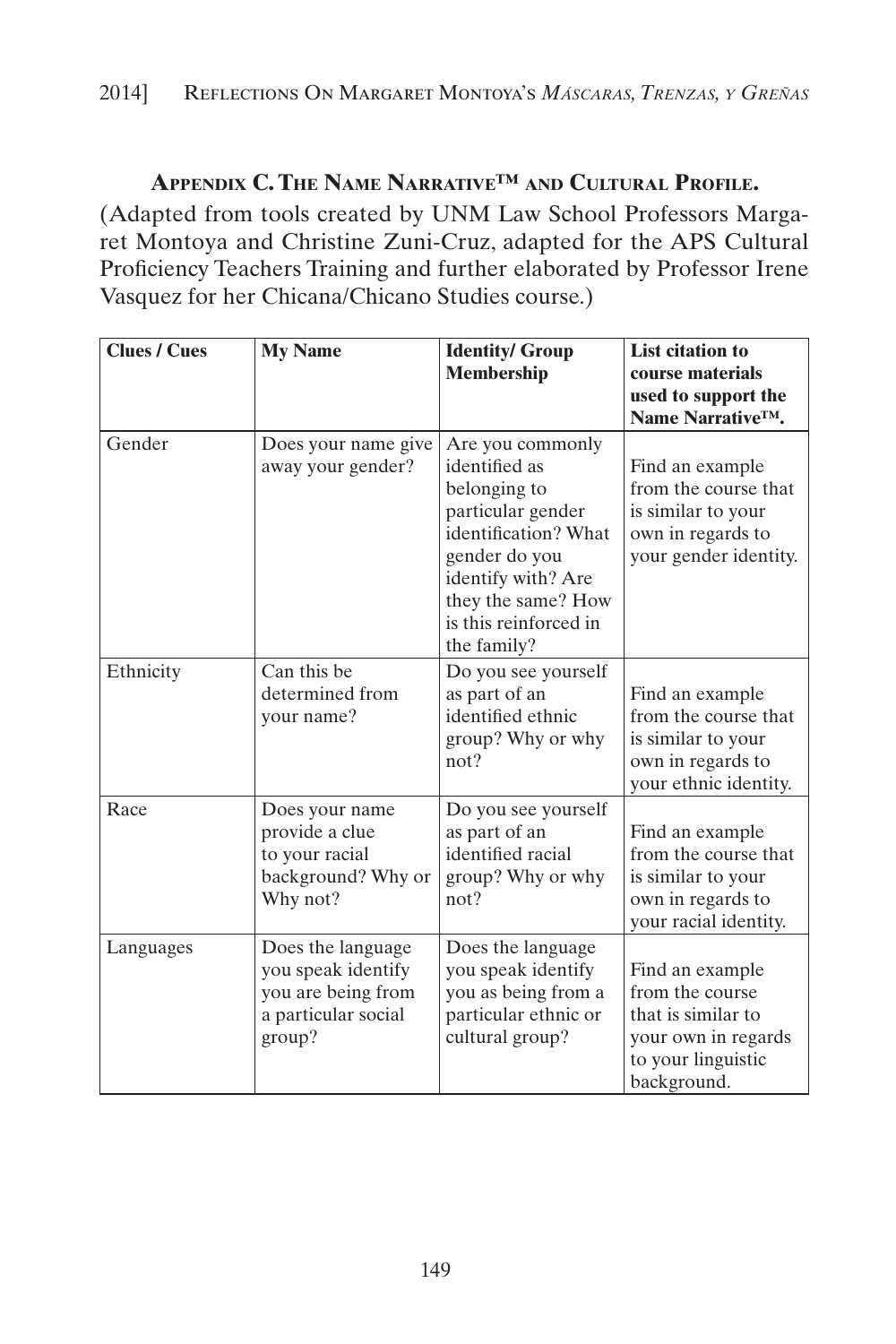| <b>Clues / Cues</b>           | <b>My Name</b>                                                                                                        | <b>Identity/ Group</b><br><b>Membership</b>                                                                           | <b>List citation to</b><br>course materials<br>used to support the<br>Name Narrative <sup>™.</sup>                                 |
|-------------------------------|-----------------------------------------------------------------------------------------------------------------------|-----------------------------------------------------------------------------------------------------------------------|------------------------------------------------------------------------------------------------------------------------------------|
| Geography                     | Does your birthplace<br>or current place of<br>residence provide<br>a clue to your<br>ethnic or racial<br>background? | Does your birthplace<br>or current place of<br>residence provide<br>a clue to your<br>ethnic or racial<br>background? | Find an example<br>from the course<br>that is similar to<br>your own in regards<br>to your residential<br>experience.              |
| <b>Birth Order</b>            | There are cultures<br>that give names<br>based on a person's<br>birth order.                                          | Has you birth order<br>affected the way you<br>identify personally<br>or socially?                                    | Find an example<br>from the course that<br>is similar to your<br>own in regards to<br>your birth order<br>experience.              |
| Intergenerational<br>Linkages | Were you named<br>after someone in<br>your family?                                                                    | Who gave you your<br>name and why?                                                                                    | Find an example<br>from the course<br>that is similar<br>to your own in<br>regards to your own<br>intergenerational<br>experience. |
| <b>Marital Status</b>         | If you are married,<br>did you change your<br>name? If so, what did<br>it change from?                                | What does changing<br>your name mean to<br>you?                                                                       | Find an example<br>from the course<br>that is similar to<br>your own in regards<br>to your marital<br>identification.              |
| Religion                      | Were you given a<br>biblical name?                                                                                    | If you have a<br>religious name, what<br>does it mean to your<br>family and what does<br>it mean to you?              | Find an example<br>from the course<br>that is similar to<br>your own in regards<br>to your religious<br>identity.                  |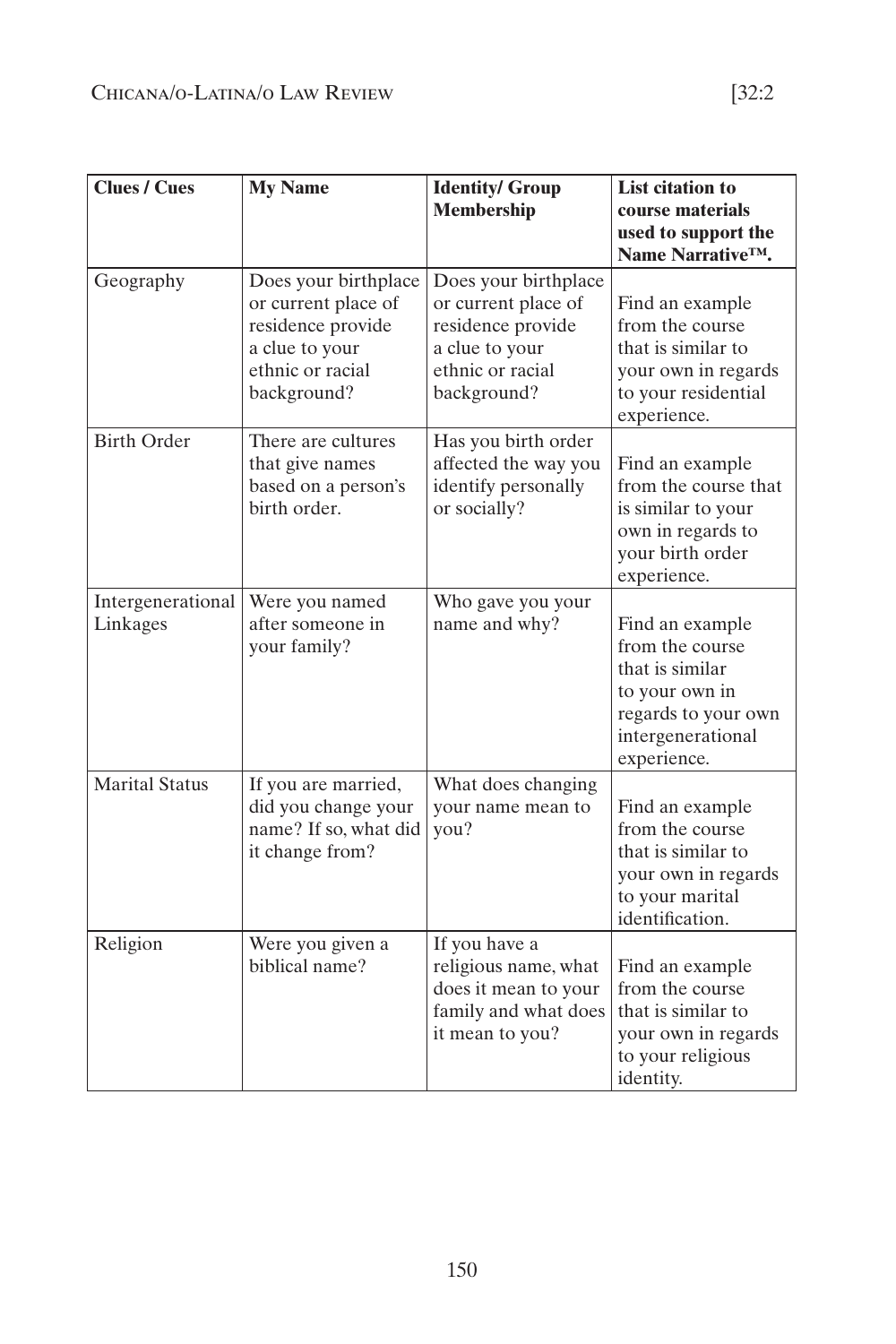| <b>Clues / Cues</b>                             | <b>My Name</b>                                                             | <b>Identity/ Group</b><br><b>Membership</b>                                                                                | <b>List citation to</b><br>course materials<br>used to support the<br>Name Narrative <sup>™</sup> .                                               |
|-------------------------------------------------|----------------------------------------------------------------------------|----------------------------------------------------------------------------------------------------------------------------|---------------------------------------------------------------------------------------------------------------------------------------------------|
| Intermarriage                                   | If you are from a<br>mixed-race family,<br>does your name<br>reflect this? | How has being from<br>a mixed-race affect<br>the way that you<br>identify and relate<br>to both sides of your<br>family?   | Find an example<br>from the course that<br>is similar to your<br>own in regards to<br>your own mixed-race<br>identity.                            |
| Native /<br>Indigenous<br>Ancestry              | Does your name<br>indicate a Native<br>American ancestry?                  | How does your<br>name reflect cultural<br>practices?                                                                       | Find an example<br>from the course that<br>is similar to your<br>own experience<br>in regards to your<br>indigenous identity.                     |
| Political /<br>Ideological<br>Choices           | Does your name<br>reflect you or your<br>family's political<br>beliefs?    | How do you or your<br>family's political<br>beliefs relate to your<br>family's historical<br>experiences or<br>background? | Find an example<br>from the course that<br>is similar to your<br>own in regards to<br>you or your family's<br>political beliefs or<br>ideologies. |
| Racial / Cultural<br>Ambiguity of<br>Appearance | Does your name<br>mask your racial or<br>ethnic background?                | In what ways<br>does your name<br>illustrate or mask<br>your racial or ethnic<br>background?                               | Find an example<br>from the course<br>that is similar to<br>your own in regards<br>to your name's<br>ambiguity.                                   |
| Tribute or<br><b>Honoring Rituals</b>           | Does your name<br>point to a specific<br>tribute or honoring<br>ritual?    | How is this ritual<br>tied you're your<br>cultural or ethnic<br>group?                                                     | Find an example<br>from the course that<br>is similar to your<br>own in regards to<br>the importance of<br>tribute or honoring<br>rituals.        |